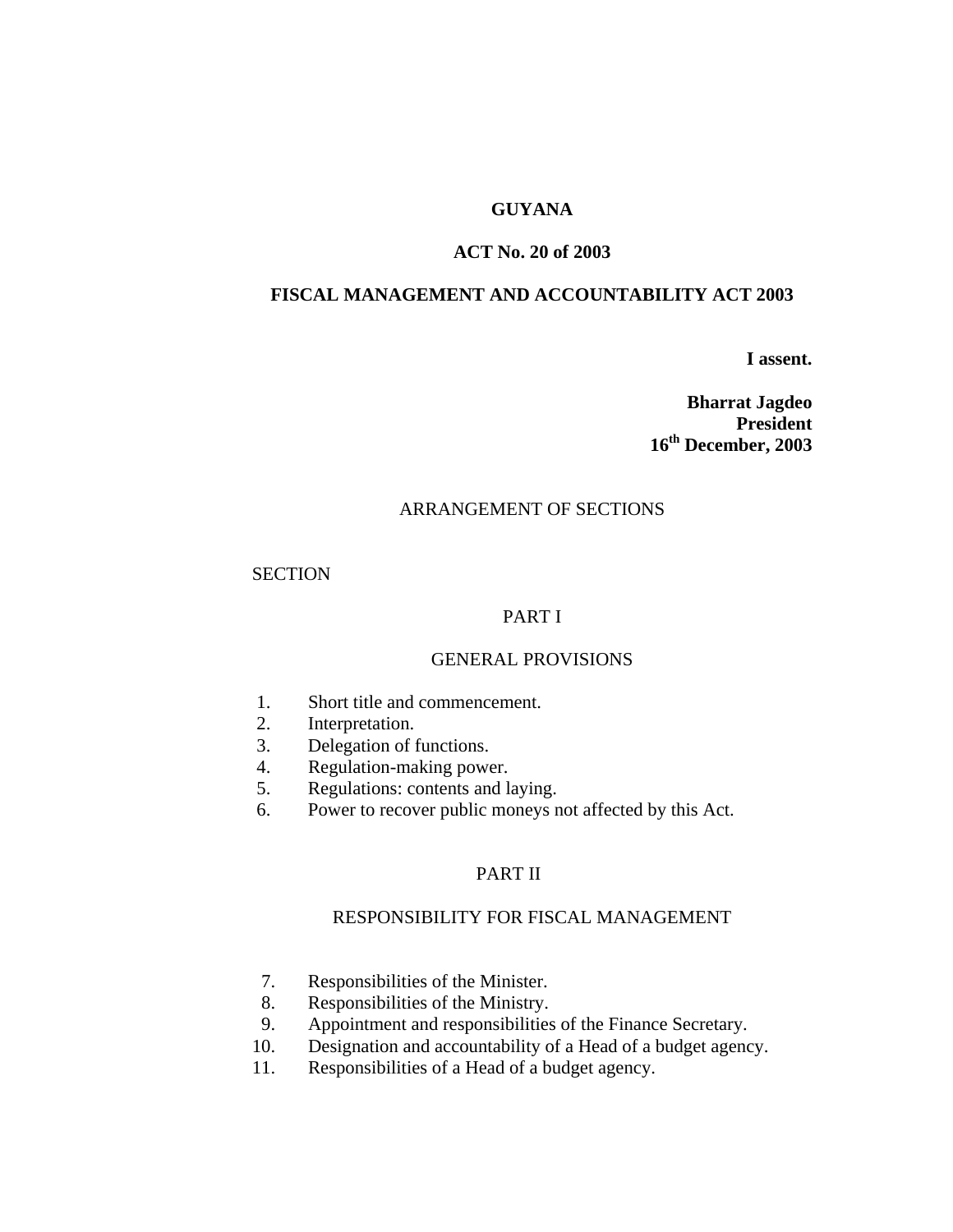# PART III

# BUDGET PREPARATION AND PRESENTATION TO THE NATIONAL ASSEMBLY

- 12. Timetable for budget.
- 13. Budget Circular.
- 14. Budget submissions.
- 15. Annual budget proposal.

## PART IV

## BUDGET APPROPRIATION, APPROVAL AND CONTROL

- 16. No expenditure without appropriation.
- 17. Appropriation Bills: preparation, presentation and format.
- 18. Appropriation for repayment required or permitted by law.
- 19. Expenditure credit.
- 20. Charges and fees.
- 21. Budget agency receipts and conditional appropriation.
- 22. Authority to vary annual appropriations.
- 23. Appropriation amendment Acts.
- 24. Supplementary appropriation Acts.
- 25. Adjustment of appropriations.
- 26. Appropriations to lapse.
- 27. Appropriation allotment.
- 28. No variation without approval.
- 29. Control of allotments.
- 30. Expenditure initiation and commitment control.
- 31. Payment authority.

#### PART V

## DRAWING RIGHTS

- 32. Drawing rights required.
- 33. Issuance, revocation and amendment of drawing rights.
- 34. Drawing rights to be consistent with appropriation allotments.
- 35. Drawing rights to lapse with appropriation.
- 36. Drawing rights if appropriation Act not passed.

## PART VI

#### PUBLIC FUNDS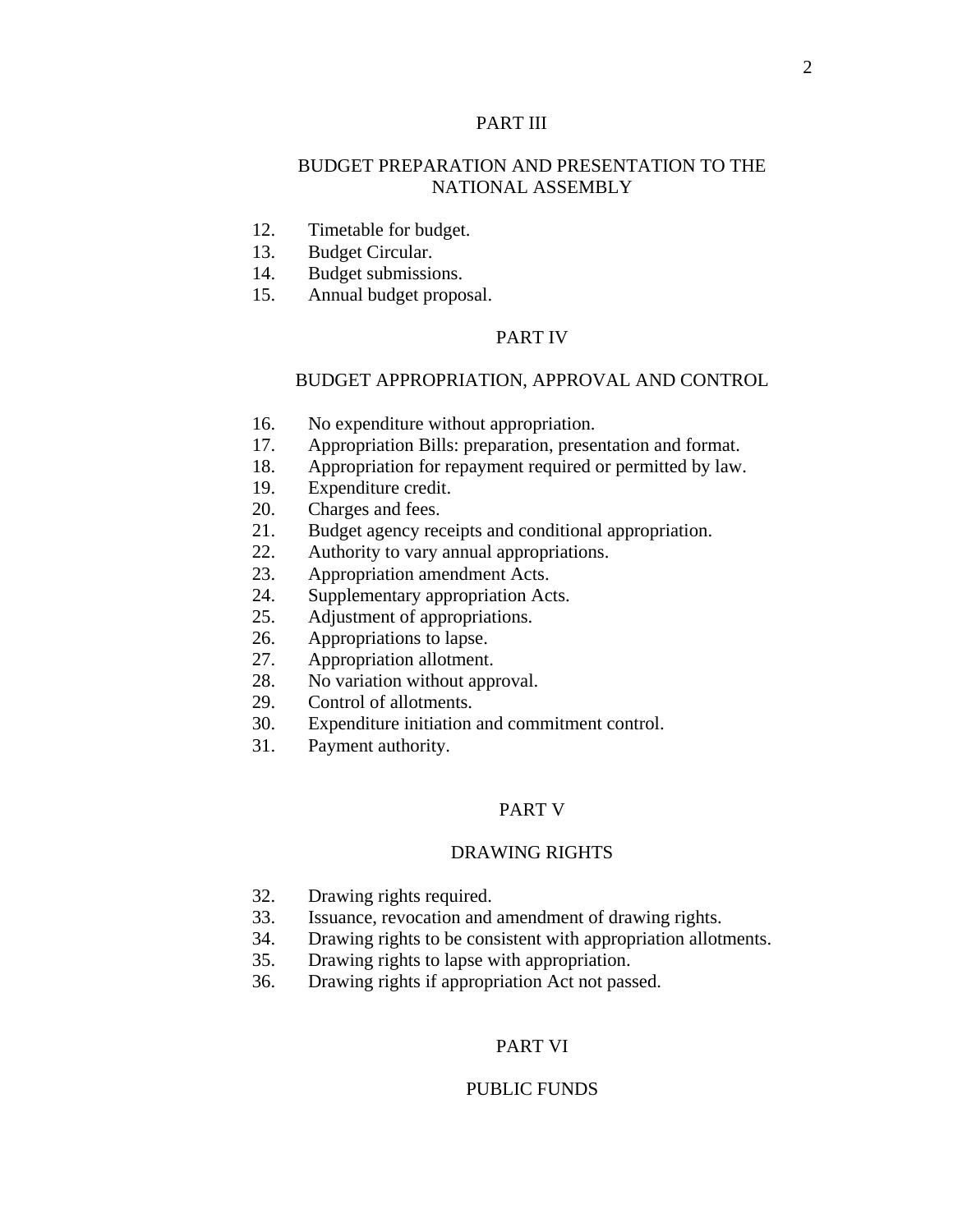- 37. Classification of public moneys.
- 38. Consolidated Fund.
- 39 Extra-budgetary Funds.
- 40 Social and economic development projects.
- 41 Contingencies Fund.
- 42 Deposit Funds.
- 43. Unexpended Balances of public moneys.

## PART VII

## COLLECTION, CUSTODY AND USE OF PUBLIC MONEYS

- 44. Agreements with banks for custody of public moneys.
- 45. Official bank accounts.
- 46. Deposit and withdrawal of public moneys.
- 47. Receipt of public moneys from an outsider.
- 48. Misuse of public moneys.
- 49. Liability for loss of public moneys.

# PART VIII

## ACCOUNTS, ACCOUNTING AND PAYMENTS

- 50. Currency of Guyana.
- 51. Establishment of Official Consolidated Fund.
- 52. Payments from the Official Consolidated Fund.
- 53. Finance Circulars.
- 54. Suspension of payments.
- 55. Multi-year contracts.
- 56. Accounting procedures.

## PART IX

#### BORROWING, LENDING, INVESTMENTS AND GUARANTEES

- 57. Sources and purposes of borrowed funds.
- 58. Borrowing power.
- 59. Consultation with the Bank of Guyana.
- 60. Overdraft facility.
- 61. Proceeds of borrowing.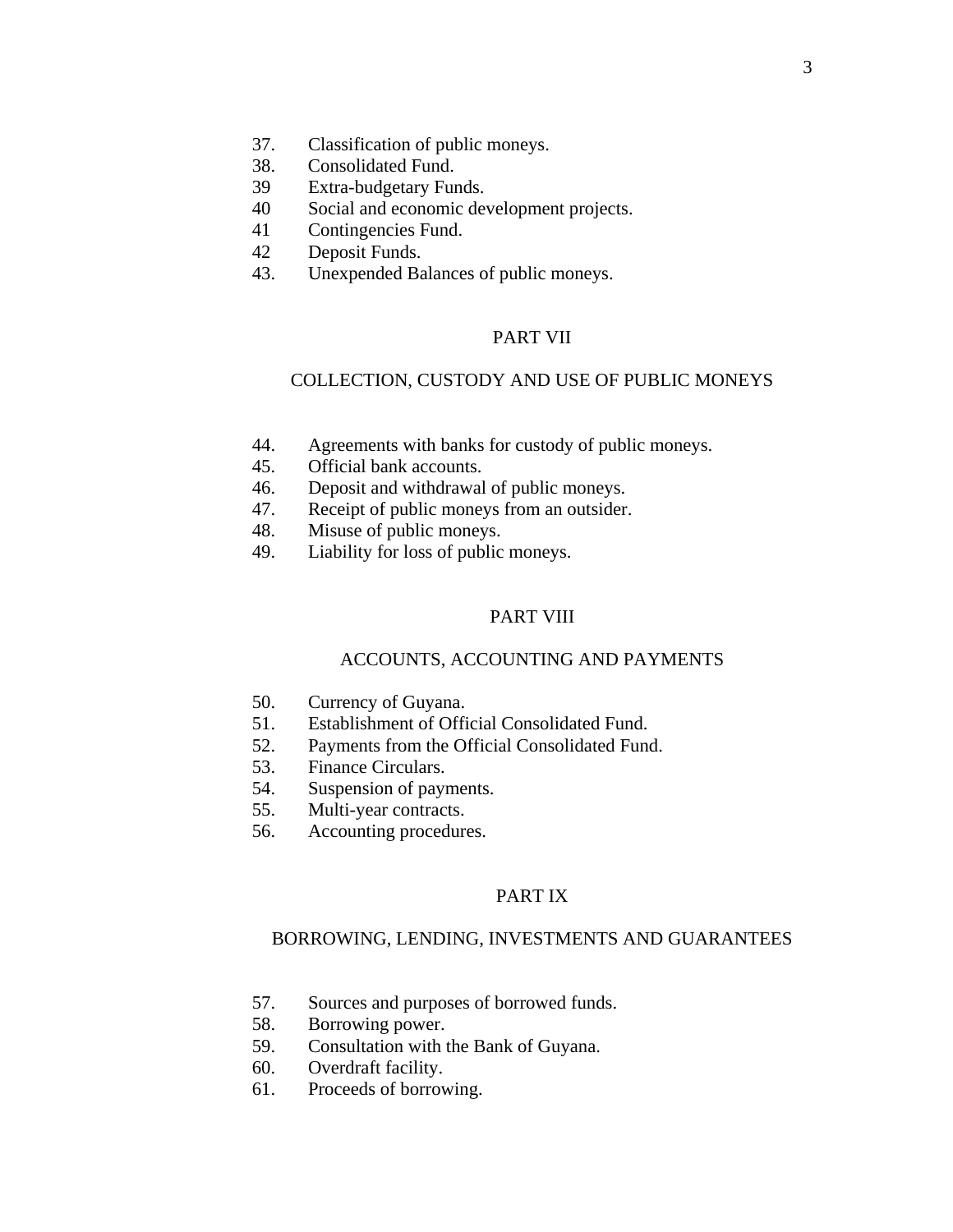- 62. Government guarantees.
- 63. Government guarantee levy.
- 64. Lending of public moneys.
- 65. Investment of public moneys.
- 66. Provisions of this Act to prevail.

# PART X

# ACCOUNTABILITY FOR FISCAL MANAGEMENT AND PERFORMANCE

- 67. Mid-year report.
- 68. End of Year Budget Outcome and Reconciliation Report.
- 69. Reporting of public debt.
- 70. Reporting of public lending.
- 71. Reporting of Government guarantees.
- 72. Programme Performance Statement.
- 73. Consolidated financial statements.
- 74. Requirement to audit.

## PART XI

## CONTROL AND MANAGEMENT OF PUBLIC PROPERTY

- 75. Minister may make Regulations.
- 76. Liability for loss of public property.
- 77. Gifts of public property.

#### PART XII

## STATUTORY BODIES

- 78. Applicable law.
- 79. Annual budget.
- 80. Annual report and audited financial statements.

# PART XIII

## **MISCELLANEOUS**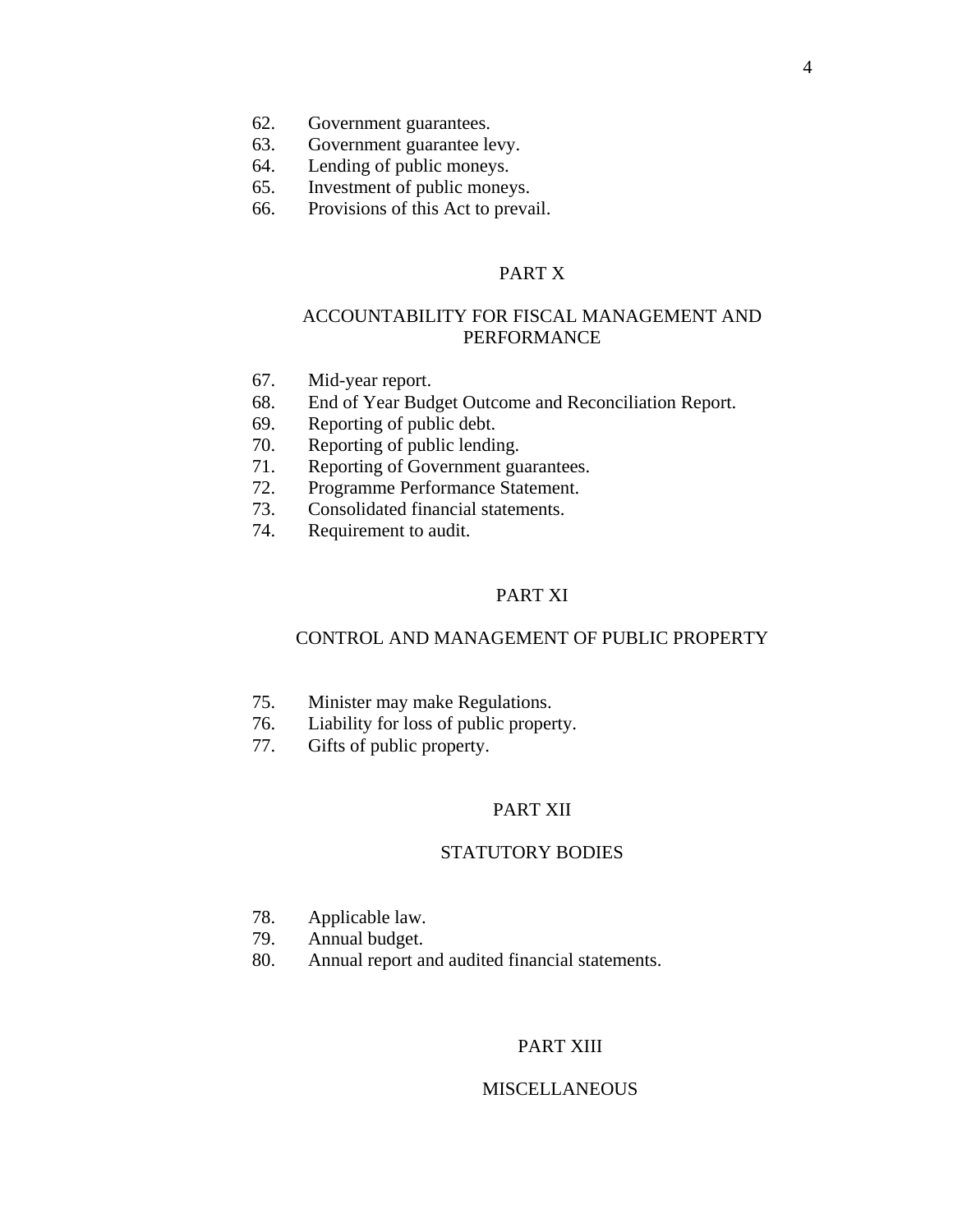- 81. Forgiveness of debts.
- 82. Amendment of the Schedule.
- 83. Classification of statutory bodies.<br>84. Power of statutory bodies to borro
- Power of statutory bodies to borrow.

# PART XIV

# **OFFENCES**

85. Liability of official.

# PART XV

## REPEAL

\_\_\_\_\_\_\_\_\_\_\_\_\_\_\_\_\_\_\_\_\_\_\_\_\_\_

- 86. Repeal.<br>87. Power to
- Power to remove difficulties.

SCHEDULE Budget Agencies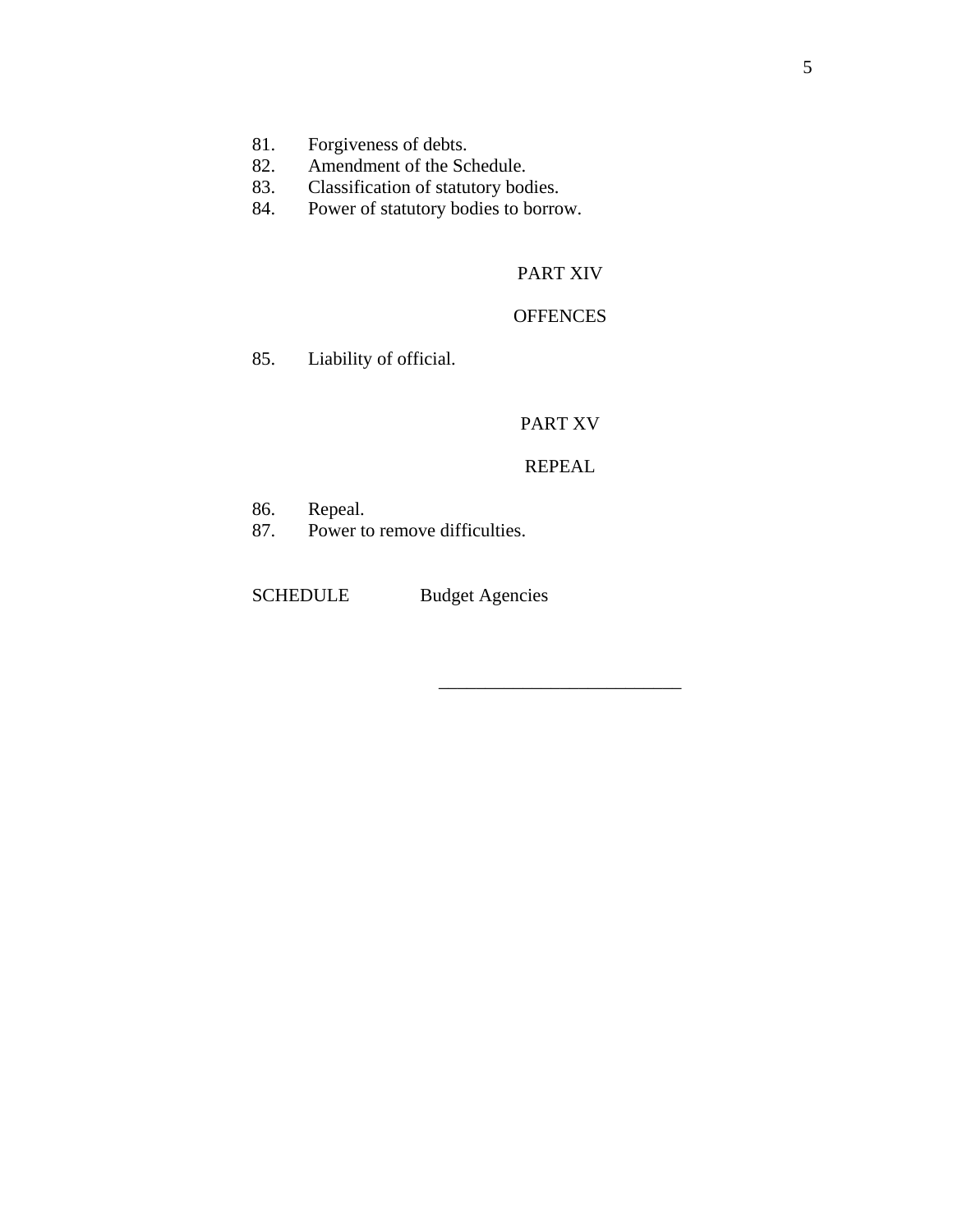- **AN ACT to provide for the regulation of the preparation and execution of the annual budget; the receipt, control and disbursement of public moneys; the accounting for public moneys; and such other matters connected with or incidental to the transparent and efficient management of the finances of Guyana.**
- **A.D. 2003 Enacted by the Parliament of Guyana:-**

#### **PART I**

#### **GENERAL PROVISIONS**

*Short title and commencement.*  **1.** (1) This Act may be cited as the Fiscal Management and Accountability Act 2003.

> (2) This Act shall come into operation on such date as the Minister may, by Order, prescribe, and different dates may be prescribed for different sections of the Act:

> > Provided that the whole Act shall come into operation no later than one year from the date of its enactment.

*Interpretation.* **2.** (1) In this Act -

"accounting standards" means the rules and procedures relating to the measurement, valuation and disclosure of accounting transactions;

 "amortisation payments" means the repayment of debt by a borrower in a series of instalments over a period of time and includes both a payment that constitutes a partial repayment of the principal of the debt and a payment that comprises a partial repayment of the principal of the debt and interest on the debt;

"annual budget" means the financial plan for the delivery of the Government's programmes and policies for a fiscal year, which financial plan shall include -

(a) estimates of the revenues from all sources during the fiscal year;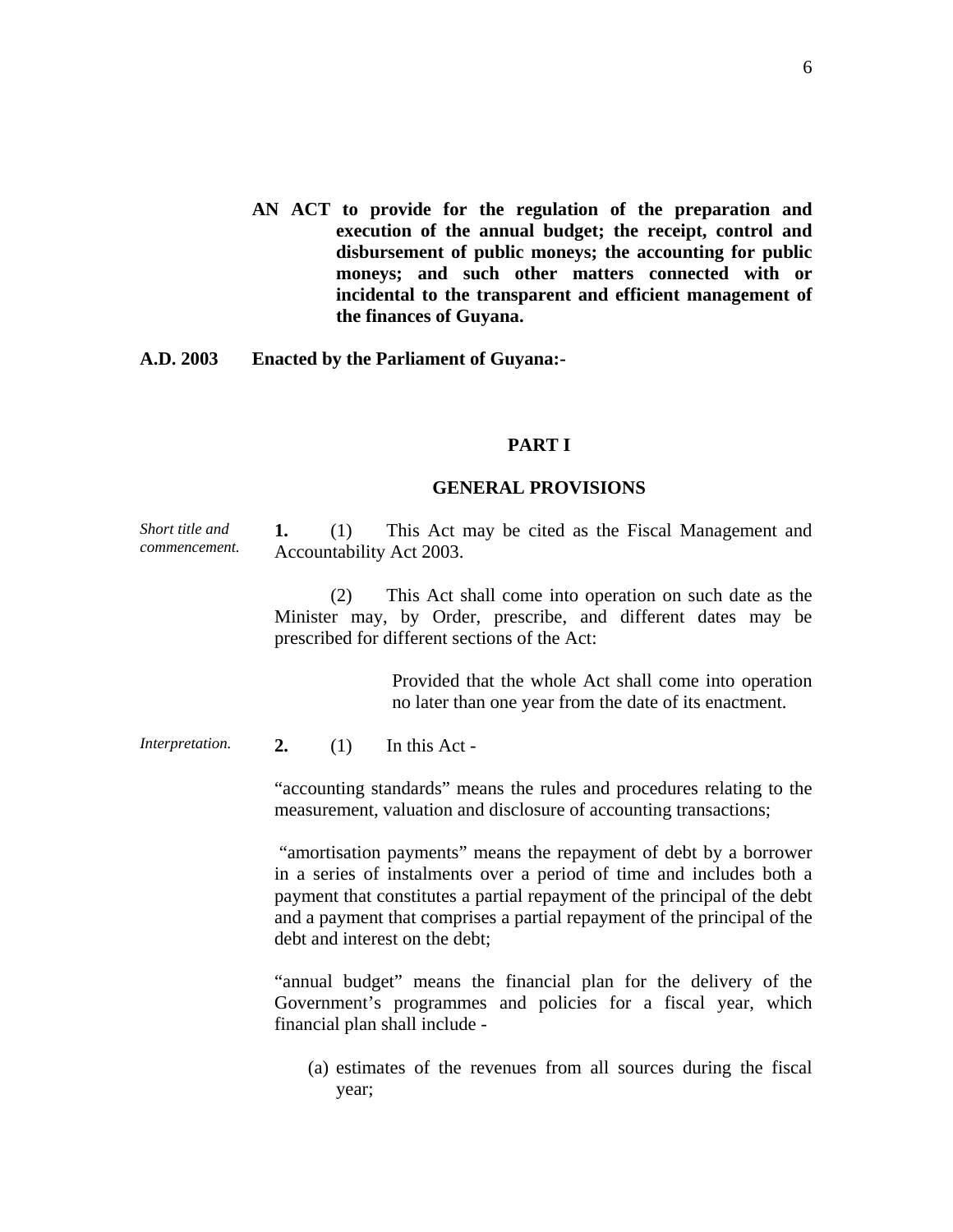(d) in the case of a projected surplus, the allocation of that surplus; and

fiscal year;

fiscal year;

(e) in the case of a projected deficit, the sources and amounts of financing required to fund that deficit;

"annual budget proposal" means the proposed budget for a fiscal year prepared by the Ministry in accordance with section 15;

"annual estimates" means the forecasted levels of Government receipts and expenditures, including separate estimates of all statutory expenditures, that are expected to be received or made during a fiscal year;

"appropriation" means any authority of Parliament to pay money out of the Consolidated Fund, and that stipulates the purpose of the expenditure and an amount of money representing the maximum that may be expended for the specified purpose;

"Auditor General" means the Auditor General appointed pursuant to Article 223(1) of the Constitution;

- *No. 1 of 1995.*  "bank" has the same meaning as in the Financial Institutions Act, and notwithstanding anything in the said Act, includes a deposit-taking institution that is licensed to carry on the business of banking outside of Guyana and that is endorsed by the Bank of Guyana as an institution capable of providing safe custody of public moneys;
- *Schedule.*  "budget agency" means a public entity for which one or more appropriations are made and which is named in the Schedule;

"budget agency receipts" means Government receipts of a budget agency;

"Budget Circular" means the circular prepared by the Minister in accordance with section 13;

"capital expenditure" means any expenditure for the acquisition of tangible and intangible fixed assets, including land, equipment, services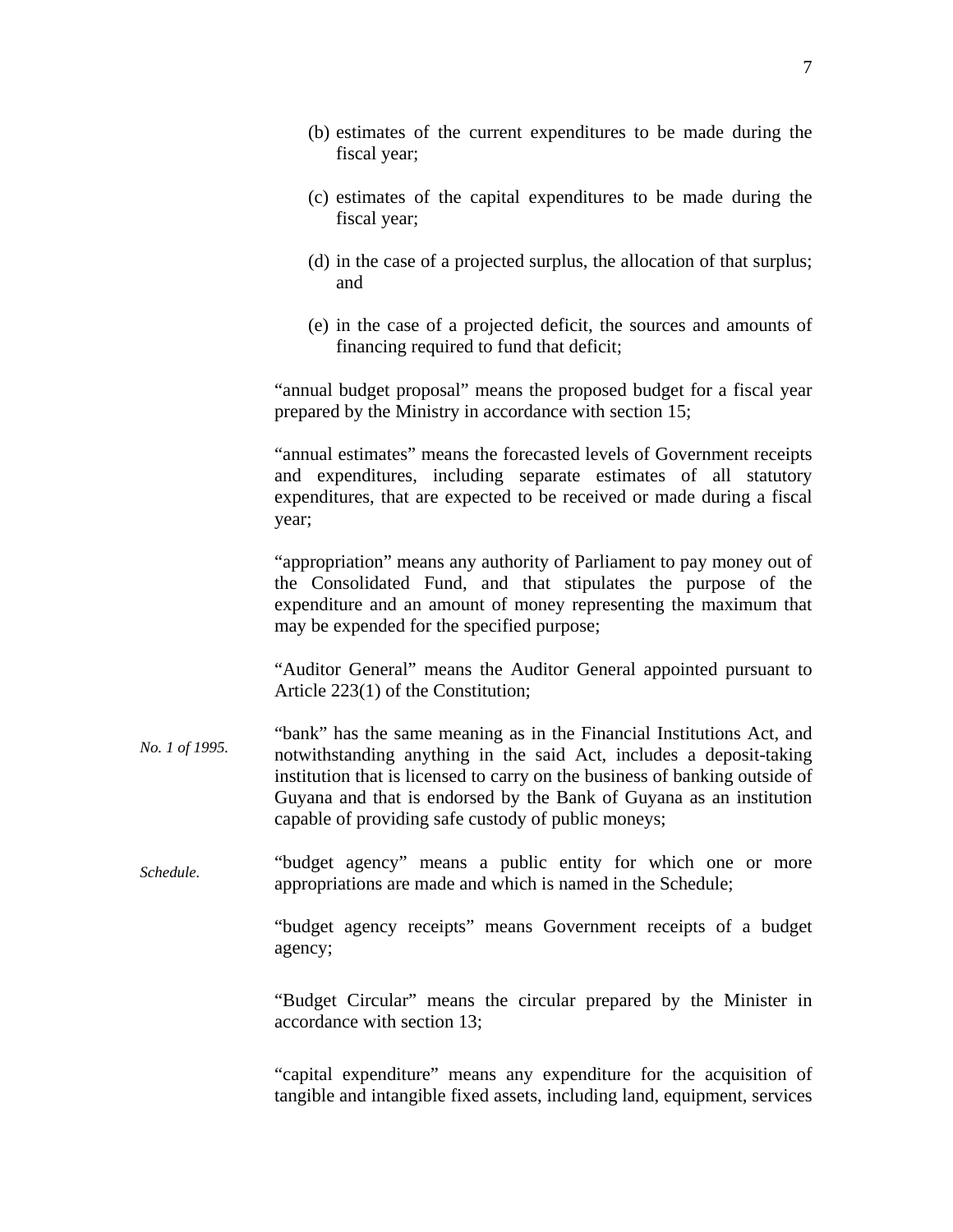and government stocks, of more than a prescribed value to be used for longer than one year in the process of production;

"commitment" means an amount of public moneys that must be expended now or in the future as a result of a legally enforceable contract or other arrangement for which the State is liable entered into by a Head of a budget agency or an official authorised by a Head of a budget agency;

"concerned Minister" means the Minister assigned responsibility for the relevant budget agency;

"conditional appropriation" means an appropriation that has been marked to indicate that the amount appropriated may be supplemented by a specified amount of additional appropriation tied to budget agency receipts pursuant to an agreement with the Minister referred to in section  $21(4)$ ;

"Consolidated Fund" means the aggregate of all public moneys that are on deposit at the credit of the State;

"Contingencies Fund advance" means an expenditure out of the Consolidated Fund pursuant to section 41(3);

"Contingencies Fund" means the sub-fund of the Consolidated Fund established by the Minister pursuant to section 41(1);

"contingent liability" means a future commitment, usually to spend public moneys, which is dependent upon the happening of a specified event or the materialisation of a specified circumstance;

"current expenditure" means any expenditure other than a capital expenditure;

"Deposit Fund" means a fund established by the Minister pursuant to section 42;

"enabling legislation" means an Act or other law authorising the establishment of a public entity, designating a minister responsible for that public entity, and setting out the fiscal management rules and procedures under which the public entity is to operate;

"End of Year Budget Outcome and Reconciliation Report" means a report reconciling the planned execution of the annual budget for a fiscal year and the out-turn of that budget prepared by the Ministry pursuant to section 68;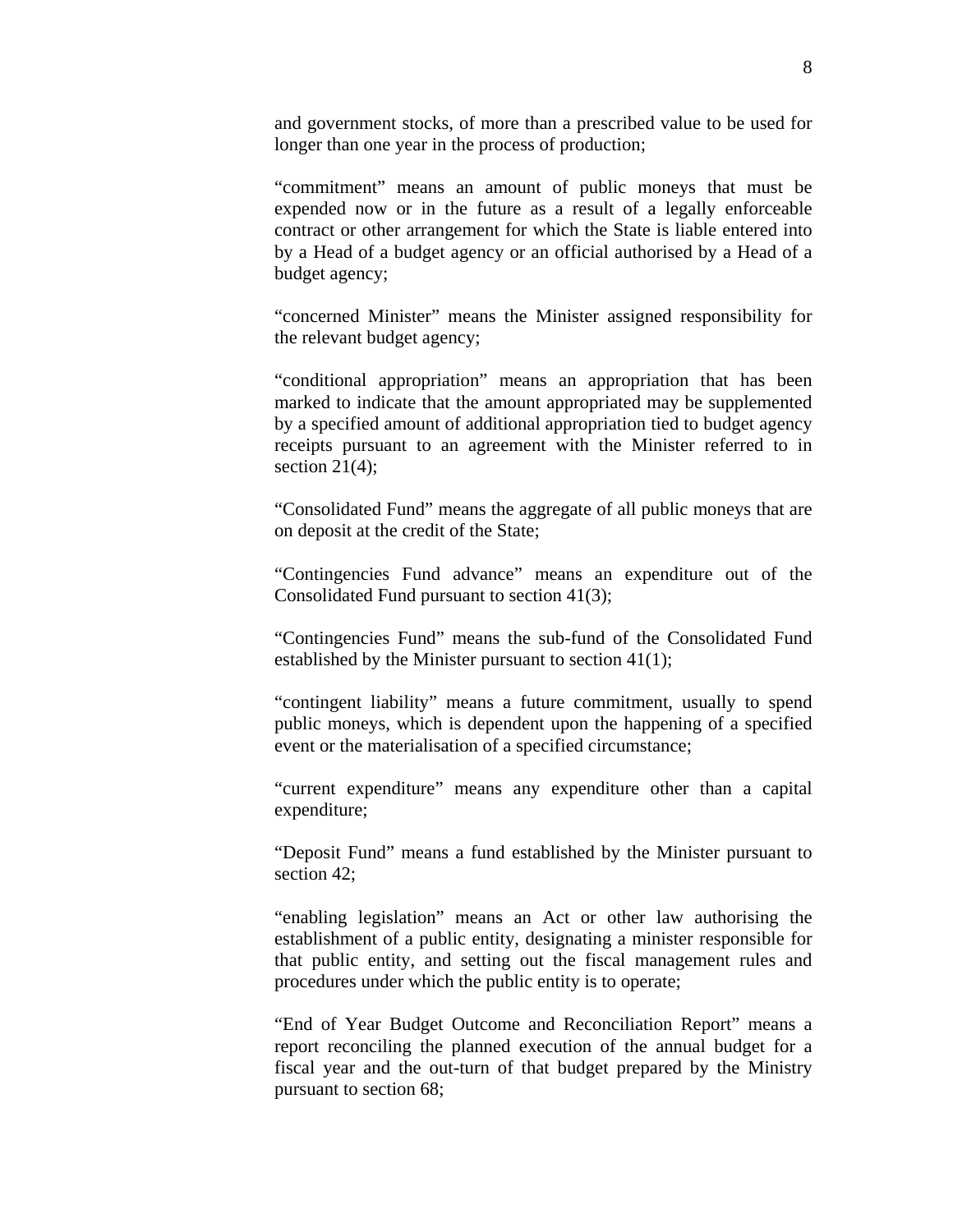"entitlement payment" means a payment to any person under a social security programme, unemployment programme or poverty alleviation programme or who meets eligibility criteria for payment set out in any other programme or pursuant to any law;

"Extra-budgetary Fund" means a fund established by an Act for a specific purpose and funded by specific earmarked revenue, that operates apart from the Consolidated Fund with the result that the transactions of the fund are not included in the annual budget;

"Finance Circular" means an instruction issued by the Finance Secretary pursuant to paragraph  $9(2)(a)$ ;

"Finance Secretary" means the permanent secretary appointed pursuant to section 9;

"fiscal year" means the period beginning on January 1 of each year and ending on December 31 of that year or such other period as the Minister may by order prescribe;

"financing" means, in the case of a budget deficit, the instruments issued by the State to obtain the financial resources required to fund that budget deficit and, in the case of a budget surplus, means the allocation of that budget surplus;

"Fund", as the context requires, means the Consolidated Fund, the Contingencies Fund, an Extra-budgetary Fund, or a Deposit Fund;

 "Government guarantee" means a contingent liability that is an obligation undertaken by the Government to pay the debt of a third party in the event that the third party defaults on its debt obligation;

"Government receipts" means moneys and other assets received by or owing to the State, including -

- (i) taxes, excise and custom duties;
- (ii) fees and charges, including royalties, licensing fees and revenues from the sale or lease of any rights controlled by the State;
- (iii) non-tax receipts, including budget agency receipts and the proceeds from the sale of goods and services;
- (iv) fines, penalties, forfeits, confiscations and settlements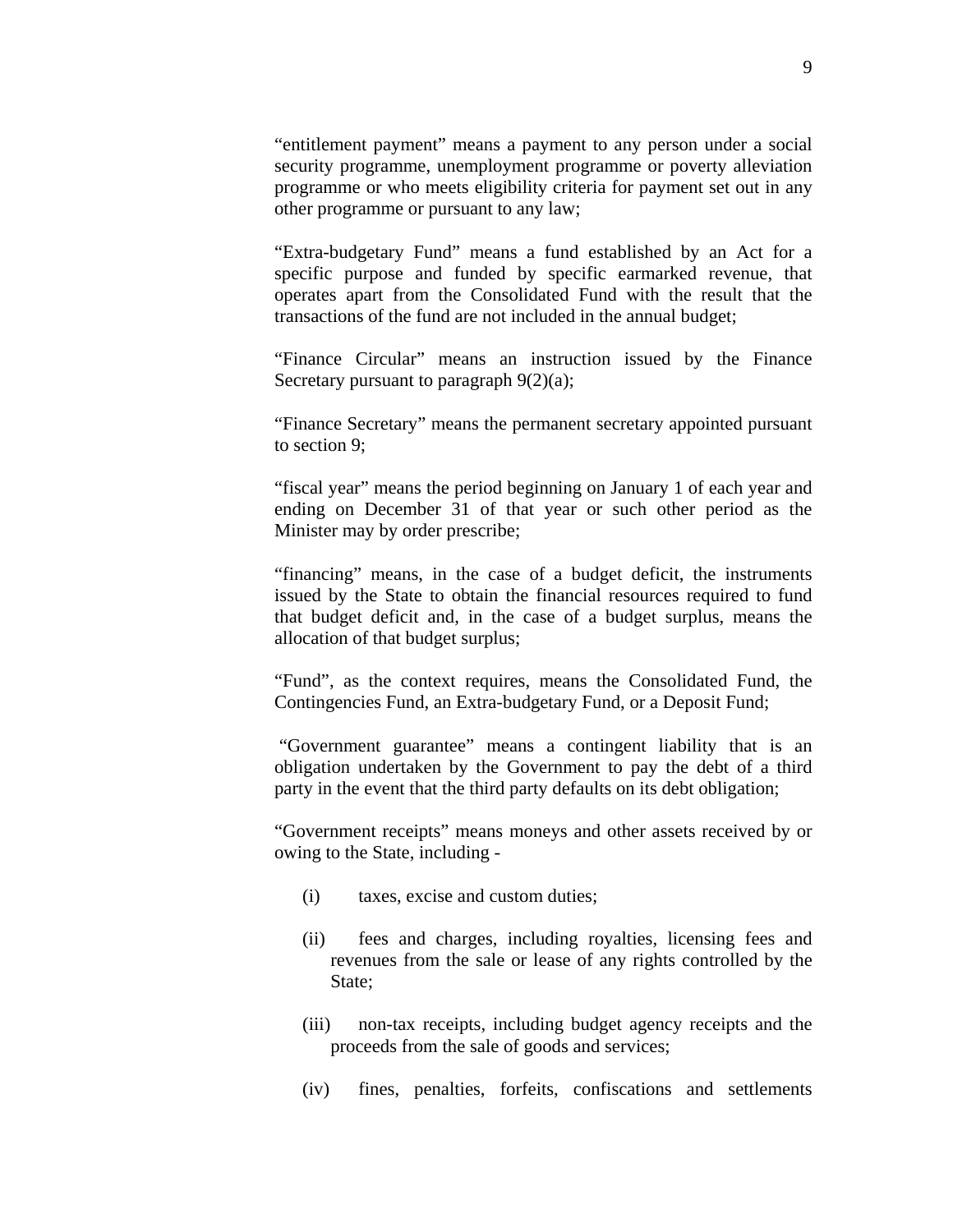arising from judicial processes;

- (v) dividends and profit-sharing paid to the State by public enterprises, statutory bodies and the Bank of Guyana;
- (vi) proceeds from the sale or lease of any public property;
- (vii) interest earned on the investment of assets of the State; and
- (viii) transfers to and grants and gifts received by the State;

"Head of a budget agency" means the permanent secretary, acting permanent secretary or other official as may be designated by the Finance Secretary pursuant to section 10;

"long-term public debt" means public debt having a term to maturity of greater than twelve months;

"Minister" means the Minister assigned responsibility for finance;

"Ministry", unless the context requires otherwise, means the Ministry under the supervision of the Minister responsible for finance;

"official" means an individual who is in, or is part of, a budget agency as an employee of the Government on a full-time, part-time, or contracted basis;

"official bank account" means a bank account opened on behalf of the Government pursuant to section 45(1) that has been designated as "official" pursuant to section 45(2);

"out-turn" means the actual amount of Government receipts received or the actual amount of current and capital expenditures made during a fiscal year;

"programme" means a collection of activities funded by an appropriation with the aim of creating the impact or impacts set forth in the programme's statement of objective or objectives;

"programme impact" means the consequences to the community that results from the implementation of a particular programme;

"Programme Performance Statement" means the collection of programme reports prepared pursuant to section 72 by each budget agency in respect of the programmes administered by that budget agency;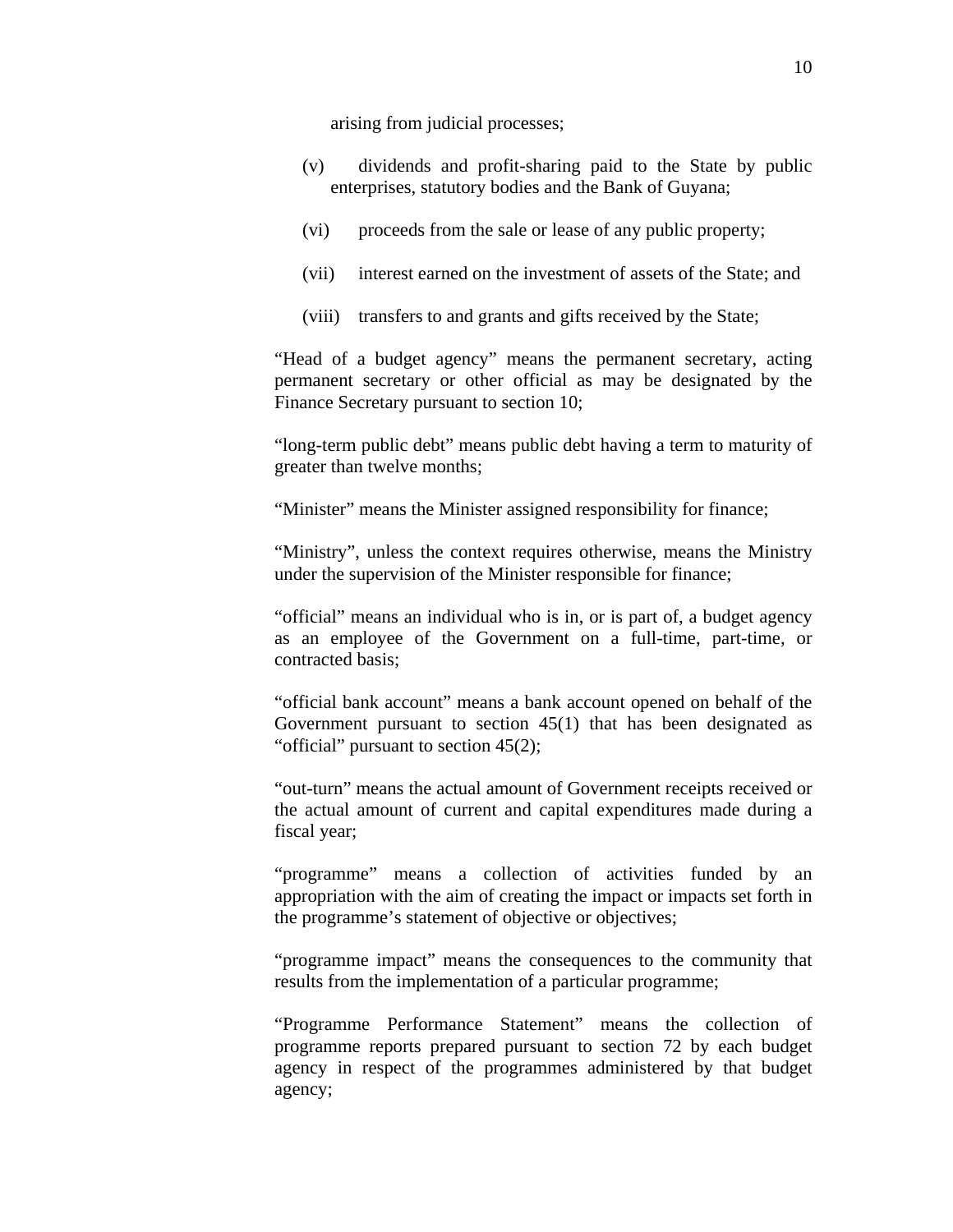"public debt" means indebtedness of the State;

"public debt obligation" means an instrument or other document evidencing public debt;

"public enterprise" means a business or entity engaged in market production in which the State has a controlling interest;

"public moneys" means all moneys belonging to the State received or collected by officials in their official capacity or by any person authorised to receive or collect such moneys and, without limitation, includes -

- (a) tax and non-tax revenue collections authorised by law;
- (b) grants to the Government;
- (c) budget agency receipts;
- (d) moneys borrowed by the State or received through the issuance and sale of securities;
- (e) moneys received or collected for and on behalf of the State; and
- (f) moneys that are paid to or received or collected by an official pursuant to any law, trust or other agreement which moneys are to be disbursed for a purpose set out in that law, trust or agreement;

"public property" means all property, other than moneys -

- (a) belonging to or under the control of the State; and
- (b) in the custody of or under the control of any person acting for or on behalf of the State in respect of that property,

including all property that is held by the State in trust for, or otherwise for the benefit of, any other person;

"Regulations" means regulations made under this Act;

"revolving fund" means a fund authorised pursuant to an appropriation Act or an appropriation amendment Act authorising the expenditure of budget agency receipts by a budget agency for specified purposes and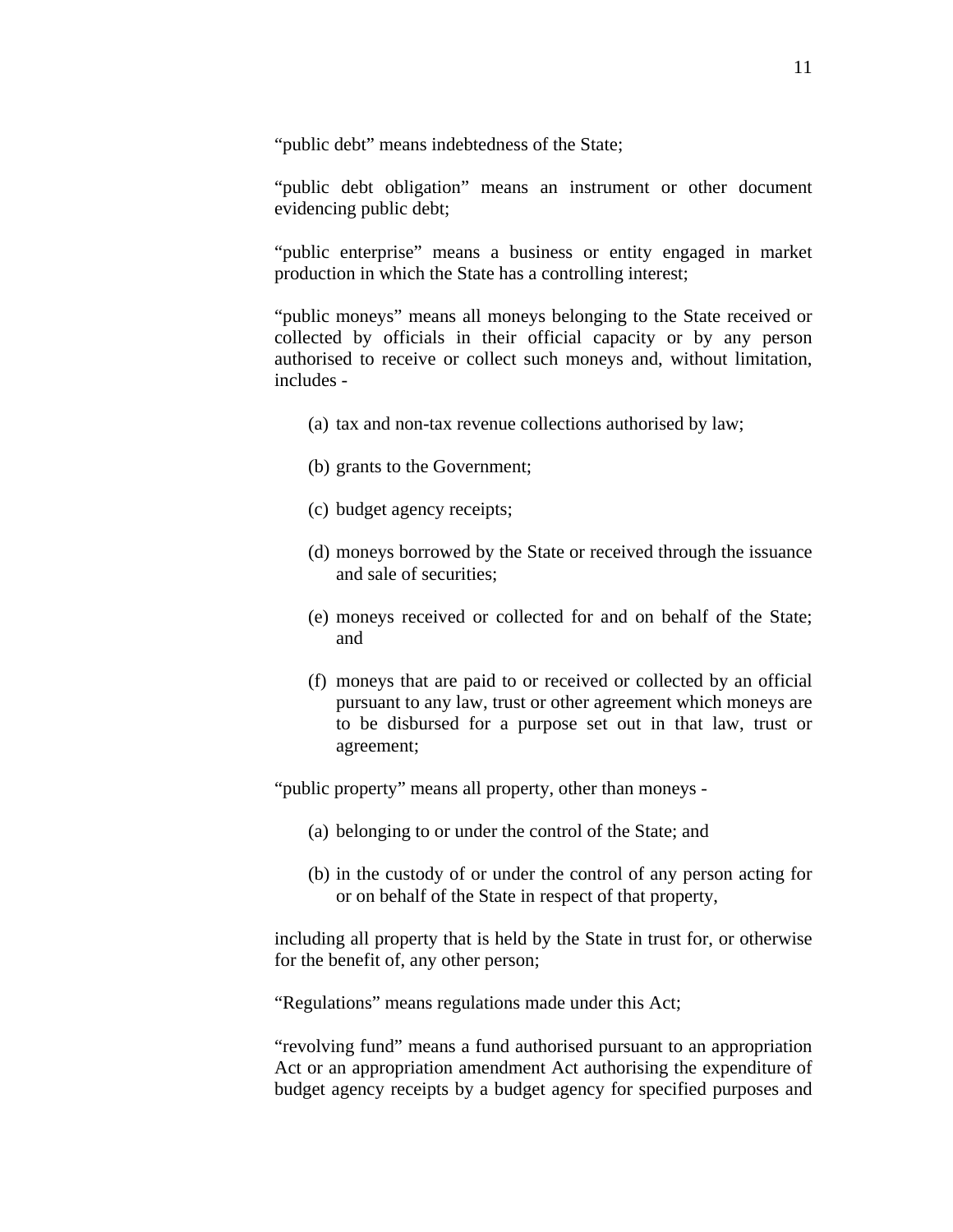|                              |                                                                                                   | subject to a draw-down limit; |      |                                     |                                                                                                                                                                                               |  |  |
|------------------------------|---------------------------------------------------------------------------------------------------|-------------------------------|------|-------------------------------------|-----------------------------------------------------------------------------------------------------------------------------------------------------------------------------------------------|--|--|
|                              | "short-term public debt" means public debt having a term to maturity of<br>twelve months or less; |                               |      |                                     |                                                                                                                                                                                               |  |  |
|                              | "statutory body" means a public entity that has been established by law;                          |                               |      |                                     |                                                                                                                                                                                               |  |  |
|                              |                                                                                                   |                               |      |                                     | "statutory expenditure" means any expenditure that constitutes a charge<br>on the Consolidated Fund pursuant to the Constitution.                                                             |  |  |
|                              |                                                                                                   | (2)                           |      |                                     | With effect from the commencement of this Act, every<br>reference in any written law to the Secretary to the Treasury shall be<br>read and construed as a reference to the Finance Secretary. |  |  |
| Delegation of<br>functions.  | 3.                                                                                                |                               |      |                                     | Subject to this Act, the Minister may, by instrument in writing,<br>delegate to an official any of the Minister's functions under this Act.                                                   |  |  |
| Regulation-<br>making power. | 4.                                                                                                |                               |      |                                     | The Minister may make Regulations prescribing any matter -                                                                                                                                    |  |  |
|                              |                                                                                                   |                               |      |                                     | (a) required or permitted by this Act to be prescribed; or                                                                                                                                    |  |  |
|                              |                                                                                                   |                               | Act. |                                     | (b) necessary or convenient to be prescribed for the<br>carrying out or giving effect to the provisions of this                                                                               |  |  |
| Regulations:<br>contents and | 5.                                                                                                | (1)                           |      |                                     | In particular, the Minister may make Regulations -                                                                                                                                            |  |  |
| laying.                      |                                                                                                   |                               |      | (a) relating to matters including - |                                                                                                                                                                                               |  |  |
|                              |                                                                                                   |                               |      | (i)                                 | handling, spending and accounting for<br>public moneys;                                                                                                                                       |  |  |
|                              |                                                                                                   |                               |      |                                     | (ii) commitments to spend public moneys;                                                                                                                                                      |  |  |
|                              |                                                                                                   |                               |      | (iii)                               | procedures for the incurring of debt by<br>the State;                                                                                                                                         |  |  |
|                              |                                                                                                   |                               |      | (iv)                                | recovering amounts owing to the State;<br>and                                                                                                                                                 |  |  |
|                              |                                                                                                   |                               |      | (v)                                 | using or disposing of public property or<br>acquiring property that is to become<br>public property;                                                                                          |  |  |
|                              |                                                                                                   |                               |      |                                     | (b) relating to the use of technology as it applies to the<br>operation and management of the financial and                                                                                   |  |  |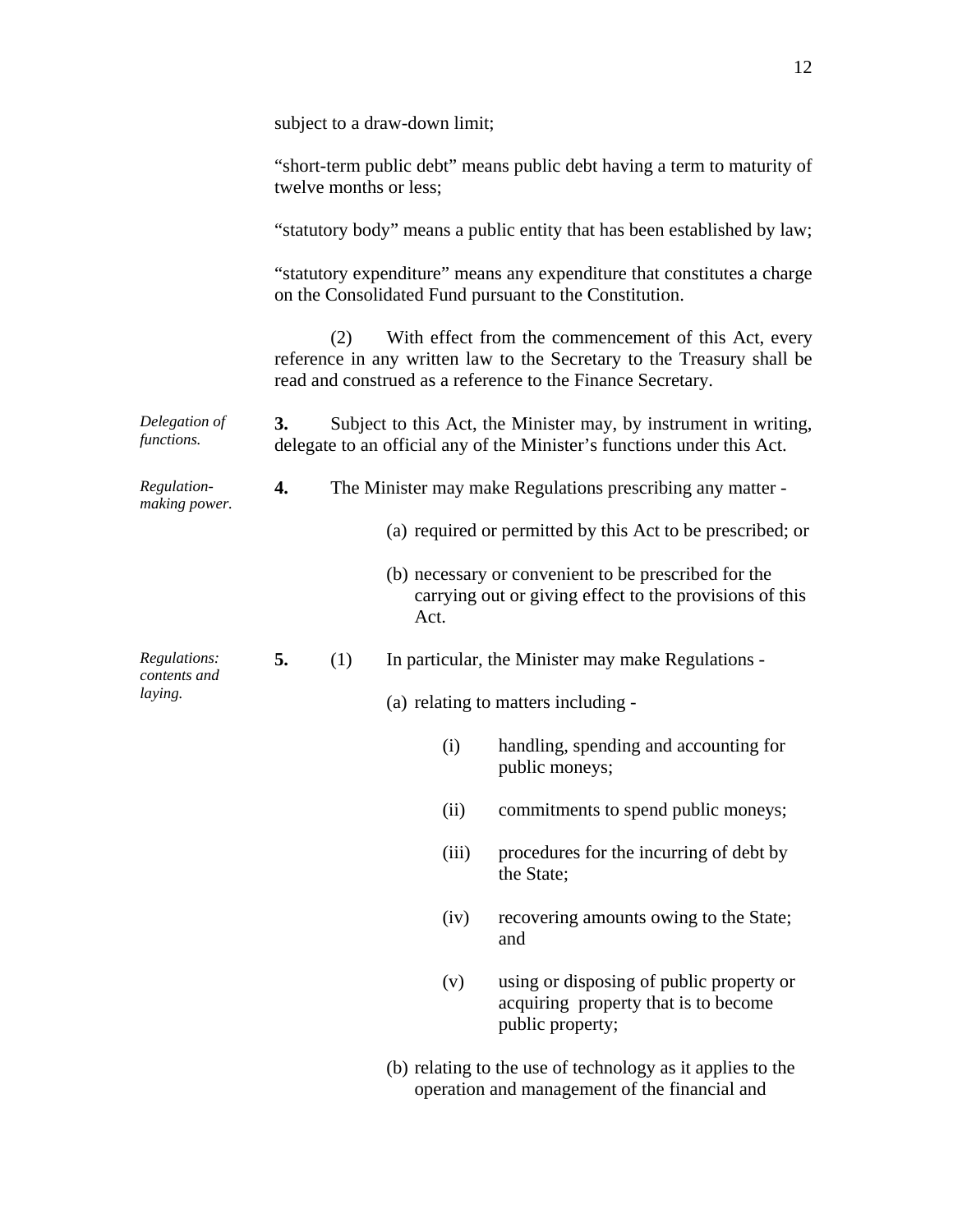accounting system of the State, including -

- (i) electronic authorisations;
- (ii) electronic certifications,
- (iii) digital signatures; and
- (iv) techniques relating to the security, integrity and access to financial information; and
- (c) generally for ensuring or promoting
	- (i) the transparent, efficient and proper use and management of public moneys, public property and the financial assets and liabilities of the State; and
	- (ii) proper accountability for the use and management of public moneys, public property and the financial assets and liabilities of the State.

 (2) All Regulations made pursuant to this section shall, as soon as is practicable, be laid before the National Assembly.

*Power to recover public moneys not affected by this Act.* 

**6.** Nothing in this Act shall extend in any way to abridge or alter the rights and powers of the Government under any other law to control, suspend or prevent the execution of any process or proceeding for the recovery of moneys owing or otherwise due to the State.

## **PART II**

## **RESPONSIBILITY FOR FISCAL MANAGEMENT**

*Responsibilities of the Minister.*  **7.** (1) In addition to any responsibilities that the Minister may have under any other law, the Minister shall, among other matters, be responsible for -

- (a) preparing the Budget Circular;
- (b) presenting the annual budget proposal to the National Assembly;
- (c) presenting any supplementary or amending estimates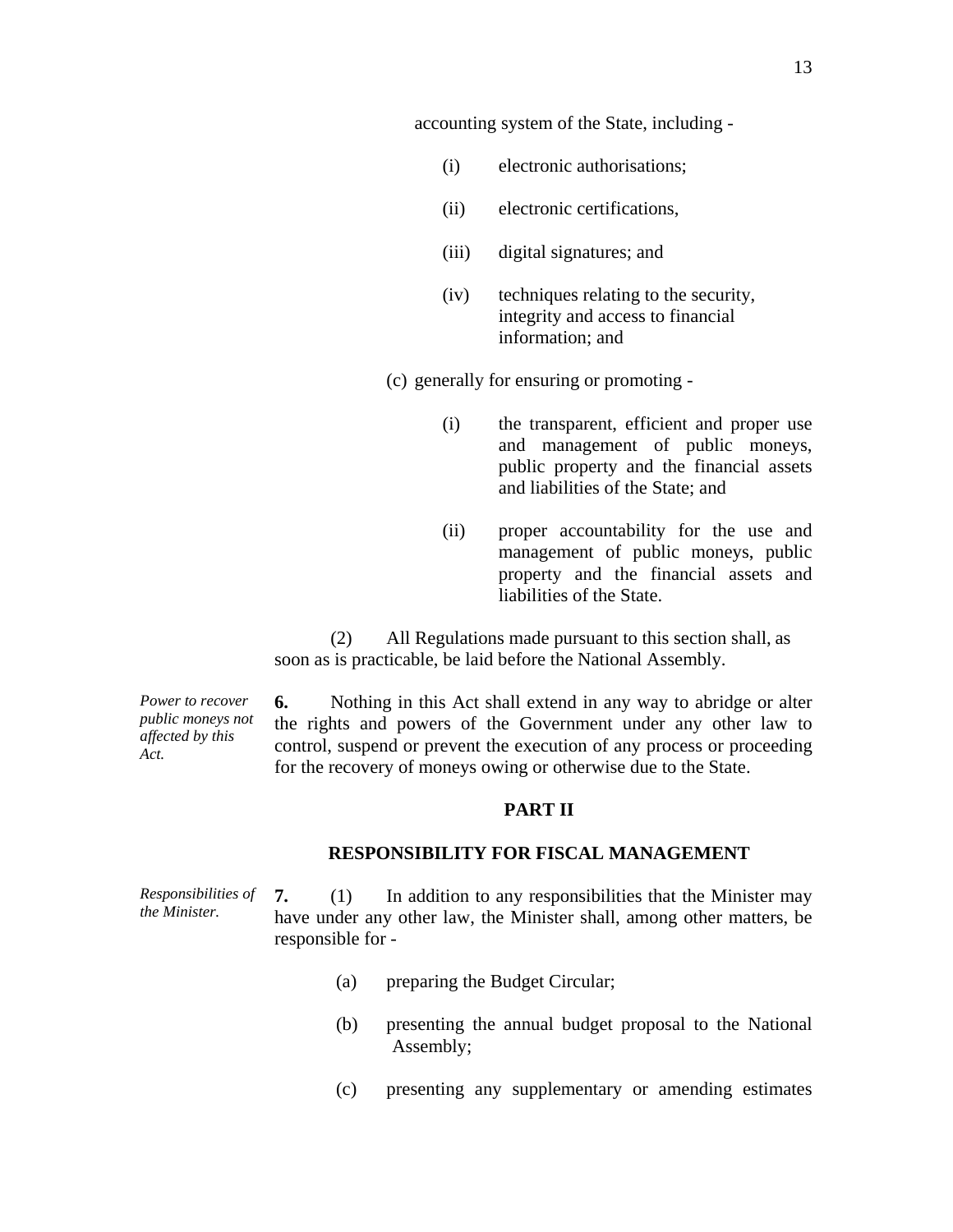proposals to the National Assembly;

- (d) controlling and monitoring execution of the annual budget and, within the powers and authority vested in the Minister under this Act, adjusting budget allocations seeking to achieve the fiscal objectives set out in the annual budget;
- (e) managing and accounting for the finances and the public debt of the State, including contingent liabilities;
- (f) publishing regular reports on the progress of the execution of the annual budget; and
- (g) preparing consolidated financial statements for the Government for subsequent audit by the Auditor General and presentation to the National Assembly.

 (2) In addition to the responsibilities set out in subsection 1, the Minister shall determine the organisational structure of the Ministry in a manner that will best support the Minister in carrying out the Minister's responsibilities under this Act.

*Responsibilities of the Ministry.*  **8.** (1) The responsibilities of the Ministry as they pertain to the budget function shall include -

- (a) managing the preparation of the annual budget proposal;
- (b) providing advice to the Minister on options to improve the cost of effective delivery of programmes;
- (c) setting expenditure control limits based on annual appropriations;
- (d) monitoring, controlling and reporting on key fiscal aggregates during budget execution;
- (e) monitoring, controlling and reporting on the execution of the current and capital components of the annual budget;
- (f) co-ordinating the participation of the Ministry in programme evaluations;
- (g) preparing an End of Year Budget Outcome and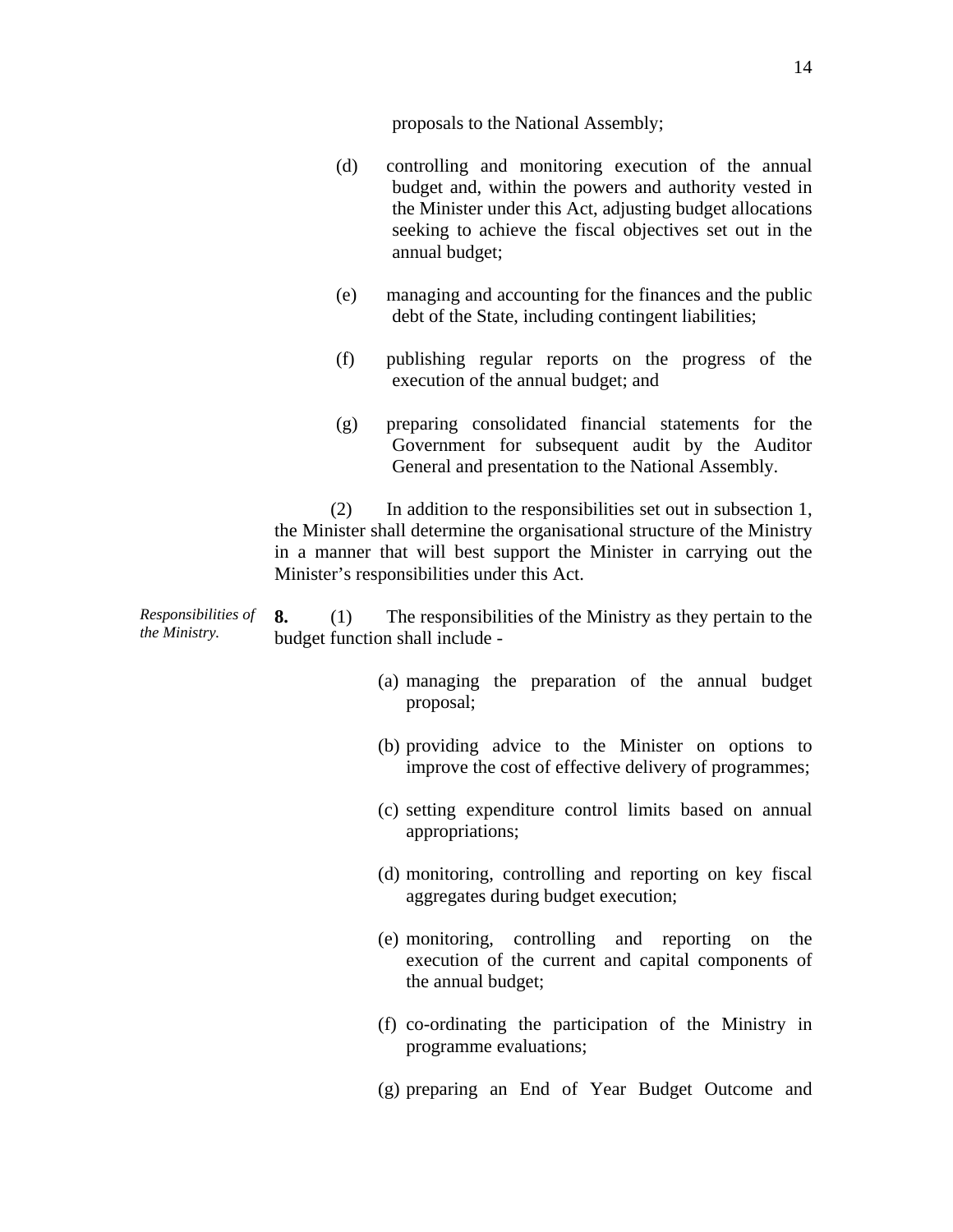Reconciliation Report which shall form part of the annual consolidated financial statements; and

(h) advising the Minister throughout the fiscal year on adjustments that may need to be made to the financial plan contained in the annual budget to ensure that fiscal targets are met.

 (2) Responsibilities of the Ministry as they pertain to the treasury function shall include -

- (a) cash execution of the annual budget;
- (b) management of the banking arrangements of the State;
- (c) management of the public debt and cash flow;
- (d) operation of the payments system;
- (e) overseeing and monitoring the accounting function; and
- (f) operation and management of the financial and accounting system of the State.

*Appointment and responsibilities of the Finance Secretary.* 

**9.** (1) There shall be a Finance Secretary who shall be a permanent secretary.

 (2) The Finance Secretary, in addition to any responsibilities delegated to him by the Minister, shall -

(a) have authority to issue Finance Circulars -

- (i) to define procedures necessary for the implementation of this Act and the Regulations; and
- (ii) to define procedures necessary to enhance the transparency of and accountability for the use of public moneys;

 (b) take all proper steps to ensure that the provisions of this Act, the Regulations and the Finance Circulars are -

(i) complied with;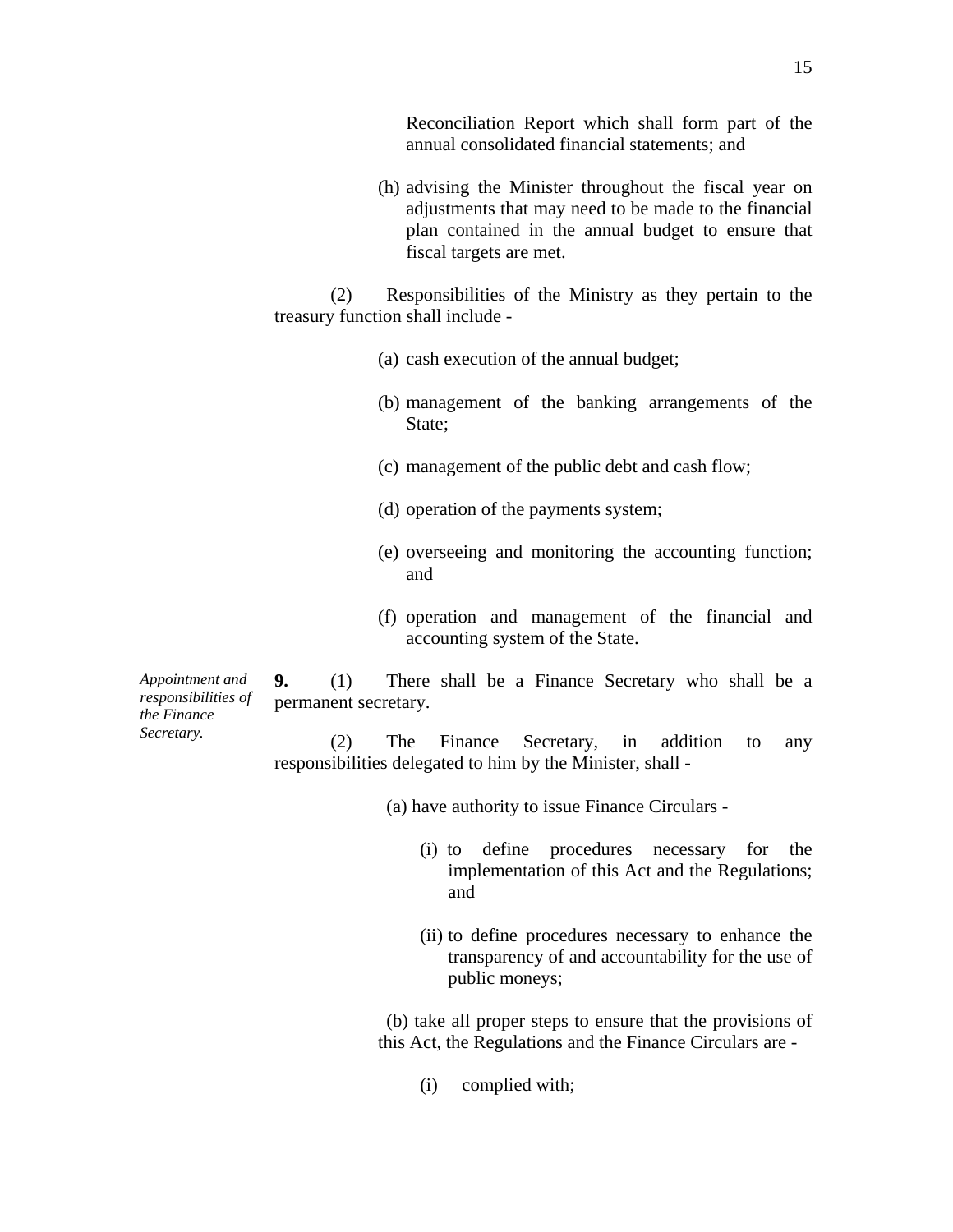- (iii) made available to all persons having responsibility for the management of public finances;
- (c) at any time, be entitled to inspect any Government office, public property or other asset in the custody of officials; and
- (d) upon request to an appropriate official, be given prompt access at all times to bank account records and other financial records and documents that pertain to the management of and accounting for public moneys and the financial assets and liabilities of the State.

 (3) The Finance Secretary may by instrument in writing delegate to an official all or any of the powers set out in paragraph  $(2)(c)$  or  $(2)(d)$ .

**10.** (1) In the case of a budget agency where there is no permanent secretary or acting permanent secretary, or where the responsibility for managing the affairs of a budget agency does not rest directly with a permanent secretary or acting permanent secretary, the Finance Secretary shall, on or before the time of the submission to the National Assembly of the annual budget proposal or thereafter if the need arises, designate an appropriate official as Head of that budget agency for the purposes of this Act.

 (2) A Head of a budget agency shall be required to provide such explanations and information as may be required by the National Assembly in its examination of the consolidated annual financial statements.

 (3) A Head of a budget agency shall comply with all relevant provisions of this Act, the Regulations, the Finance Circulars, and any other instructions in relation to the proper management of the financial resources of the State.

*Responsibilities of a Head of a budget agency.*  **11.** (1) Each Head of a budget agency shall manage the affairs of that budget agency in a manner that promotes the proper use of the public resources for which that Head of a budget agency is responsible and, in particular, shall -

*Designation and accountability of a Head of a budget agency.*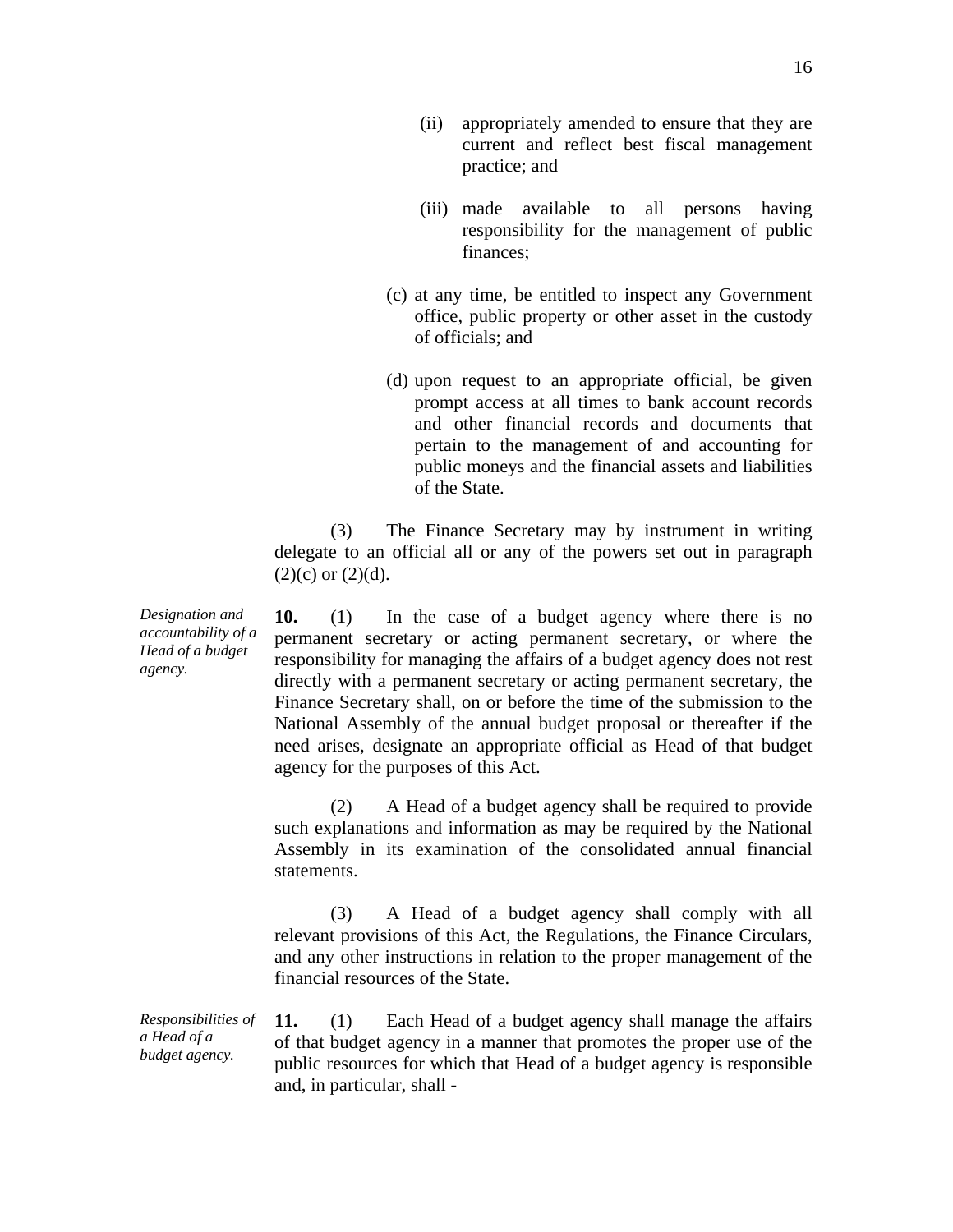- (b) maintain an effective internal audit capability within the budget agency;
- (c) pursue collection of each debt for which the Head of a budget agency is responsible, unless -
	- (i) the debt has been written off under the authority of an Act;
	- (ii) the Minister is satisfied that the debt is not legally recoverable; or
	- (iii) with the agreement of the Minister, the Head of a budget agency deems that it is not economical to pursue collection of the debt;
- (d) identify and assign clear responsibilities for
	- (i) co-ordinating the preparation of the budget submissions for the budget agency;
	- (ii) the budgeting and financial management systems of the budget agency, including the allocation and management of drawing rights, and the processing of payment orders;
	- (iii)maintaining the financial management information system for the budget agency;
	- (iv)operating agency-specific bank accounts approved by the Minister;
	- (v) the security of and accounting for all cash and other financial assets held on the premises occupied by the budget agency; and
	- (vi)maintaining financial accounts and registers as required by the Minister, the Regulations, the Finance Circulars or the management of the budget agency.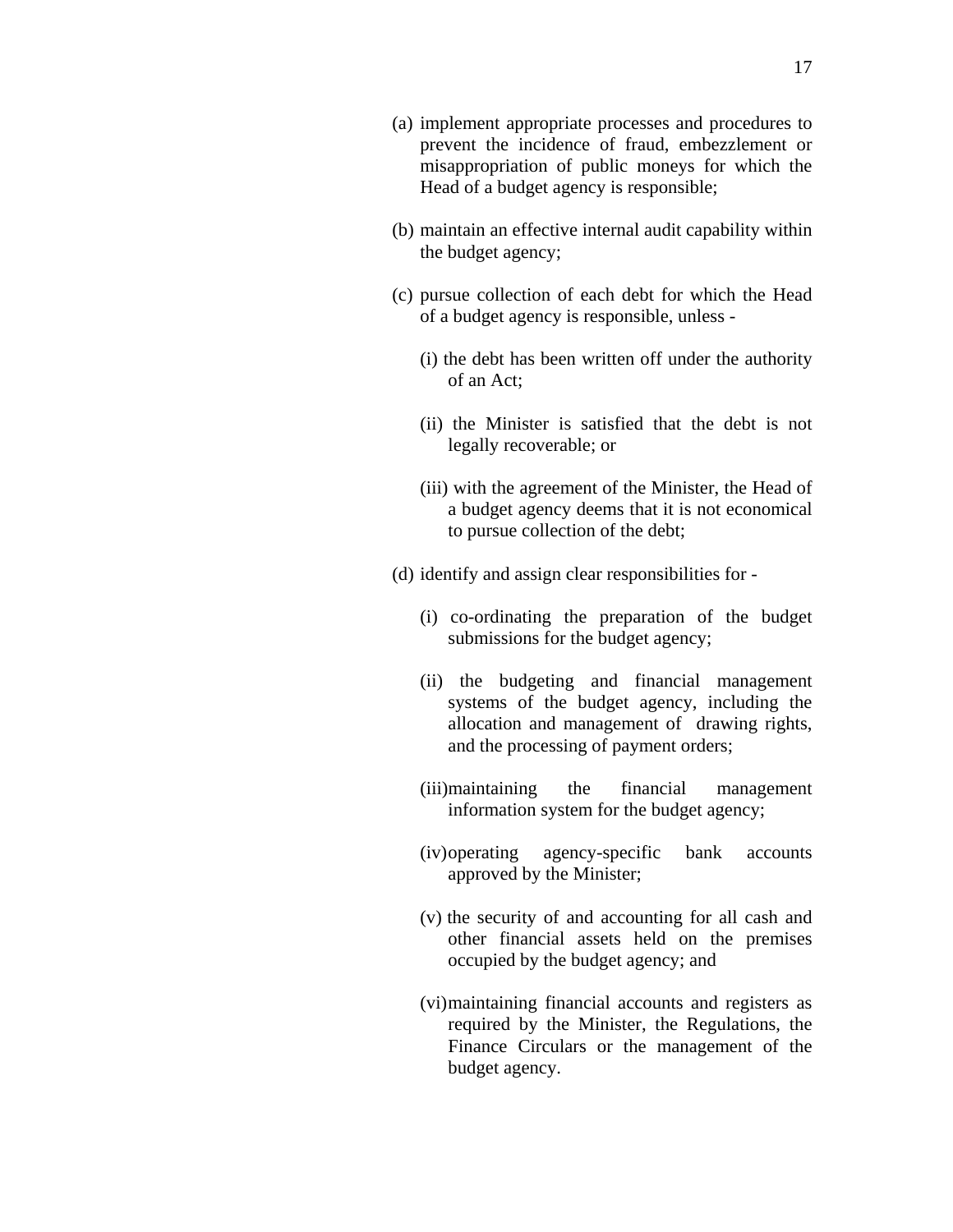(2) The Head of a budget agency shall provide to the Finance Secretary any information that is requested concerning the affairs of the budget agency for which that Head of a budget agency has responsibility.

 (3) A Head of a budget agency may issue instructions to officials in his budget agency in order to give effect to the responsibilities set out in this section, provided that such instructions are consistent with any Regulations, Finance Circulars, and Public Service Rules that may be relevant.

 (4) For the purposes of this section, "proper use" shall mean efficient, effective and ethical action in accordance with the provisions of this Act, any other Act, the Regulations, and the Finance Circulars specifying accepted financial management practice.

## **PART III**

# **BUDGET PREPARATION AND PRESENTATION TO THE NATIONAL ASSEMBLY**

- *Timetable for budget.*  **12.** The Minister shall, not later than one hundred and eighty days prior to the commencement of each fiscal year, establish a timetable for the preparation of the annual budget proposal pertaining to the next ensuing fiscal year.
- *Budget Circular.* **13.** (1) The Minister shall, not later than one hundred and eighty days prior to the commencement of each fiscal year, prepare and distribute a Budget Circular to all budget agencies.
	- (2) The Budget Circular shall include
		- (a) the timetable established pursuant to section 12;
		- (b) the economic situation and the fiscal policy objectives and priorities of the Government;
		- (c) the medium-term fiscal policy objectives and priorities of the Government, including a brief description of how the Government plans to manage the public debt;
		- (d) targets for budget surplus or budget deficit;
		- (e) pro forma of the annual estimates; and
		- (f) budget costing parameters to be used in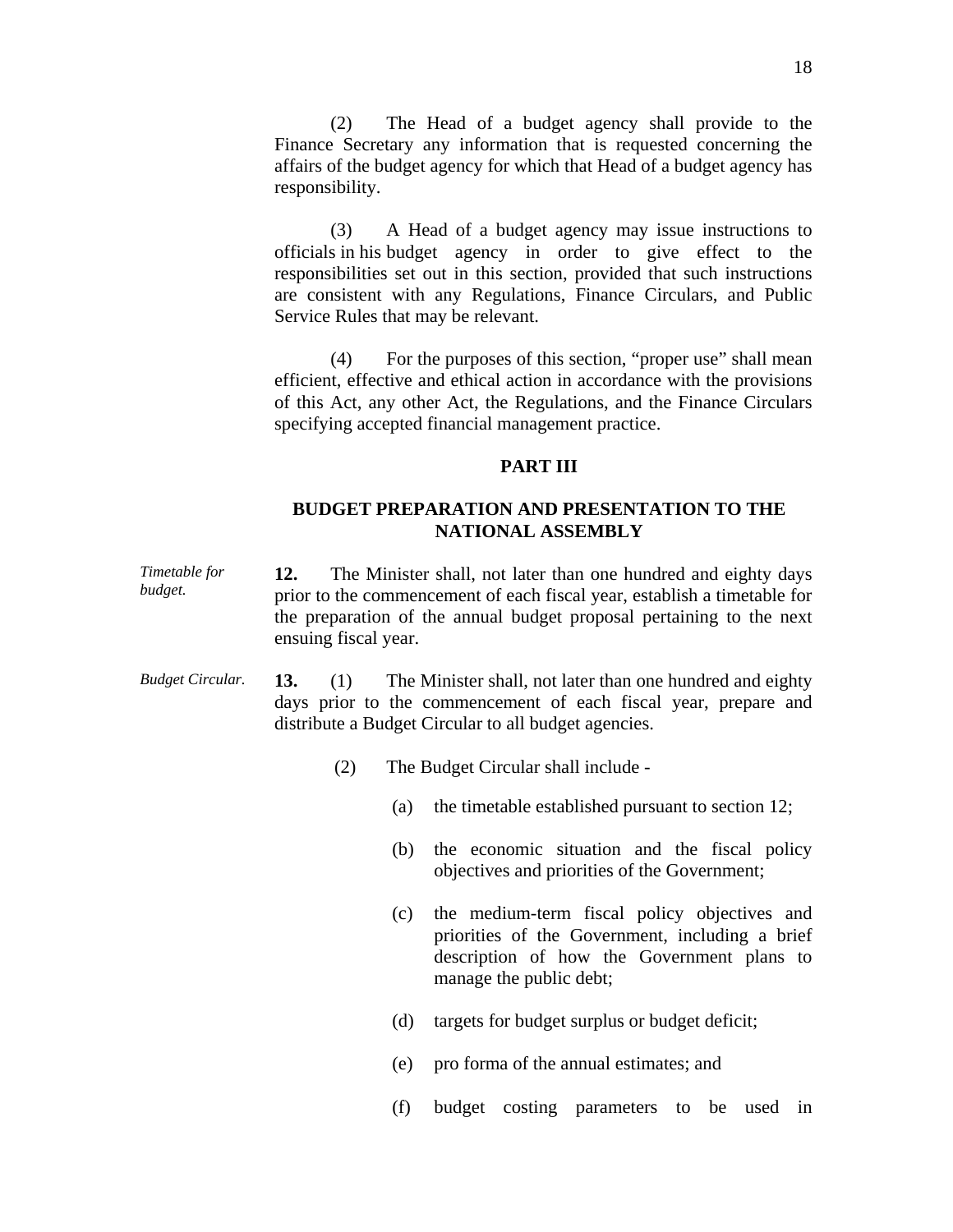determining the allocations to be made to budget agencies.

*Budget submissions.*  **14.** (1) A budget submission shall be prepared for each fiscal year by each budget agency in accordance with the rules, procedures and guidelines set out in the Budget Circular pertaining to that fiscal year.

> (2) A budget submission shall be approved by the concerned Minister for each budget agency prior to being forwarded to the Minister.

#### *Annual budget*  **15.** The annual budget proposal shall include -

*proposal.* 

- (a) the financial plan for the next ensuing fiscal year;
- (b) an overview of the medium-term domestic and international economic outlook, together with the major economic assumptions upon which the financial plan contained in the annual budget for the next ensuing fiscal year is based;
- (c) a statement of the fiscal policy objectives that the Government has set for the medium term;
- (d) a statement of the Government's social and economic policy objectives and priorities for the next ensuing fiscal year that have guided the preparation of the annual budget for that fiscal year;
- (e) a review of the execution of the annual budget for the current fiscal year, together with a projection of the likely outcome for the full fiscal year and explanations for any major differences between the financial plan for the current fiscal year and actual performance;
- (f) tabulations and analyses of actual and projected tax, non-tax and other revenues for past relevant years, the current fiscal year, the next ensuing fiscal year, and the next following three fiscal years, including proposed changes to the Government's revenue bases required to support the expenditure proposals of the Government;
- (g) in the case of non-tax revenue, details of the type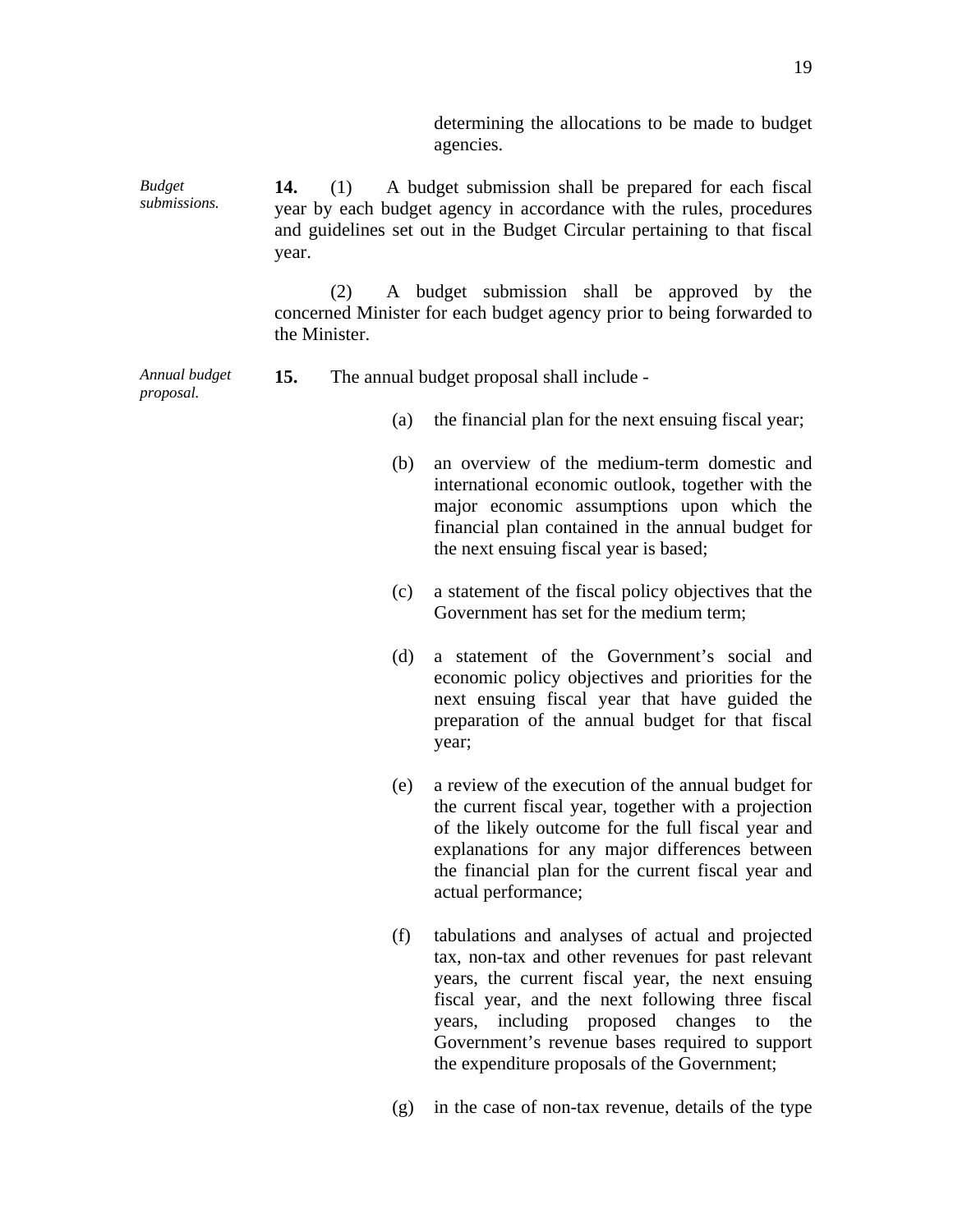of revenue to be received in the next ensuing fiscal year by each budget agency;

- (h) tabulations and analyses of actual and projected expenditures, classified by government function, for the past relevant years, the current fiscal year, the next ensuing fiscal year, and the next following three fiscal years, including a discussion of any new or changed expenditure policy by the Government;
- (i) estimates of all statutory expenditures, for the past relevant years, the current fiscal year, the next ensuing fiscal year and the next following three fiscal years;
- (j) estimates of expenditures for investment by each budget agency for the next ensuing fiscal year and the next following three fiscal years;
- (k) a statement of usage of a planned budget surplus or the sources of financing a budget deficit, as the case may be;
- (l) a statement setting out the budget surplus or deficit and the stock of short-term public debt and long-term public debt;
- (m) details of the fiscal relationship between the Government and the regions, including proposed general and special purpose transfers to the regions during the next ensuing fiscal year and the following three fiscal years;
- (n) a Programme Performance Statement from each budget agency that administers one or more programmes of the Government for which an appropriation during the next ensuing fiscal year is to be sought;
- (o) copies of the appropriation Bill referred to in section 17; and
- (p) drafts of any proposed new legislation or amendments to existing legislation required to implement the revenue, expenditure and financing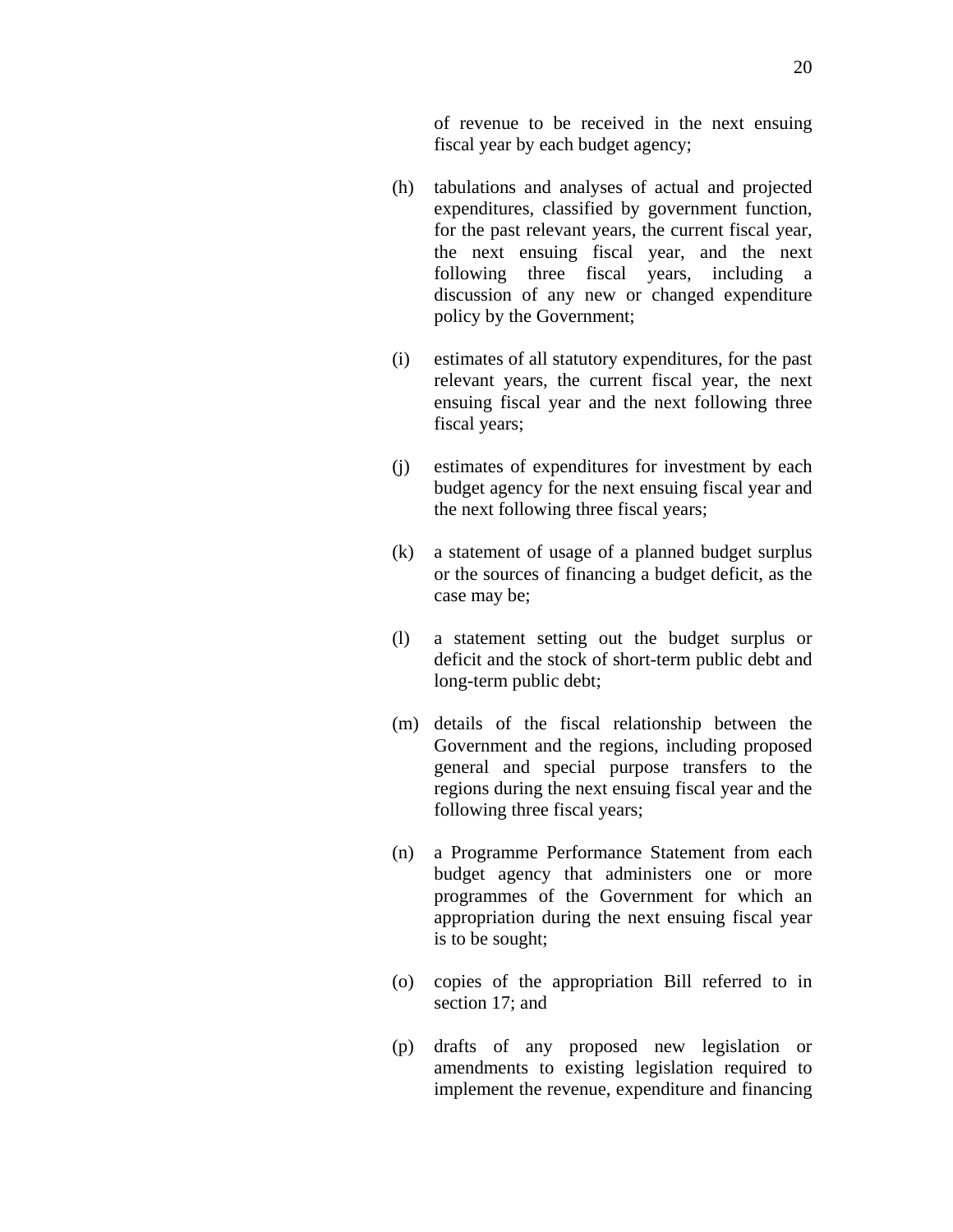policies presented in the annual budget proposal.

## **PART IV**

## **BUDGET APPROPRIATION, APPROVAL AND CONTROL**

**16.** There shall be no expenditure of public moneys except in

accordance with Article 217 of the Constitution.

*No expenditure without appropriation.* 

*Appropriation Bills: preparation, presentation and format.* 

**17.** (1) The Minister shall cause to be prepared an appropriation Bill in respect of each fiscal year detailing the appropriation of public moneys for all current expenditures, including entitlement payments,

 (2) The appropriation Bill shall be presented to the National Assembly as part of the annual budget proposal.

and all capital expenditures to be made by each budget agency.

 (3) The Minister shall determine the format for the presentation of the appropriation Bill and that format shall conform, so far as is practical, to accepted international standards for the classification of government finances.

*Appropriation for repayment required or permitted by law.* 

**18.** (1) Where an Act or other law requires or permits the repayment of an amount received by the Government and there is no appropriation for such repayment, subject to subsection (2), the repayment shall be made out of the Consolidated Fund.

(2) Where the amount received by the Government referred to in subsection (1) was credited to a Fund other than the Consolidated Fund, the repayment shall be made out of that other Fund.

*Expenditure credit.*  **19.** Where moneys are repaid or restored to the Government after having been paid out of the Consolidated Fund under the authority of an appropriation, the appropriation shall have the same effect as if such moneys had not been paid out.

- *Charges and fees.* **20.** (1) Except where such fees or charges have been established pursuant to an Act or any subsidiary legislation, a concerned Minister may under this section prescribe fees or charges -
	- (a) to be paid for a right, privilege or use of a facility conferred or provided by or on behalf of the Government by means of a license, permit or other authorisation to the person or class of persons on whom the right or privilege is conferred or to whom the use is granted;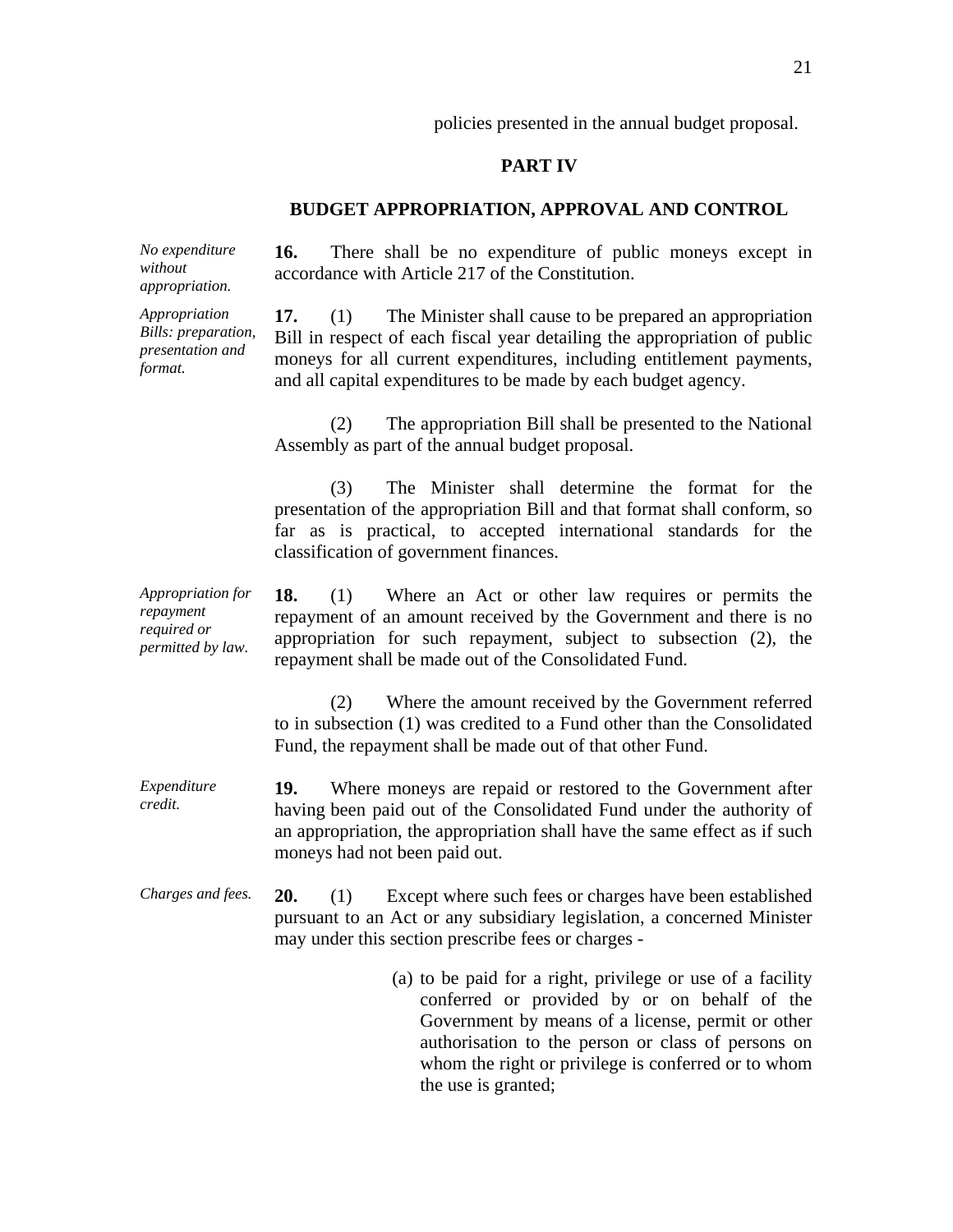(b) in respect of services or products supplied on such terms and conditions as may be specified by the concerned Minister.

(2) The concerned Minister under subsection (1) shall prepare, and Cabinet may approve, rules for establishing the costing structure of any right, privilege, use of facility, service or product to be provided by a budget agency and for calculating the amount to be paid therefor.

**21.** (1) All budget agency receipts shall be credited to the Consolidated Fund.

 (2) Subject to subsections (3) (4) and (7), the expenditure of budget agency receipts by a budget agency shall be permitted only pursuant to an appropriation.

(3) An appropriation referred to in subsection (2) shall be called a "conditional appropriation" and shall consist of -

- (a) an authority to a budget agency to spend a specified amount of money; and
- (b) an additional authority to spend a specified amount of money, conditional upon budget agency receipts earned by that budget agency and being credited to the Consolidated Fund,

which conditional appropriation shall be presented in a form that details -

- (i) the total amount of budget agency receipts to be credited to the Consolidated Fund;
- (ii) the appropriation authority for expenditures out of the Consolidated Fund; and
- (iii)the additional appropriation authority conditional upon an equivalent amount of budget agency receipts being credited to the Consolidated Fund.

(4) A budget agency may expend budget agency receipts under a conditional appropriation referred to in subsection (3) only pursuant to a written agreement with the Minister entered into prior to the presentation of the annual budget proposal to the National Assembly in respect of each category of budget agency receipts to be

*Budget agency receipts and conditional appropriation.*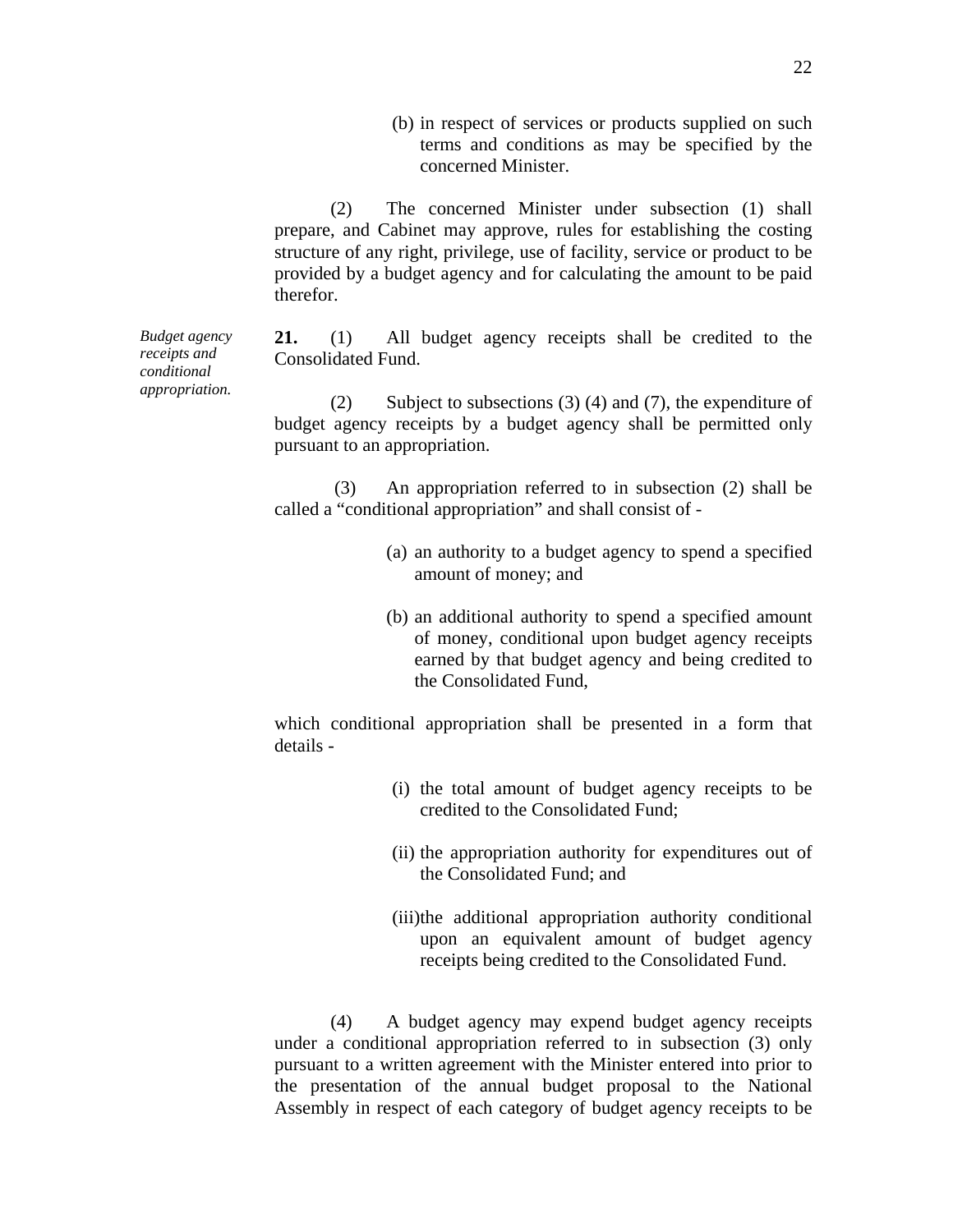earned by that budget agency, which agreement shall include -

- (a) the source of earnings for the budget agency receipts;
- (b) the expected amount of earnings from budget agency receipts for the fiscal year;
- (c) the formula for allocating the aggregate amount of the budget agency receipts;
- (d) the appropriation under which the budget agency receipts are to be expended; and
- (e) the proposed action to be taken at the end of the fiscal year in the event that a portion of the budget agency receipts remain unexpended or the receipts target is not achieved.

 (5) The Minister may, at any time, cancel or vary the agreement referred to in subsection (4) without the consent of the budget agency.

 (6) Any agreement relating to budget agency receipts made pursuant to subsection (4) shall lapse and have no effect at the end of the fiscal year in which that agreement was made.

 (7) Where provided in an appropriation Act, a budget agency may, for such purposes and subject to the draw-down limit as specified in that Act, establish a revolving fund and expend budget agency receipts out of that revolving fund.

 (8) The purposes and draw-down limit of a revolving fund referred to in subsection (7) may be amended by means of an appropriation amendment Act.

 (9) The operation of a revolving fund and the expenditure of budget agency receipts by a budget agency out of that revolving fund are, in addition to any limitation imposed by this Act or any other Act, subject to such terms and conditions as the Minister may direct.

*appropriations.*  **22.** (1) The Minister may reallocate spending authority among annual appropriations during the fiscal year to which the appropriations relate, subject to the following restrictions -

(a) appropriations may only be varied across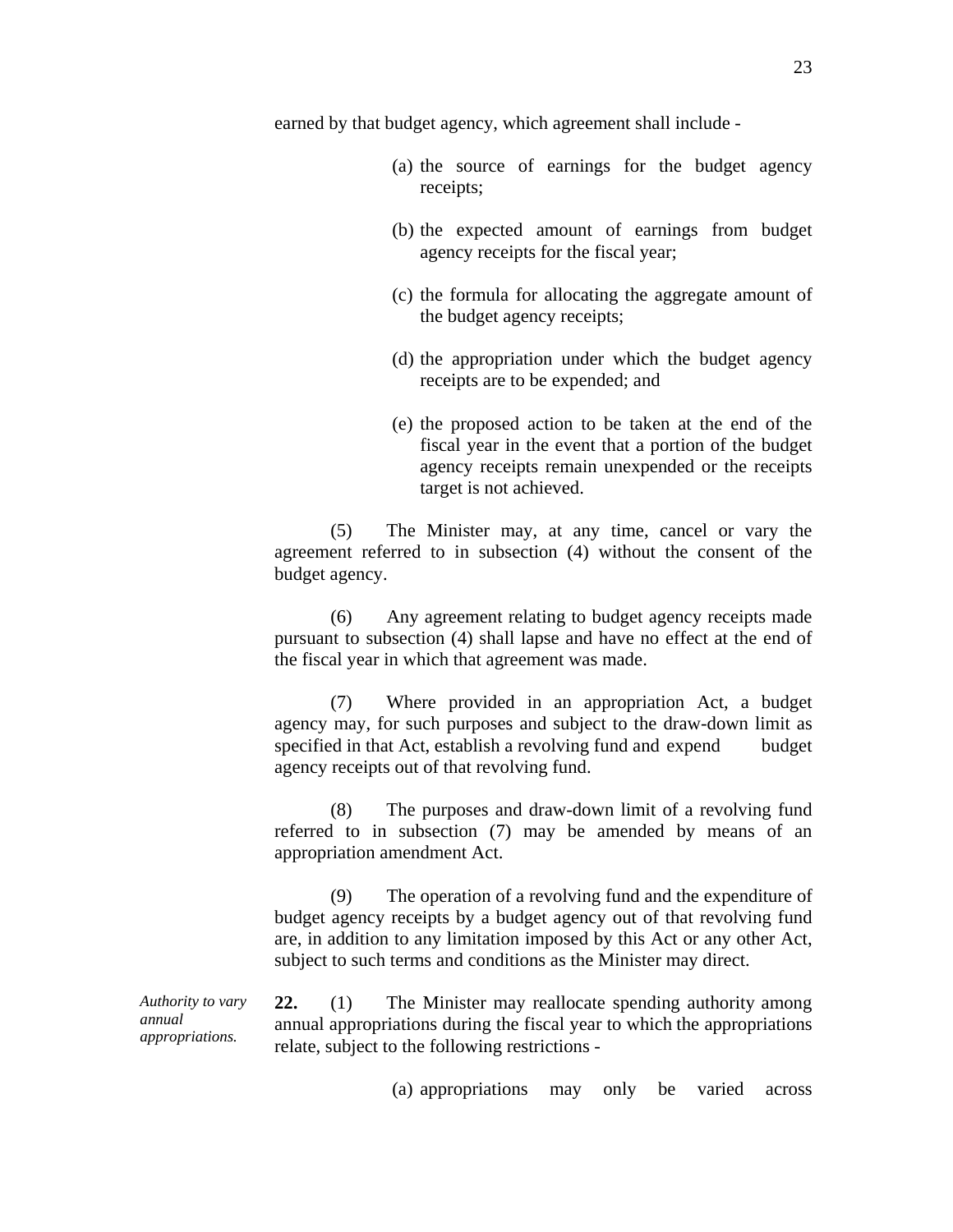programmes within the budget agency to which

- (b) appropriations for current expenditures may be moved to appropriations for capital expenditures, but appropriations for capital expenditures may not be moved to appropriations for current expenditures;
	- (c) the amount of an appropriation for any programme may not be varied under this section by more than ten per cent of the total amount appropriated for that programme in the applicable appropriation Act; and
- (d) new appropriations shall not be created.

 (2) The Minister shall include all changes to appropriations made pursuant to subsection (1) up to the end of the tenth month of the current fiscal year in an appropriation amendment Bill; otherwise any changes shall be made in accordance with section 24.

*Appropriation amendment Acts.*  **23.** (1) The Minister shall present to the National Assembly any appropriation amendment Bill referred to in subsection 22(2) no later than the end of the eleventh month of the current fiscal year.

they relate;

 (2) The format for an appropriation amendment Bill shall be the same as for an appropriation Act.

(3) Appropriation amendment Acts shall be numbered sequentially for each fiscal year.

**24.** (1) Any variation of an appropriation, other than those variations referred to in section 22, shall be authorised by a supplementary appropriation Act prior to the incurring of any expenditure thereunder.

 (2) The format for a supplementary appropriation Bill shall be the same as for an appropriation Act.

(3) Supplementary appropriation Acts shall be numbered sequentially for each fiscal year.

 (4) The Minister, when introducing a supplementary appropriation Bill, shall present to the National Assembly the reasons for the proposed variations and provide a supplementary document describing the impact that the variations, if approved, will have on the

*Supplementary appropriation Acts.*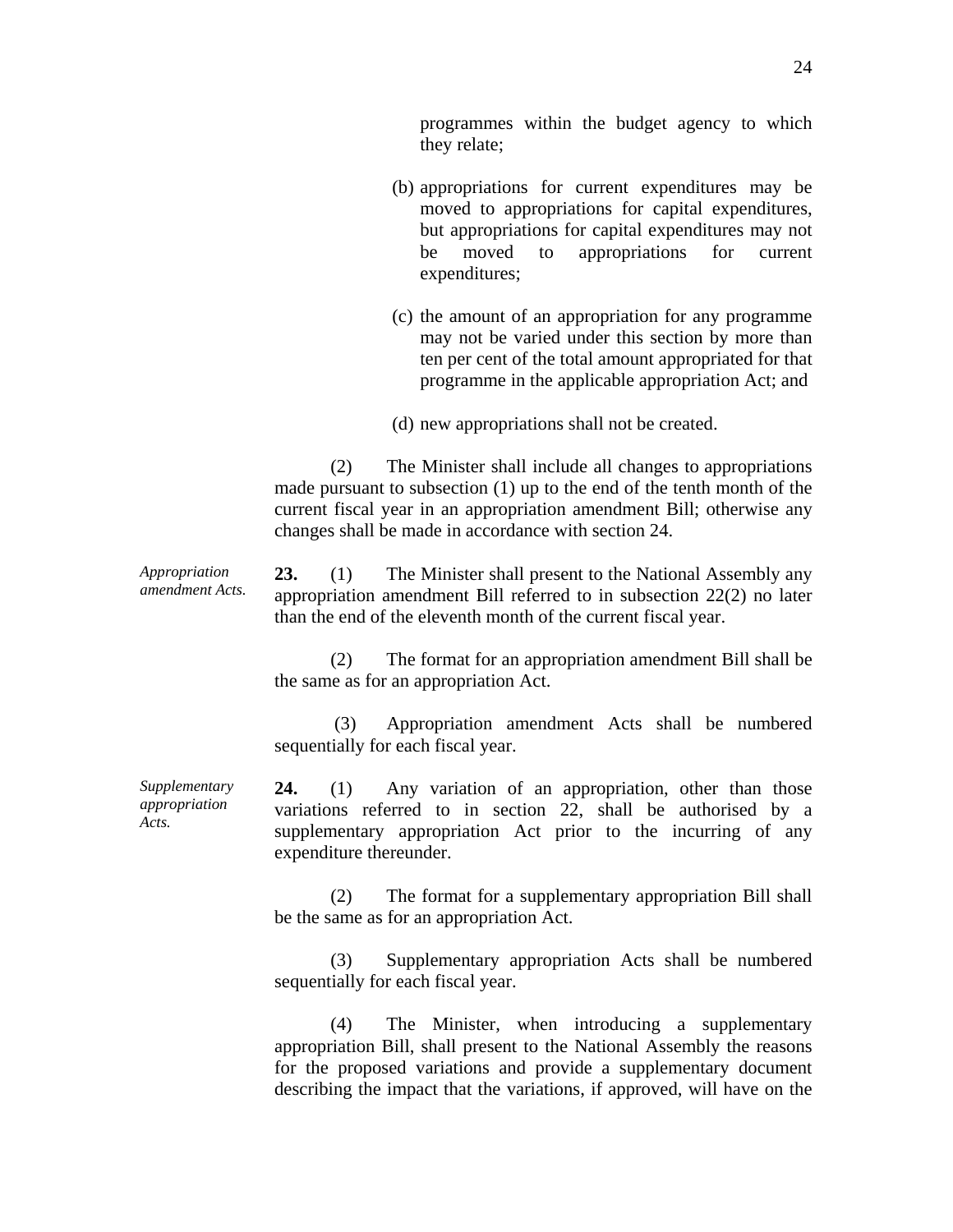financial plan outlined in the annual budget.

 (5) The Minister shall not, in any fiscal year, introduce more than five supplementary appropriation Bills under this section, except in circumstances of grave national emergency, where the Minister may introduce a Bill, intituled an emergency appropriation Bill, to meet the situation.

*Adjustment of appropriations.*  **25.** (1) Where a programme of one budget agency is taken over for any reason by another budget agency, the Minister may issue directions to transfer from the one budget agency to the other part or all of the amount that has been appropriated in respect of that programme.

> (2) A direction issued pursuant to subsection (1) shall take effect from the time of its issue, but shall not have the effect of extending any time limit that applies to the appropriation to which the direction relates.

*Appropriations to lapse.*  **26.** Except as provided in this Act, every appropriation of public moneys authorised by Parliament for a fiscal year shall lapse and cease to have effect as at the end of that fiscal year.

*Appropriation allotment.*  **27.** (1) At the commencement of each fiscal year or at such other time as the Minister may direct, the Head of each budget agency shall inform the Minister of the division into allotments of each appropriation applicable to that budget agency.

> (2) The Minister may direct allotments to be made at a level of expenditure classification other than that set out in the applicable appropriation Act.

> (3) Appropriation allotments are not effective until approved by the Minister and, upon approval, notice of such approval shall be given to the budget agency.

*No variation without approval.* **28.** Appropriation allotments that have been approved pursuant to section 27(3) shall not be varied or amended without the prior written approval of the Minister.

*Control of allotments.*  **29.** The Head of a budget agency shall ensure that an adequate system of internal control and audit is established and maintained within the budget agency to properly manage appropriation allotments and to ensure that the allotment limits are not exceeded.

*Expenditure initiation and*  **30.** (1) No contract or other arrangement providing for the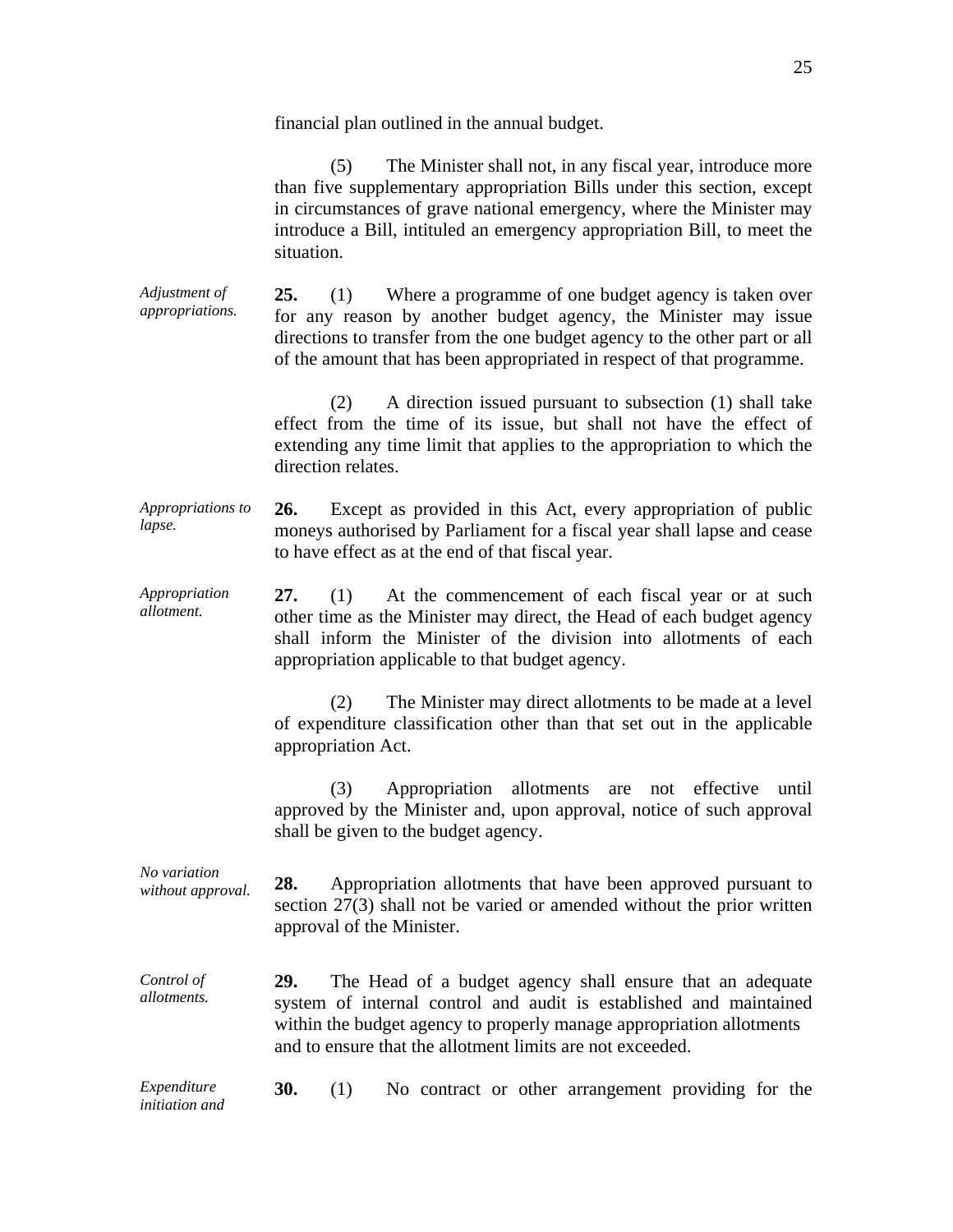*commitment control.*  payment of public moneys with respect to any programme for which there is an appropriation or an item included in the annual budget proposal then before the National Assembly to which that payment is to be charged shall be entered into unless there is a sufficient unencumbered balance available in the appropriation or the proposed budget item, as the case may be, to make that payment.

> (2) The Head of a budget agency or such other official charged with the administration of a programme for which there is an appropriation or an item included in the annual budget proposal then before the National Assembly to which that payment is to be charged shall establish and maintain procedures and records in respect of the control of all commitments chargeable to each appropriation or proposed budget item.

*Payment authority.*  **31.** (1) No charge shall be made against an appropriation except on the requisition of the Head of the budget agency for which the appropriation was made or of an official authorised in writing by the Head of the budget agency for the purpose.

> (2) Each requisition for a payment of public moneys out of the Consolidated Fund shall be in such form, accompanied by such documents and certified in such manner as the Minister may by regulation prescribe.

> (3) No requisition for the payment of public moneys shall be made in respect of any part of the Government unless the Head of the budget agency concerned or an official authorised in writing by that Head for the purpose certifies -

- (a) in the case of a payment for the performance of work, the supply of goods or the provision of services -
	- (i) that the work has been performed, the goods supplied or the services provided, as the case may be, and that the price charged therefor is in accordance with the contract or other arrangement governing the work, goods or services or, if not specified in the contract or arrangement, that the price is fair and reasonable;
	- (ii) where, pursuant to a contract or other arrangement, a payment is to be made prior to the completion of the work, supply of the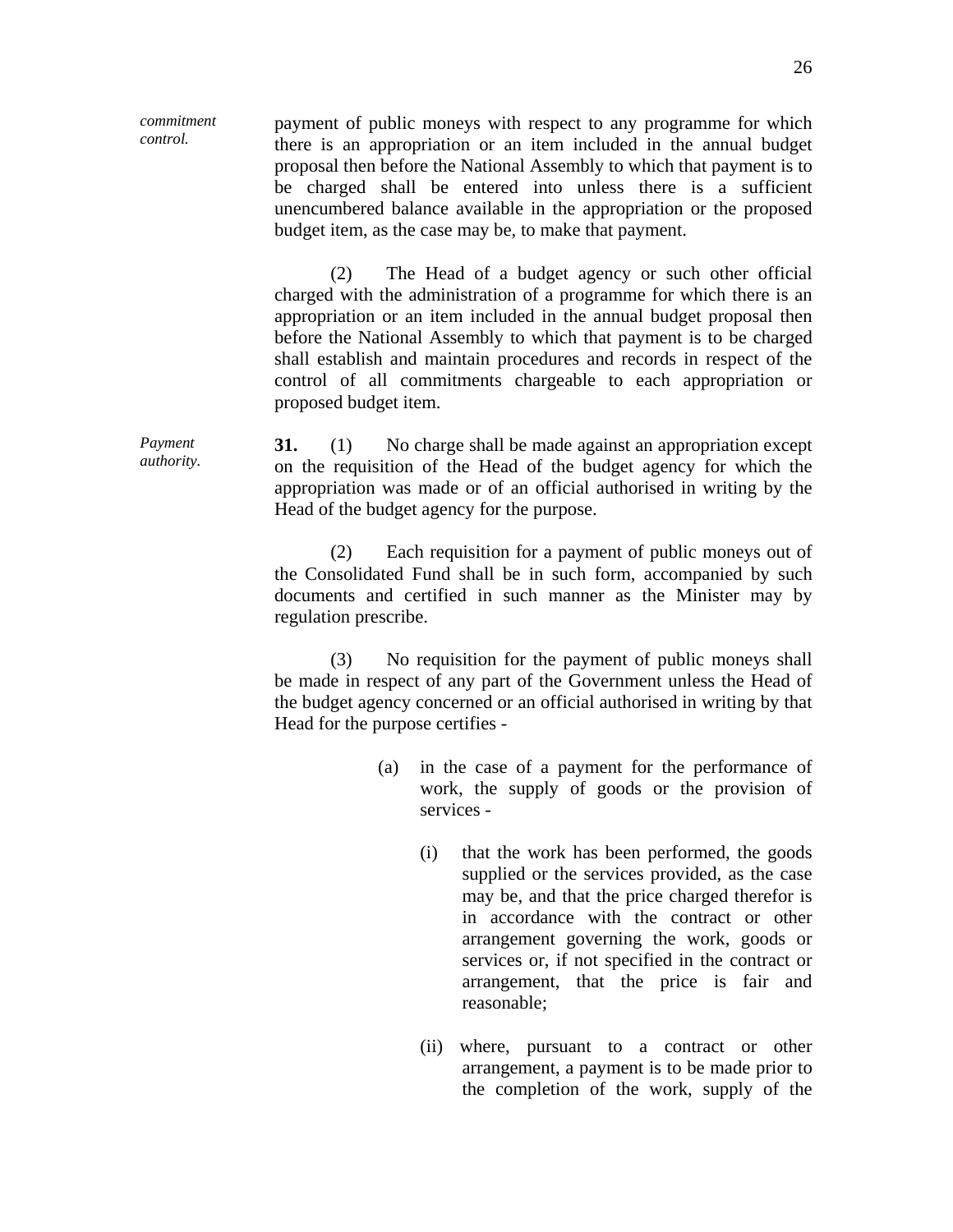- (iii) where, pursuant to the procedures prescribed in section 30(2), a payment is to be made in advance of verification, that the claim for payment is fair and reasonable; and
- (b) in the case of any other payment, that the payee is eligible for or otherwise entitled to that payment.

 (4) No requisition for the payment of public moneys shall be made pursuant to subsection (3) where that payment -

- (a) would not be a lawful charge against the applicable appropriation;
- (b) would result in an expenditure in excess of the applicable appropriation; or
- (c) would reduce the balance available in the applicable appropriation such that it would not be sufficient to meet all of the commitments charged against that appropriation.

## **PART V**

#### **DRAWING RIGHTS**

- *Drawing rights required.*  **32.** An official shall not do any of the following except as authorised by a valid drawing right -
	- (a) enter into a commitment to expend public moneys;
	- (b) make a payment of public moneys;
	- (c) request that an amount be debited against an appropriation; or
	- (d) debit an amount against an appropriation.

*Issuance, revocation and amendment of drawing rights.* 

- **33.** (1) The Minister may issue a drawing right for one or more of the following purposes -
	- (a) to enter into a commitment to expend public moneys;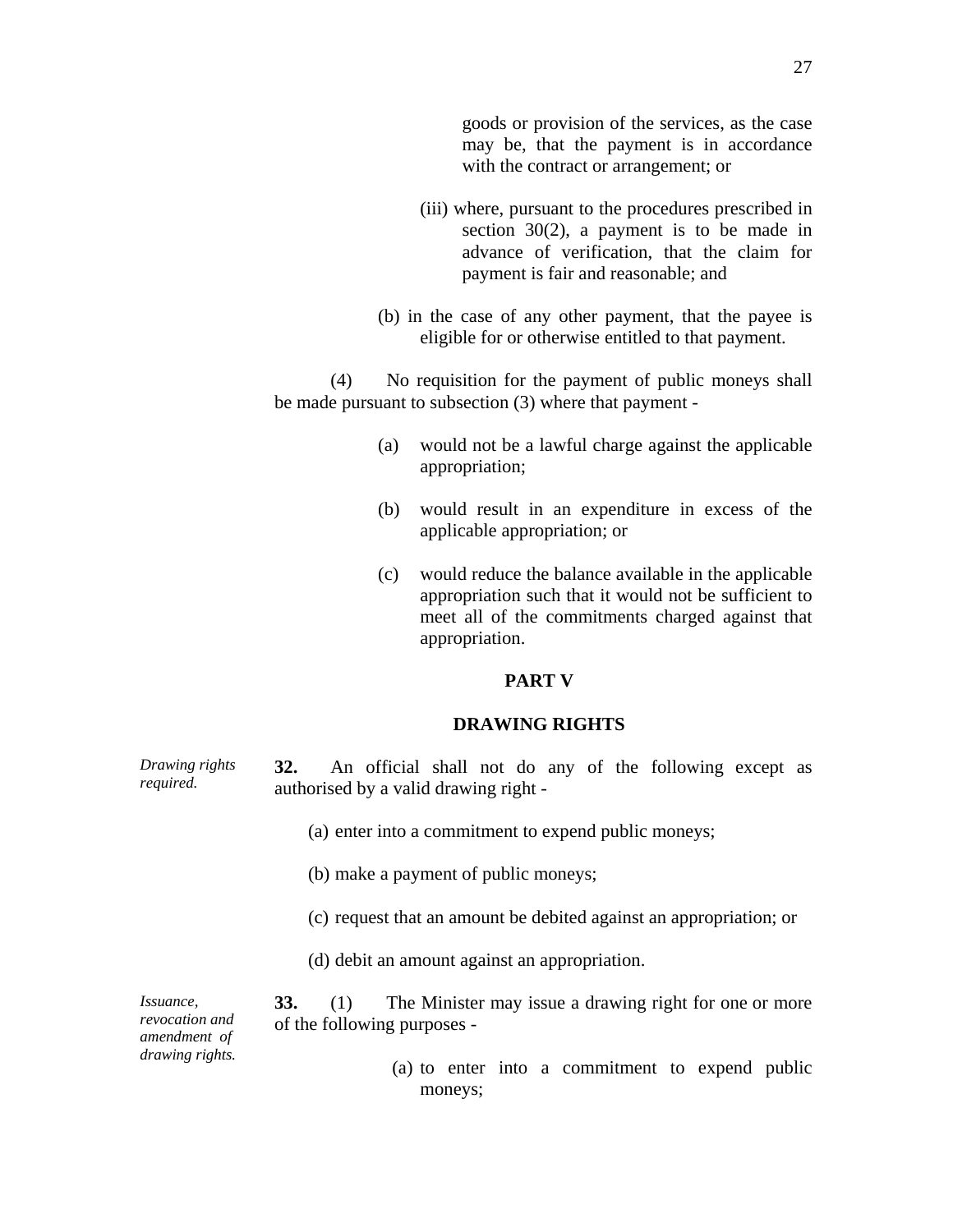- (b) to make a payment of public moneys for a specified purpose;
- (c) to request the debiting of an amount against a specified appropriation; and
- (d) to debit an amount against a specified appropriation.

 (2) Where a payment of public moneys is required by law to be made and there is an available appropriation for that payment -

- (a) the Minister shall issue sufficient drawing rights to permit the amount to be paid in full; and
- (b) the recipient of any of those drawing rights shall exercise the rights in full.

 (3) Where a payment of public moneys is permitted, but not required, by law to be made, there is no obligation to issue or exercise drawing rights for that payment.

 (4) The Minister may at any time revoke or amend a drawing right.

 (5) A drawing right shall have no force or effect unless it authorises the application of public moneys in a manner that is consistent with an appropriation or the purpose of the application as set out in the applicable legislation.

**34.** The amount of money, the time period, and the purpose of the expenditure of the money stipulated in a drawing right shall be consistent with the appropriation allotment established pursuant to section 27 or as varied pursuant to section 28.

**35.** (1) Except as provided in this Act, a drawing right shall lapse and cease to have effect at the close of the time period set out in that drawing right and, in all events, shall lapse when the applicable appropriation lapses at the end of the fiscal year in which that drawing right was issued.

 (2) Any amounts under a commitment, previously approved by the Minister, that remain unpaid at the time that the appropriation therefor lapses shall be met out of an appropriation or appropriations approved for the next ensuing fiscal year.

*Drawing rights to be consistent with appropriation allotments.* 

*Drawing rights to lapse with appropriation.*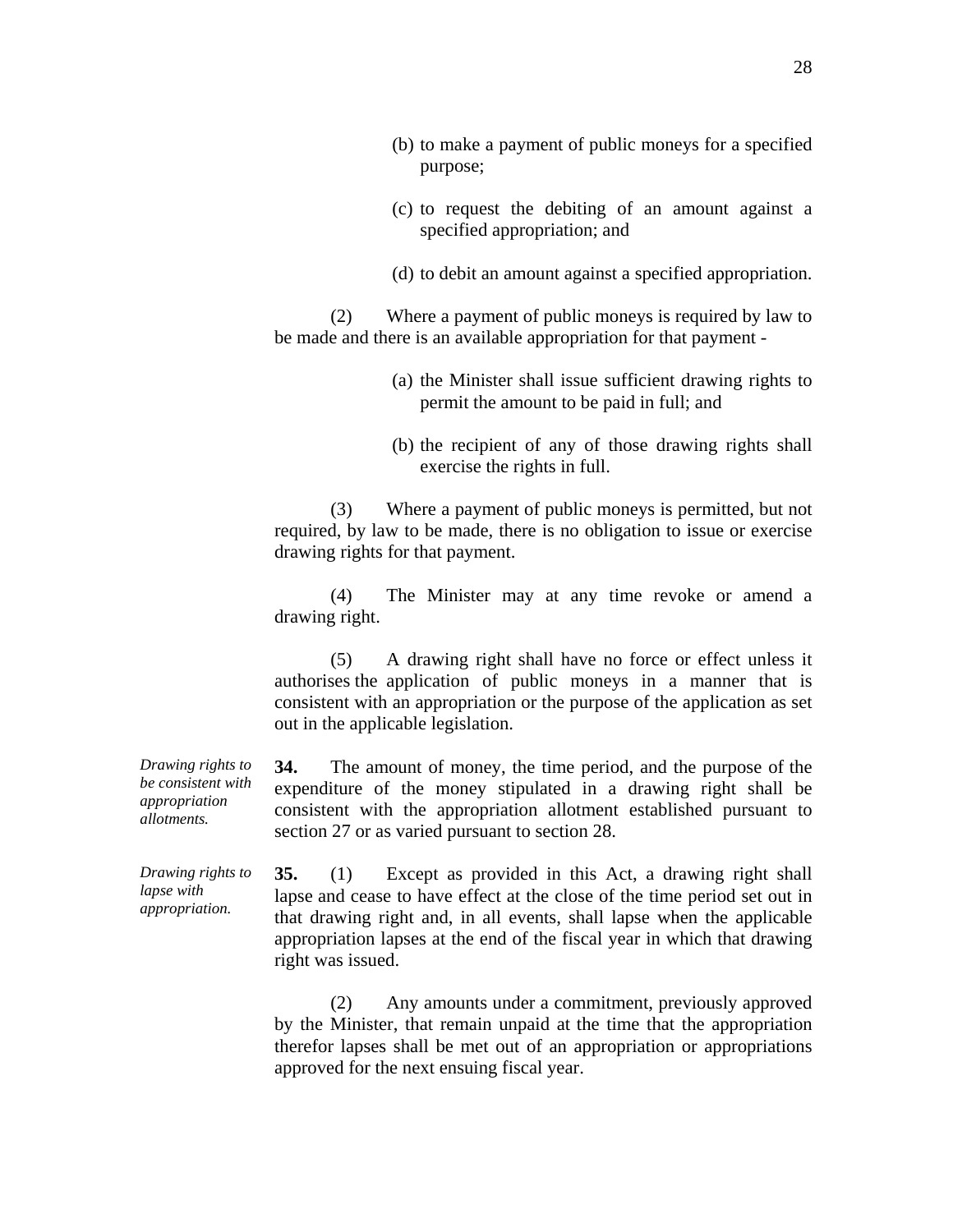*Drawing rights if appropriation Act not passed.* 

**36.** (1) If an appropriation Act has not come into effect at the beginning of a fiscal year, the Minister shall be authorised to issue drawing rights on the Consolidated Fund sufficient to fund the ongoing delivery of normal services of Government in accordance with Article 219(1) of the Constitution.

 (2) Drawing rights issued pursuant to subsection (1) shall, for each month in respect of each budget agency, be subject to a drawing limit of one-twelfth of the amount that was expended by that budget agency in the immediately preceding fiscal year; provided, however, that provision for a payment obligation under a multi-year contract referred to in subsection 55(1) may be included in a drawing right.

 (3) The Minister shall not issue a drawing right pursuant to subsection (1) in relation to a subject matter or for a purpose for which there was no appropriation in the immediately preceding fiscal year.

 (4) Public moneys expended pursuant to this section shall, at the time an appropriation Act relating to the current fiscal year comes into force, be deemed to have been expended pursuant to the provisions of that appropriation Act and shall be accounted for accordingly.

#### **PART VI**

#### **PUBLIC FUNDS**

*Classification of public moneys.* 

- **37.** (1) All public moneys shall be classified as either
	- (a) received moneys;
	- (b) moneys in the Consolidated Fund, including any moneys in the Contingencies Fund;
	- (c) moneys in an Extra-budgetary Fund;
	- (d) drawn moneys; or
	- (e) moneys in a Deposit Fund.

 (2) All public moneys shall be deemed to be received moneys from the time that they become public moneys until the time that they are credited to the Consolidated Fund, an Extra-budgetary Fund or a Deposit Fund.

(3) All public moneys that have been debited from a Fund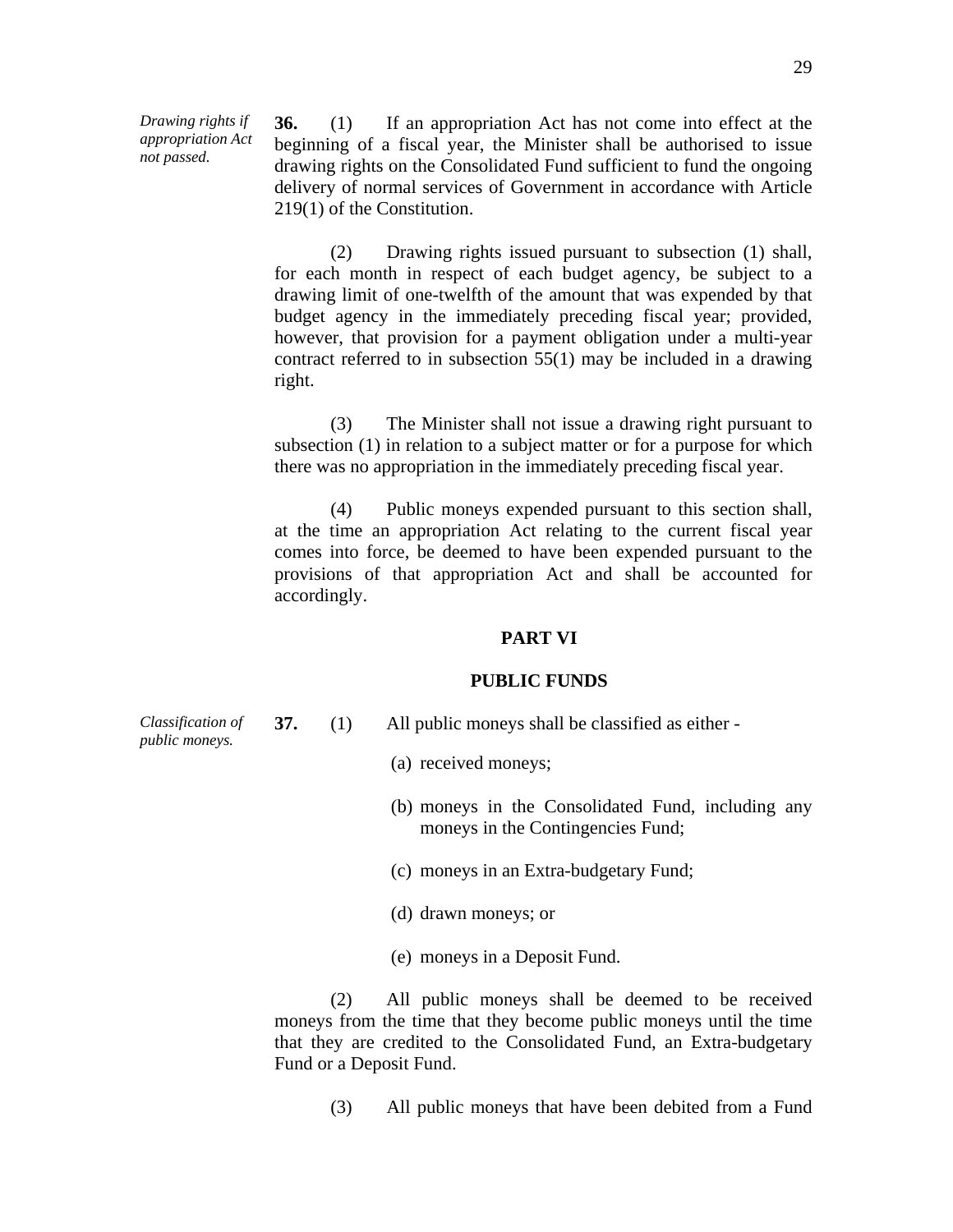|                           | without being credited to another Fund shall be deemed to be drawn<br>moneys.                                                                                                                                                |
|---------------------------|------------------------------------------------------------------------------------------------------------------------------------------------------------------------------------------------------------------------------|
|                           | For the purposes of this section, "public moneys" does<br>(4)<br>not include any overdraft drawings under an agreement made pursuant<br>to section 44.                                                                       |
| Consolidated<br>Fund.     | All public moneys raised or received by the Government<br><b>38.</b><br>(1)<br>shall be credited fully and promptly to the Consolidated Fund, except -                                                                       |
|                           | (a) moneys credited to an Extra-budgetary Fund as<br>stipulated in the enabling legislation establishing<br>that fund;                                                                                                       |
|                           | (b) moneys credited to a Deposit Fund; and                                                                                                                                                                                   |
|                           | (c) as stipulated in the Constitution.                                                                                                                                                                                       |
|                           | The Consolidated Fund shall be managed by the<br>(2)<br>Minister or by an official in the Ministry to whom the Minister has<br>delegated that responsibility.                                                                |
| Extra-budgetary<br>Funds. | <b>39.</b><br>An Extra-budgetary Fund may be created by an Act,<br>(1)<br>which legislation shall set out -                                                                                                                  |
|                           | (a) the officials who will undertake the financial<br>management of the Extra-budgetary Fund, including<br>the responsibilities and accountabilities of the<br>officials charged with managing the Extra-<br>budgetary Fund; |
|                           | (b) the banking arrangements that pertain to the Extra-<br>budgetary Fund;                                                                                                                                                   |
|                           | (c) the source or sources of public moneys to be<br>credited to the Extra-budgetary Fund;                                                                                                                                    |
|                           | (d) the accounting rules and auditing requirements<br>applicable to the Extra-budgetary Fund; and                                                                                                                            |
|                           | (e) the financial reporting requirements applicable to<br>the Extra-budgetary Fund, including the reporting<br>of financial performance both during and at the end<br>of each fiscal year.                                   |
|                           | Officials charged with the management of an Extra-<br>(2)                                                                                                                                                                    |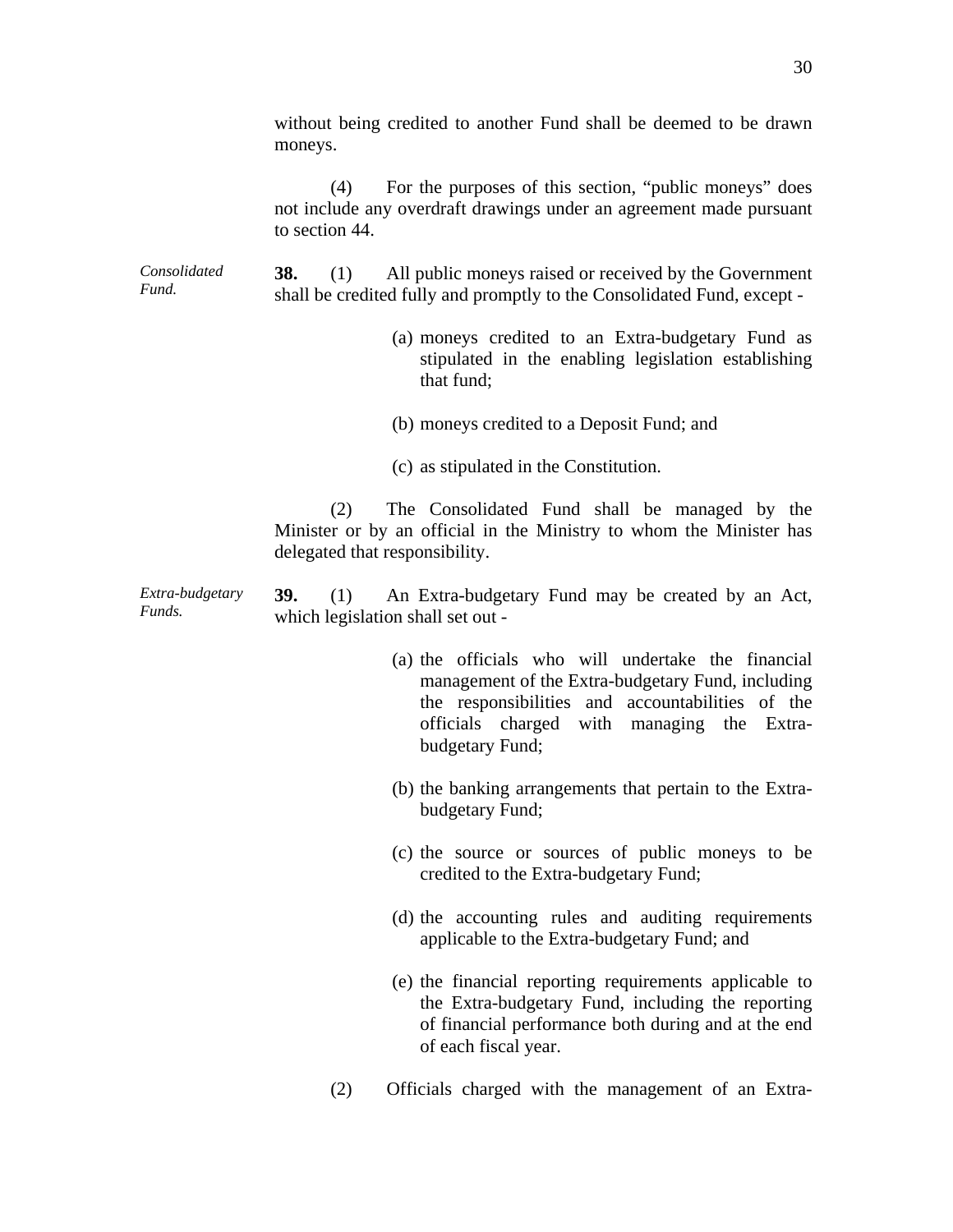budgetary Fund shall establish close co-operation and co-ordination with the Minister and share with the Minister all relevant information necessary or desirable to ensure adherence to the principle of consolidation of Government revenues and expenditures.

(3) The Minister shall develop detailed procedures for achieving the co-operation and co-ordination referred to in subsection (2), particularly in connection with the preparation, execution and monitoring of the annual budget and the budget for each Extrabudgetary Fund.

 (4) Subject to any other law, resources of an Extrabudgetary Fund may be administered either through its own accounts in selected banks pre-approved by the Minister or through the payment and banking services of the Consolidated Fund, but shall be accounted for separate and apart from any other resources.

 (5) Subject to any other law, the officials charged with the management of an Extra-budgetary Fund shall, with respect to that Fund -

- (a) observe the accounting methodology and reporting format prescribed by the Minister;
- (b) submit to the Minister and publish for general information quarterly reports on the financial operations of the Fund;
- (c) make the accounts and records of the Fund available for independent audit by the Auditor General; and
- (d) prepare an annual report on the financial operations of the Fund for presentation, together with the report of the Auditor General thereon, to the National Assembly and publication for general information and any other requirements stipulated by the Minister.

*Social and economic development projects.*  **40.** Subject to any other law, resources allocated from any Extrabudgetary Fund for the purpose of financing Government social or economic development projects shall be included in the relevant investment plan and programmes of expenditure contained in the annual budget and such resources shall be processed through the Consolidated Fund.

*Contingencies Fund.*  **41.** (1) Pursuant to Article 220 of the Constitution, a Contingencies Fund is hereby established as a sub-fund of the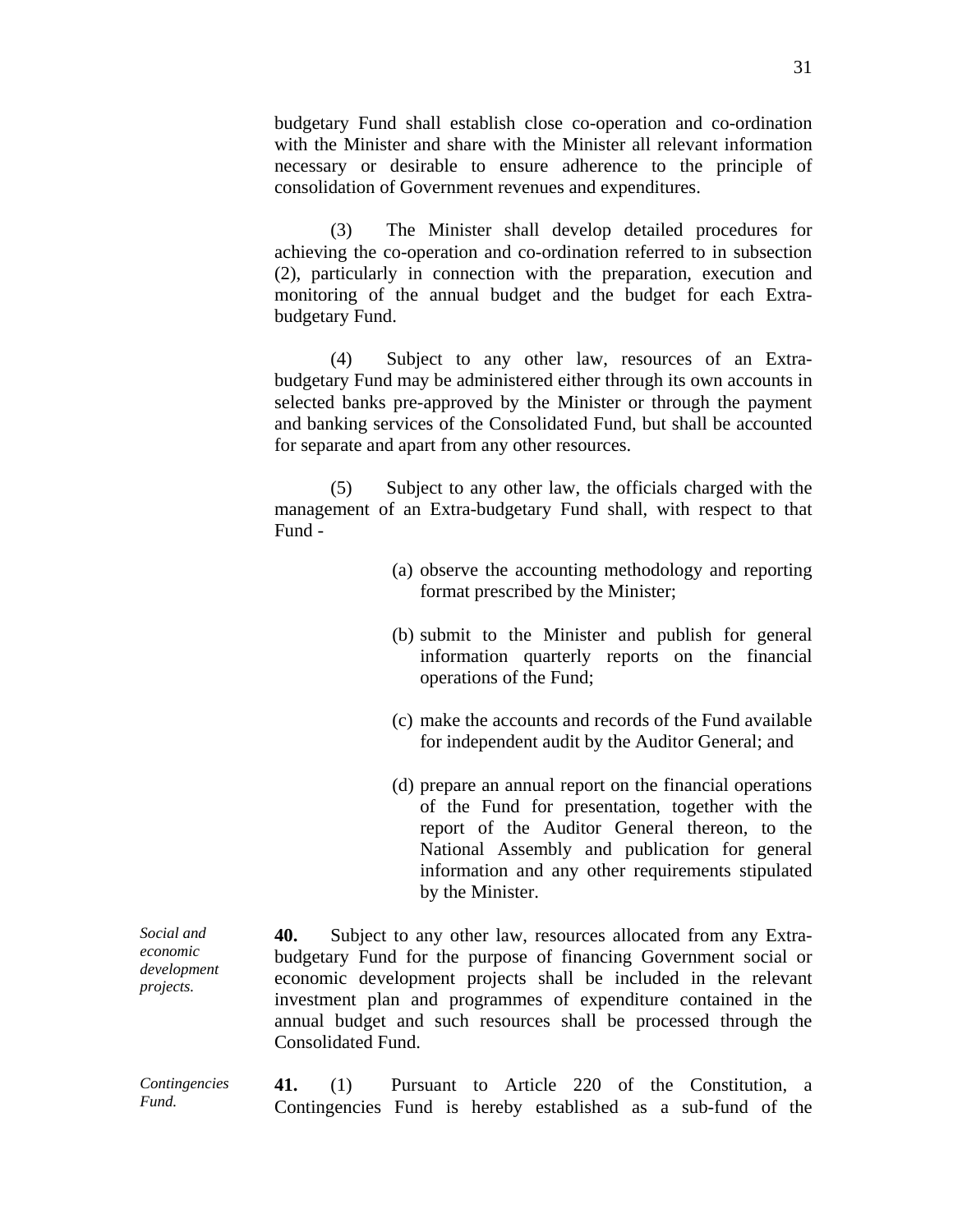Consolidated Fund.

 (2) The Minister shall have sole authority for the release of moneys from the Contingencies Fund, which authority shall not be delegated.

 (3) The Minister, when satisfied that an urgent, unavoidable and unforeseen need for expenditure has arisen -

- (a) for which no moneys have been appropriated or for which the sum appropriated is insufficient;
- (b) for which moneys cannot be reallocated as provided for under this Act; or
- (c) which cannot be deferred without injury to the public interest,

may approve a Contingencies Fund advance as an expenditure out of the Consolidated Fund by the issuance of a drawing right.

 (4) The total of the amounts permitted to be drawn from the Contingencies Fund pursuant to subsection (3) shall not exceed two percent of the estimated annual expenditure of the last preceding fiscal year as shown in the annual budget proposal approved by the National Assembly or such greater sum as the National Assembly may approve.

 (5) The Minister shall report at the next sitting of the National Assembly on all advances made out of the Contingencies Fund since the previous report of the Minister, which report shall specify -

- (a) the amounts advanced;
- (b) to whom the amounts were paid; and
- (c) the purpose of the advances.

 (6) Upon the National Assembly approving the Contingencies Fund advance or advances and passing a supplementary appropriation Act covering such advance or advances -

> (a) the drawing right or rights authorising the advance or advances, if not then utilised, shall lapse and the advance or advances shall be deemed to have been made for the purpose of the appropriation and shall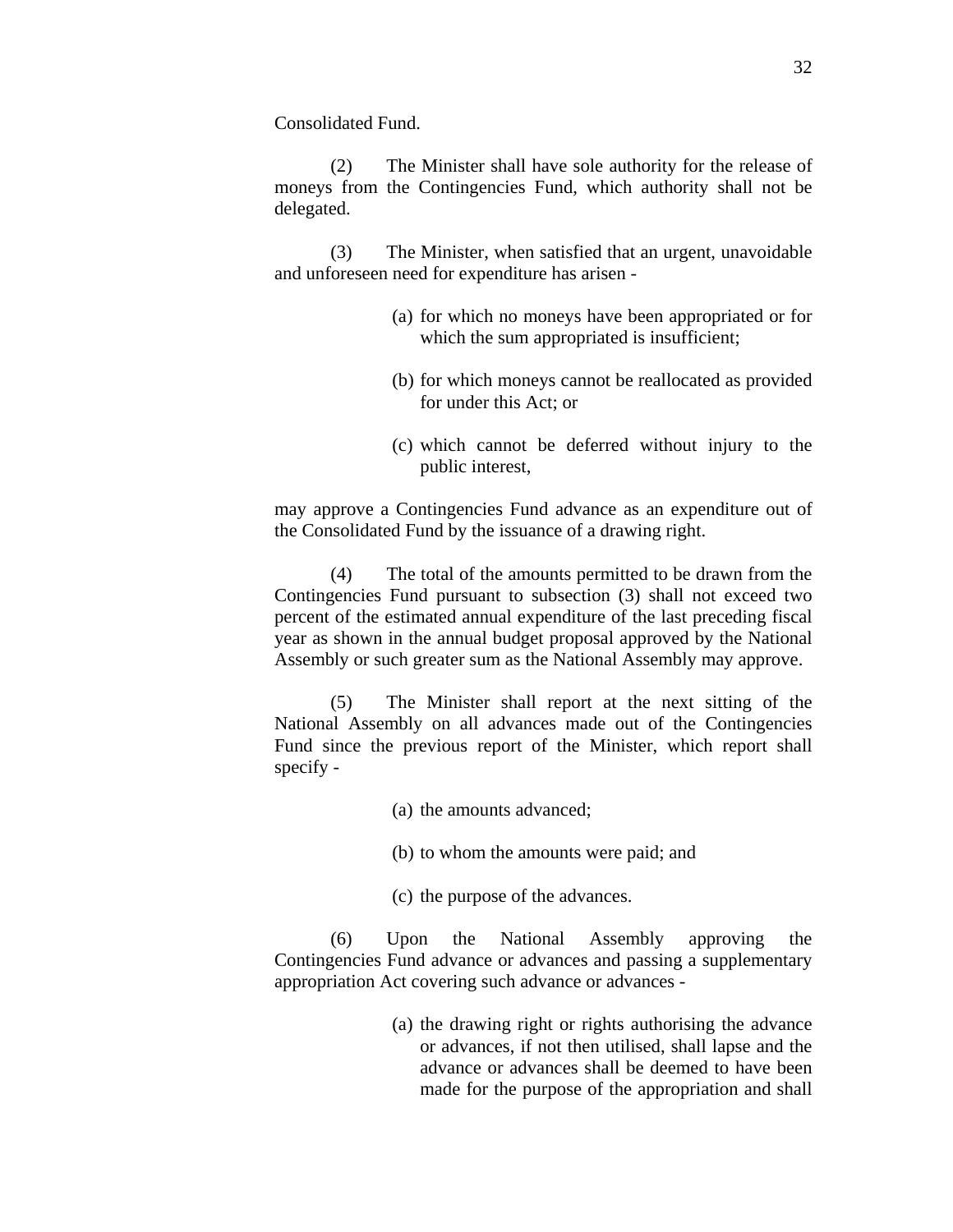be accounted for accordingly; and

(b) the amount of such advance or advances shall be added back to the total amount authorised by the National Assembly referred to in subsection (4).

 (7) Upon the National Assembly approving the advance or advances, the Contingencies Fund shall be replenished in the amounts approved.

# *Deposit Funds.* **42.** (1) The Minister may establish one or more Deposit Funds into which public moneys shall be paid pending repayment or payment for the purpose for which the moneys were deposited.

 (2) On the establishment of a Deposit Fund, the Minister shall notify the National Assembly of the Deposit Fund and shall specify -

- (a) the source or sources of the moneys in the Deposit Fund;
- (b) the purpose or purposes for which moneys may be expended from the Deposit Fund;
- (c) the banking arrangements for the Deposit Fund; and
- (d) the intended investment strategy for the moneys deposited in the Deposit Fund.

 (3) Each Deposit Fund shall be managed and operated by the Ministry.

**43.** Except as otherwise provided in this Act or in any other law, at the end of each fiscal year, any unexpended balance of public moneys issued out of the Consolidated Fund shall be returned and surrendered to the Consolidated Fund.

## **PART VII**

#### **COLLECTION, CUSTODY AND USE OF PUBLIC MONEYS**

*Agreements with banks for custody of public moneys.* 

*Unexpended balances of public* 

*moneys.* 

**44.** (1) The Minister may, on behalf of the Government, enter into an agreement with any bank -

> (a) for the receipt, custody, payment or transmission of public moneys, either within or outside the State; and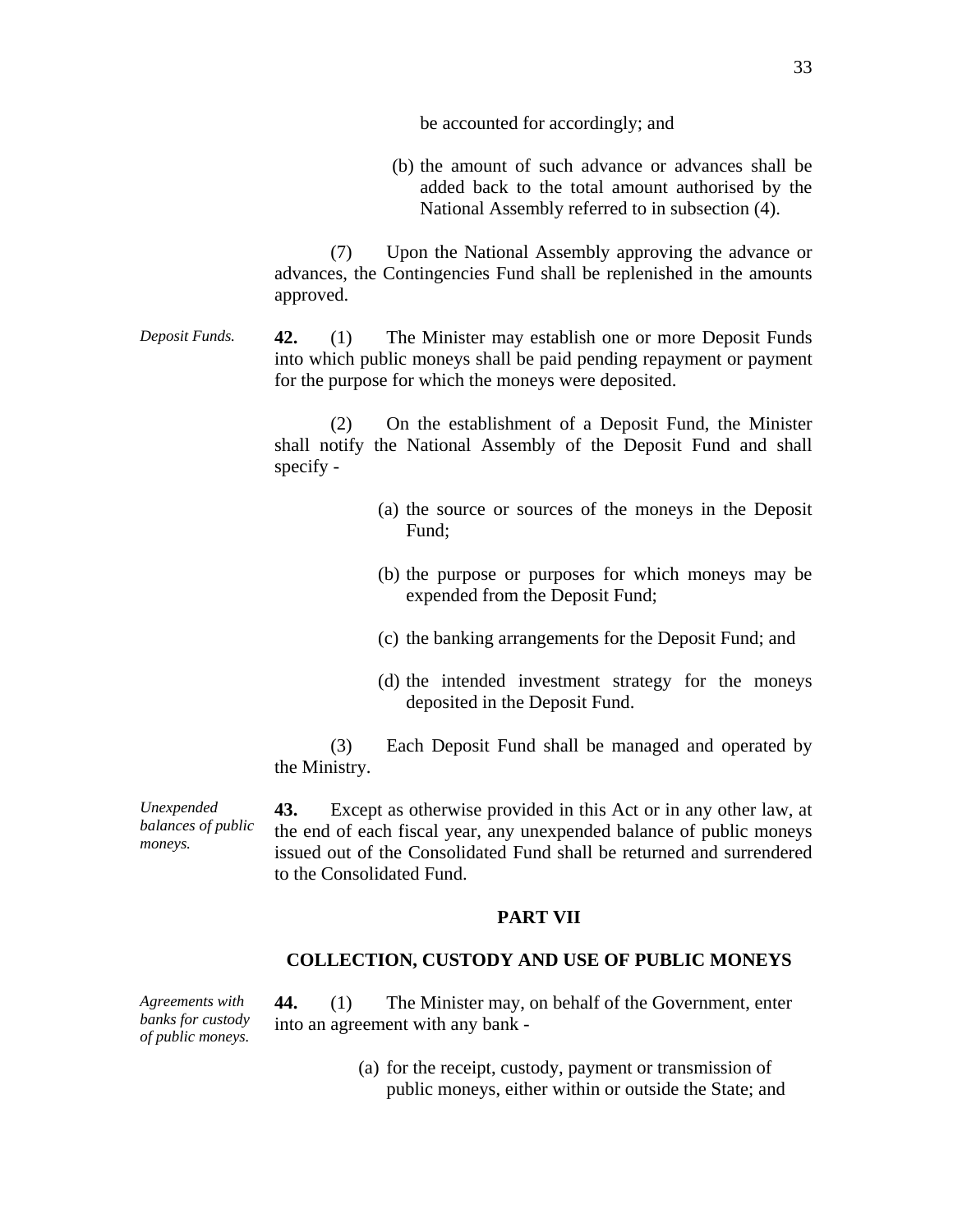- (b) for any other matter relating to the conduct of the banking business of the Government.
- (2) An agreement referred to in subsection (1) may provide for -
	- (a) the payment of interest by the bank to the Government;
	- (b) the payment of fees and other charges to the bank by the Government for banking services; and
	- (c) overdraft drawings by the Government, provided that any such overdraft drawings are repaid to the bank no later than the end of the fiscal year in which the overdraft is incurred.

 (3) An agreement referred to in subsection (1) shall not be made for a period of more than one year, unless it is a condition of that agreement that it may be terminated by the Government at any time upon the giving of not more than three months prior notice.

*Official bank accounts.*  **45.** (1) The Minister may open and maintain bank accounts in accordance with an agreement made pursuant to section 44(1) and shall open and maintain at least one such bank account.

> (2) A bank account holding public moneys shall include in its name the word "official".

> (3) The Minister may, in writing, authorise the Head of any budget agency to open a bank account, subject to the following limitations -

- (a) the agreement with the bank regarding the account shall be approved by the Minister prior to the opening of the account;
- (b) instructions issued by the Minister for the operation of official bank accounts, modified as the Minister deems necessary, shall apply to any bank account opened pursuant to this section; and
- (c) upon request, the operators of any bank account opened pursuant to this subsection shall promptly provide the Minister with formal bank statements and reconciliations, together with all supporting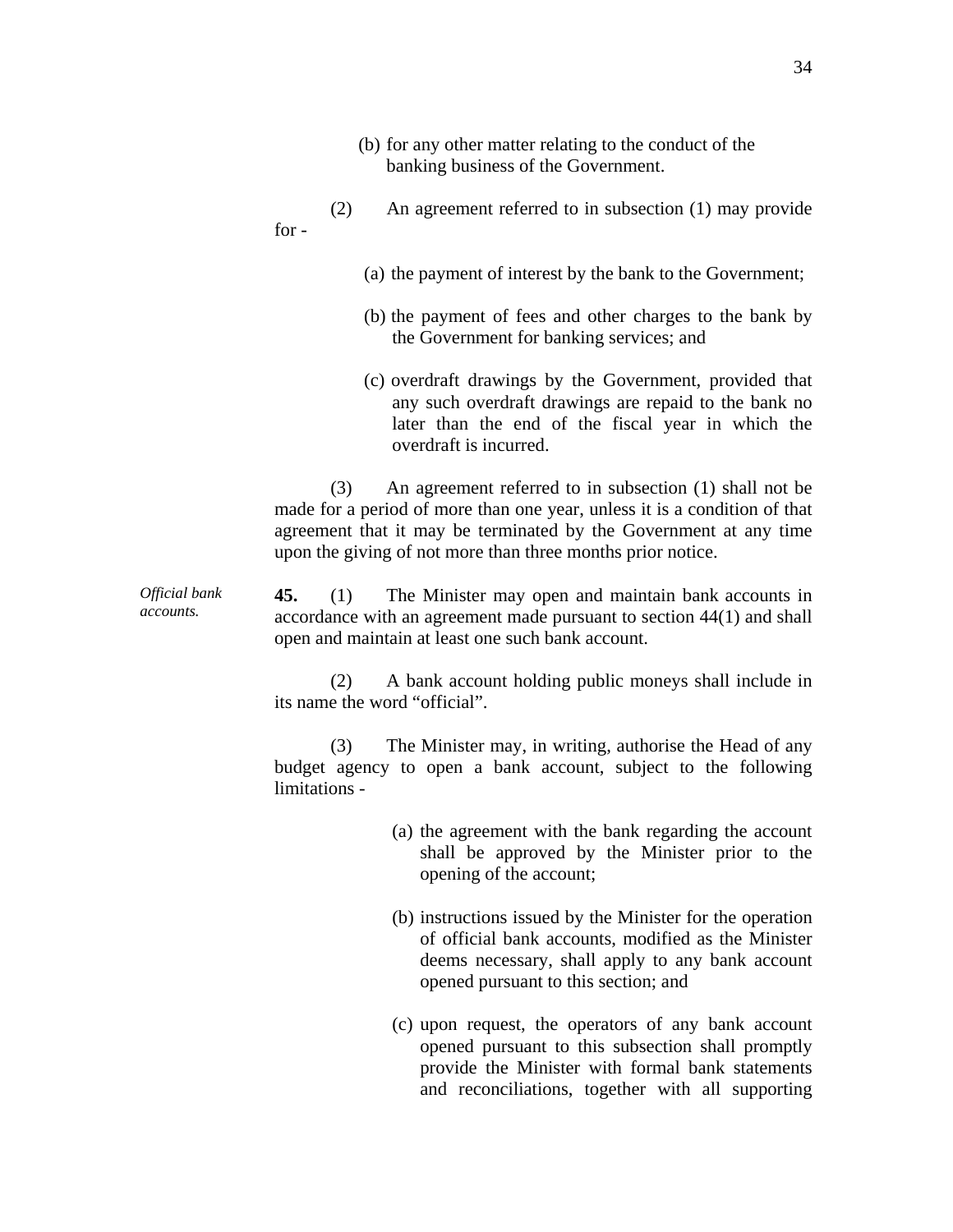#### documentation.

 (4) The Minister shall not delegate the authority vested in him under section 44(1).

*Deposit and withdrawal of public moneys.*  **46.** (1) An official who receives public moneys shall promptly deposit such moneys or otherwise deal with same as required by the Minister.

> (2) Subject to section 47, an official shall not deposit public moneys into any account other an official bank account.

> (3) An official shall not withdraw public moneys from an official bank account, except as authorised by the Minister and as specified in the Regulations.

*Receipt of public moneys from an outsider.* 

*moneys.* 

**47.** (1) An official shall not enter into any agreement or arrangement for the receipt or custody of public moneys with any person, other than the Government, or an official, unless -

- (a) the Minister has given written authorisation for the agreement or arrangement; or
- (b) the agreement or arrangement is expressly authorised by this Act or any other law.

 (2) Public moneys referred to in subsection (1) shall continue to be public moneys and subject to the rules and procedures for the management of public moneys set out in this Act.

*Misuse of public*  **48.** A Minister or official shall not in any manner misuse, misapply, or improperly dispose of public moneys.

*Liability for loss of public moneys.*  **49.** (1) If a loss of public moneys should occur and, at the time of that loss, a Minister or official has caused or contributed to that loss through misconduct or through deliberate or serious disregard of reasonable standards of care, that Minister or official shall be personally liable to the Government for the amount of the loss.

> (2) Where the misconduct or disregard of the person is not the sole cause of the loss referred to in subsection (1), the person shall be liable to pay only so much of the loss as is just and equitable having regard to the person's share of the responsibility for the loss.

> (3) If a loss of public moneys should occur and, at the time of that loss, a Minister or official had nominal custody of such moneys,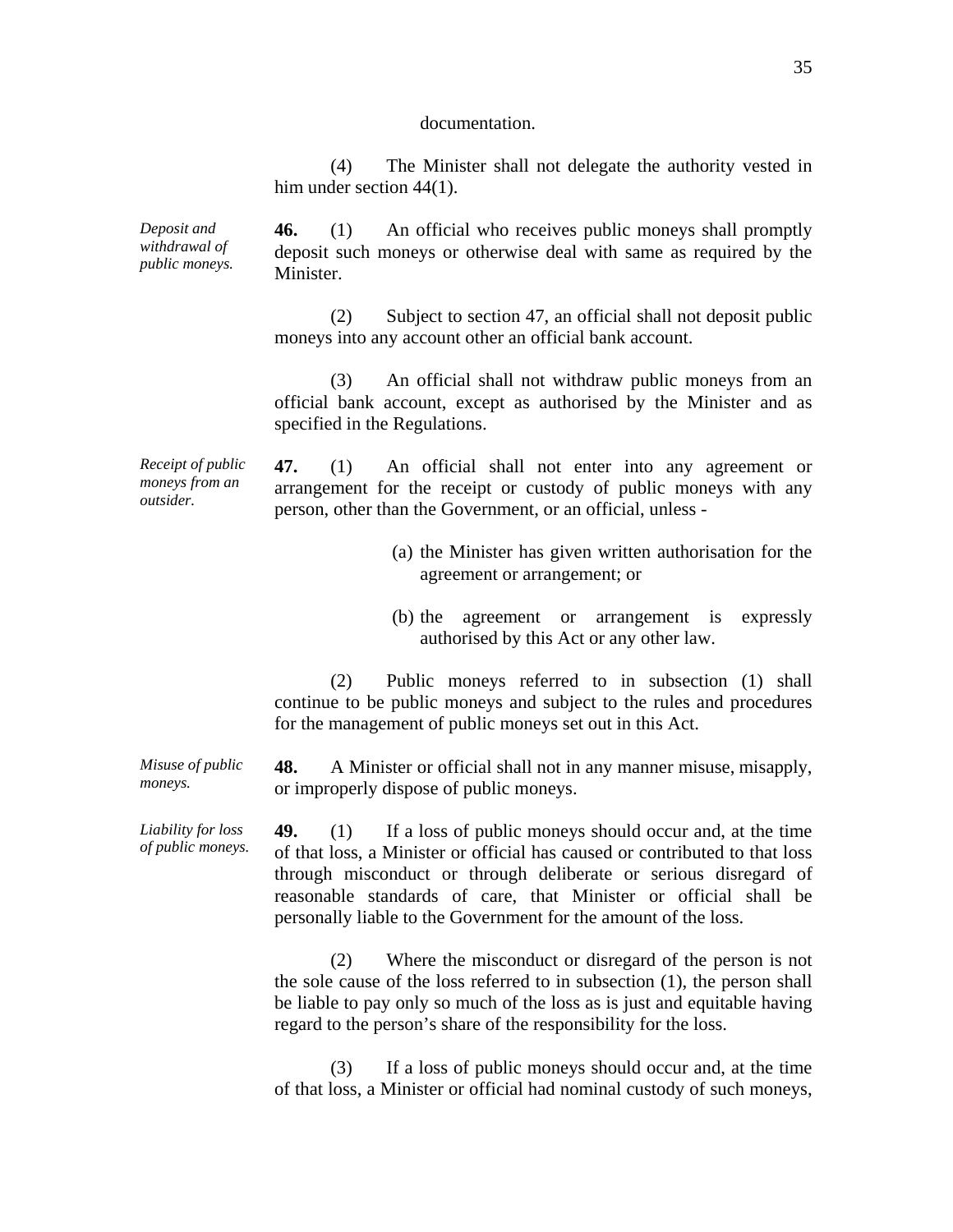that Minister or official shall be personally liable to the Government for the amount of the loss.

 (4) For the purposes of subsection (3), a person has nominal custody of moneys where -

- (a) the person holds the moneys by way of a petty cash advance, a change float, or other form of advance; or
- (b) the person has received the moneys, but has not yet dealt with it as required by section 46.

 (5) A person's liability under this section is not terminated or avoided upon that person ceasing to be a Minister or official.

 (6) An amount payable to the Government under this section is recoverable as a debt in a court of competent jurisdiction.

 (7) The Government shall not be entitled to recover amounts from the same person pursuant to both subsection (1) and subsection (3) in respect of the same loss.

 (8) For the purposes of this section, "loss" includes a deficiency.

## **PART VIII**

## **ACCOUNTS, ACCOUNTING AND PAYMENTS**

**50.** The accounts of the State shall be kept in the currency of

| Guyana.                                                                 | Guyana.                                                                                                                                                                                                                                                                 |  |  |  |  |  |
|-------------------------------------------------------------------------|-------------------------------------------------------------------------------------------------------------------------------------------------------------------------------------------------------------------------------------------------------------------------|--|--|--|--|--|
| Establishment of<br><i><b>Official</b></i><br>Consolidated<br>Fund.     | Public moneys at the credit of the Consolidated Fund shall be<br>51.<br>kept in an account styled as the "Official Consolidated Fund Account"<br>at the Bank of Guyana, but may include deposits of public moneys held<br>at any other bank as the Minister may direct. |  |  |  |  |  |
| <i>Payments from</i><br><i><b>Official</b></i><br>Consolidated<br>Fund. | No payment of public moneys shall be made from the<br>52.<br>(1)<br>Official Consolidated Fund Account except -                                                                                                                                                         |  |  |  |  |  |
|                                                                         | (a) to meet expenditures stipulated in the Constitution,<br>any appropriation Act, or any other Act;                                                                                                                                                                    |  |  |  |  |  |
|                                                                         | (b) where the Minister has issued drawing rights for the<br>purpose;                                                                                                                                                                                                    |  |  |  |  |  |

*Currency of*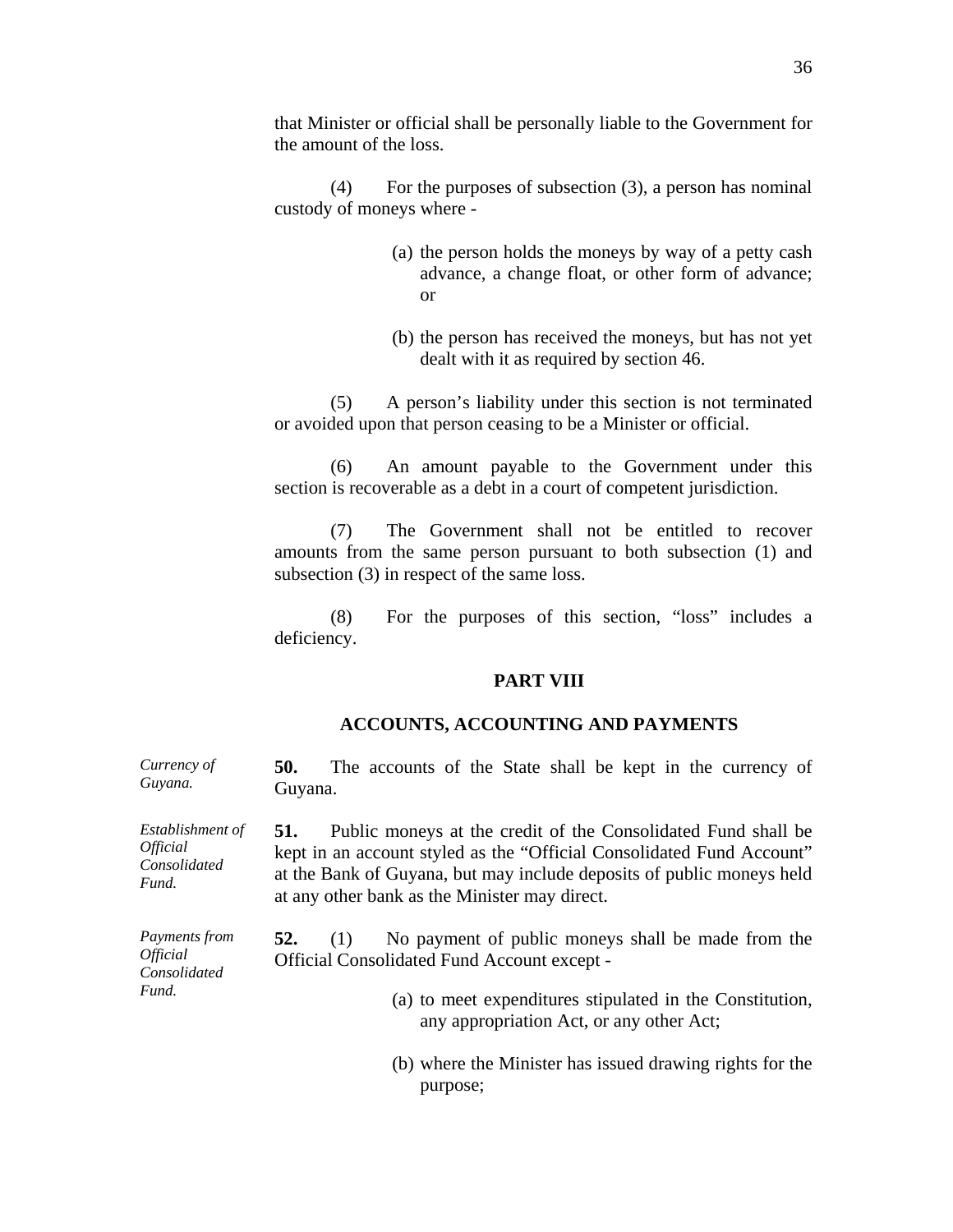|                            | (c) for the purpose of repaying any moneys that were<br>paid into the Consolidated Fund in error; or                                                                                                                                                                                     |
|----------------------------|------------------------------------------------------------------------------------------------------------------------------------------------------------------------------------------------------------------------------------------------------------------------------------------|
|                            | (d) for the purpose of paying such sums as may be<br>required for any refund, rebate or drawback where<br>the payment thereof is provided for in law.                                                                                                                                    |
|                            | (2)<br>Any moneys forming part of the Consolidated Fund that<br>$is -$                                                                                                                                                                                                                   |
|                            | (a) on deposit with a bank; or                                                                                                                                                                                                                                                           |
|                            | (b) invested in a manner prescribed by law,                                                                                                                                                                                                                                              |
|                            | shall be deemed not to have been withdrawn from the Consolidated<br>Fund by reason only that such moneys constitute a deposit or an<br>investment.                                                                                                                                       |
| Finance<br>Circulars.      | The Finance Secretary shall issue Finance Circulars setting out<br>53.<br>the rules and procedures for the processing of payments of public<br>moneys, including the settlement of any debt or other amount due or<br>owing that has been recorded as a charge against an appropriation. |
| Suspension of<br>payments. | 54.<br>(1)<br>The Minister may, at any time, suspend the making of<br>any payment or any expenditure of public moneys, other than statutory<br>expenditures, if, in the opinion of the Minister, the financial exigencies<br>of the public interest so require.                          |
|                            | Within two months after suspending a payment or<br>(2)<br>expenditure of public moneys, the Minister shall notify the National<br>Assembly of the suspension, setting out -                                                                                                              |
|                            | (a) the reasons for the suspension;                                                                                                                                                                                                                                                      |
|                            | (b) the estimated length of time the suspension is to be<br>in force; and                                                                                                                                                                                                                |
|                            | (c) the course of action being taken to address the<br>financial exigencies within the annual budget.                                                                                                                                                                                    |
| Multi-year<br>contracts.   | 55.<br>(1)<br>An official shall not enter into a multi-year contract or<br>arrangement for the supply of goods or the provision of services to the<br>Government without the prior written authorisation of the Minister.                                                                |
|                            | $(2)$ It shall be an express condition of any multi-year                                                                                                                                                                                                                                 |

 (2) It shall be an express condition of any multi-year contract that any payment that falls due under that contract is subject to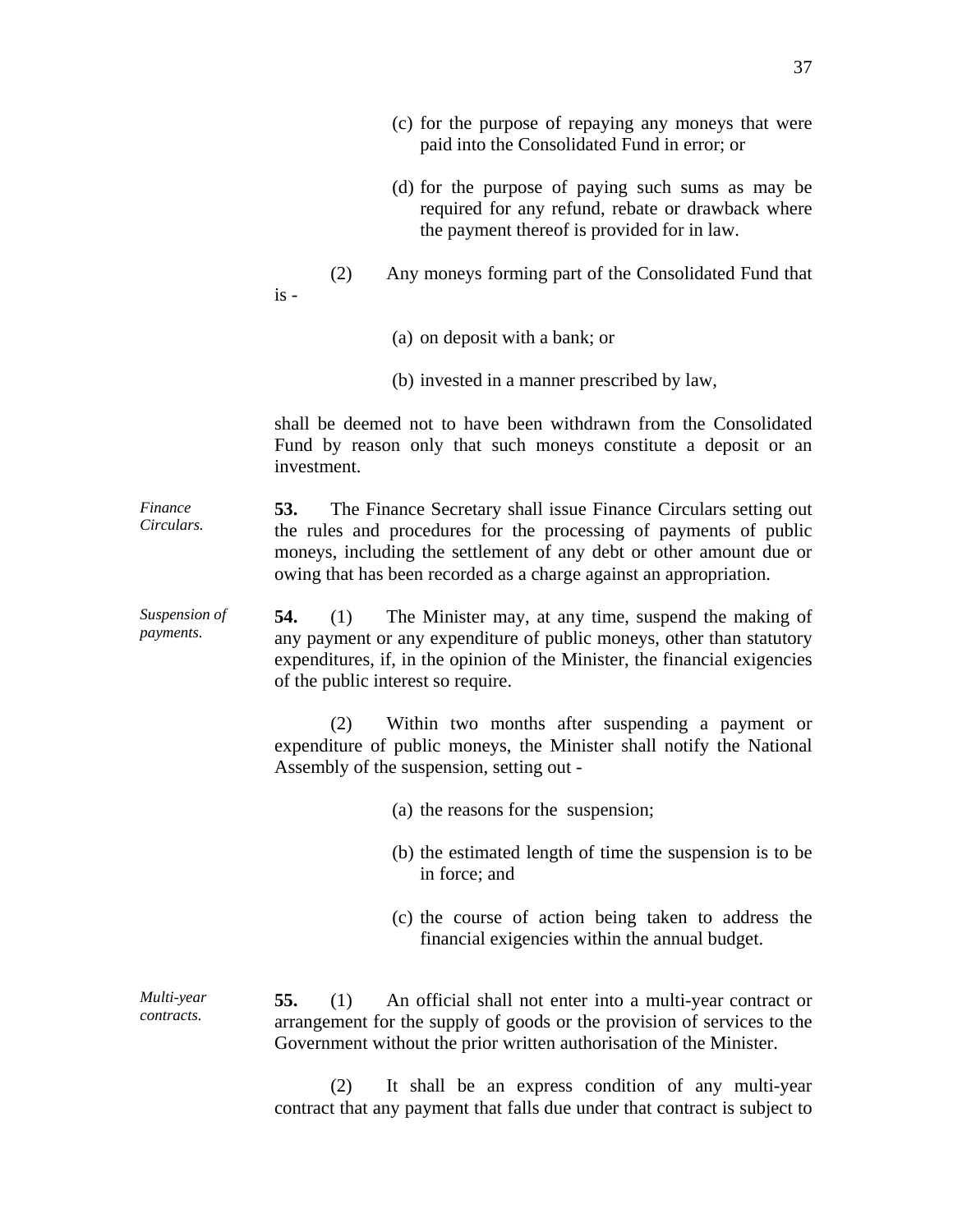there being an appropriation for that payment in the fiscal year in which the payment falls due.

 (3) For the purposes of this section, "multi-year contract" means any contract that -

- (a) extends beyond the current fiscal year; or
- (b) commences in a fiscal year subsequent to the current fiscal year and extends beyond the end of that fiscal year.

*Accounting procedures.*  **56.** (1) The Minister shall promulgate appropriate accounting standards to be employed by officials responsible for the maintenance of the accounts and records referred to in this section.

- (2) The Finance Secretary shall
	- (a) cause proper accounts and records to be maintained in relation to the receipt and expenditure of public moneys; and
	- (a) cause proper accounts and records to be maintained in relation to the financial assets and liabilities of the State, including contingent liabilities.

 (3) The Head of each budget agency shall ensure that the accounts and records of the budget agency for which he is responsible are maintained as required by the Minister and the Finance Secretary.

 (4) The Minister shall have full and free access at all times to the accounts and records of each budget agency.

## **PART IX**

## **BORROWING, LENDING, INVESTMENTS AND GUARANTEES**

**57.** (1) Subject to any other law, the Minister may, for and on behalf of the Government, borrow from -

- (a) any bank;
- (b) persons, both within and without Guyana;
- (c) foreign governments; and

*Sources and purposes of borrowed funds.*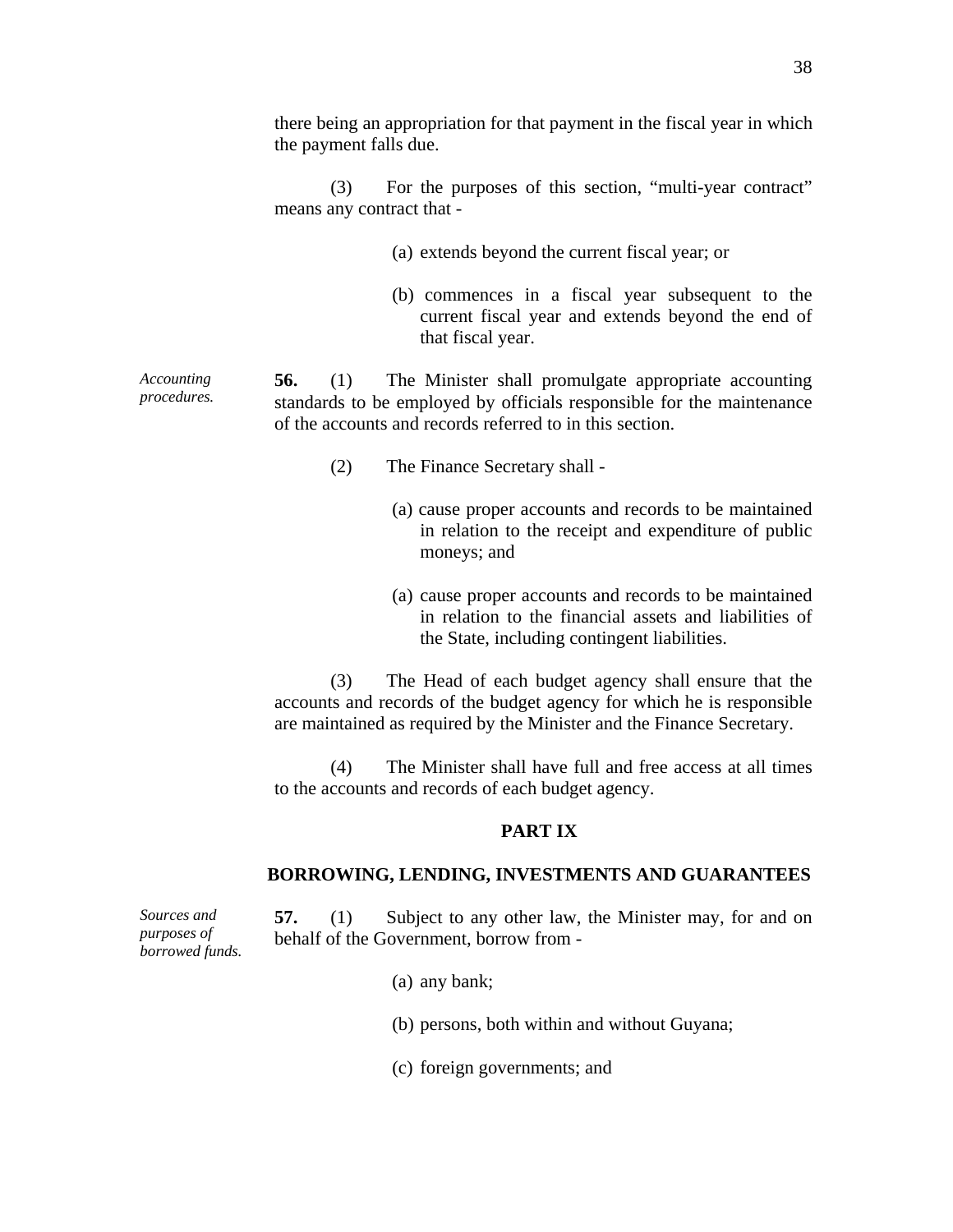(d) international financial institutions,

for any of the following purposes -

- (i) to meet cash shortfalls that may occur periodically during the execution of the annual budget;
- (ii) to fund investment and infrastructure projects undertaken by the Government;
- (iii) to finance a budget deficit; and
- (iv) to meet the objectives of monetary policy.
- (2) The Minister shall be responsible for
	- (a) the administration of all domestic and external indebtedness of the Government;
	- (b) authorising and recording payments on all public debt obligations, including the administration of all Government guarantees and contingent liabilities of the Government; and
	- (c) the maintenance of original documents evidencing and registers of all borrowing and lending arrangements, including contingent liabilities, of the Government.
- *Borrowing power.* **58.** (1) The Minister shall have the power to borrow by any means that the Minister considers appropriate for the purposes set out in section 57.

 (2) The Minister shall have the authority to execute any document, agreement or instrument that renders the Government liable for a debt or evidences that indebtedness.

*Consultation with the Bank of Guyana.*  **59.** (1) Insofar as the incurring of a public debt impacts on monetary policy, the Minister shall exercise his power to borrow in consultation with the Bank of Guyana.

*No. 26 of 1998.*  (2) Pursuant to the Bank of Guyana Act and any written agreement with the Minister, the Bank of Guyana may provide all or any of the services required for the execution of decisions on borrowing by the Government.

*Overdraft facility.* **60.** (1) The Minister may approve the use of advances in the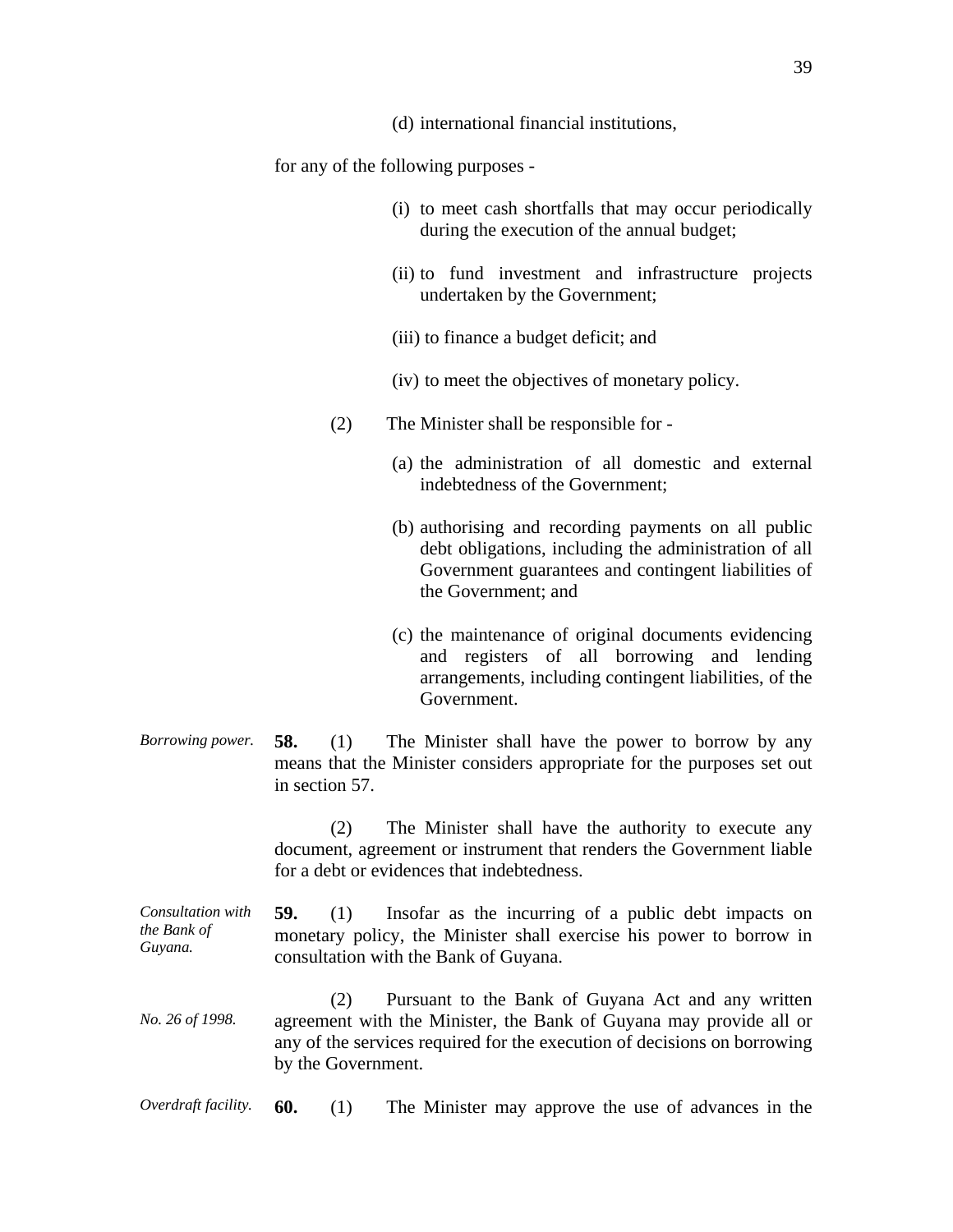form of an overdraft on an official bank account to meet cash shortfalls during the execution of the annual budget.

 (2) The Minister shall repay in full all advances in the form of an overdraft on an official bank account on or before the end of the fiscal year during which that overdraft was drawn.

*Proceeds of borrowing.*  **61.** Subject to this Act, the proceeds of any borrowing by the Government shall be paid into and form part of the Consolidated Fund.

*Government guarantees.*  **62.** (1) Government guarantees shall only be issued as provided for in this Act or other law.

> (2) A Government guarantee may only be issued to a public entity.

- (3) The Minister shall
	- (a) have sole authority to execute a Government guarantee;
	- (b) retain all original documentation pertaining to a Government guarantee;
	- (c) maintain a register of Government guarantees; and
	- (d) report the aggregate of liabilities under Government guarantees as contingent liabilities when reporting pursuant to section 71.

(4) The authority of the Minister under paragraph  $(3)(a)$ shall not be delegated.

*Government guarantee levy.*  **63.** (1) Each public entity in receipt of a Government guarantee shall pay to the Government a levy in an amount to be determined by the Minister.

> (2) Any levy paid pursuant to subsection (1) shall be deemed to be public moneys and shall be held in a Deposit Fund established by the Minister.

*Lending of public moneys.*  **64.** (1) The Government may lend public moneys to any public entity or to any individual who is a citizen of Guyana.

> (2) Public moneys to be loaned pursuant to subsection (1) shall be appropriated either in annual or amended appropriation legislation.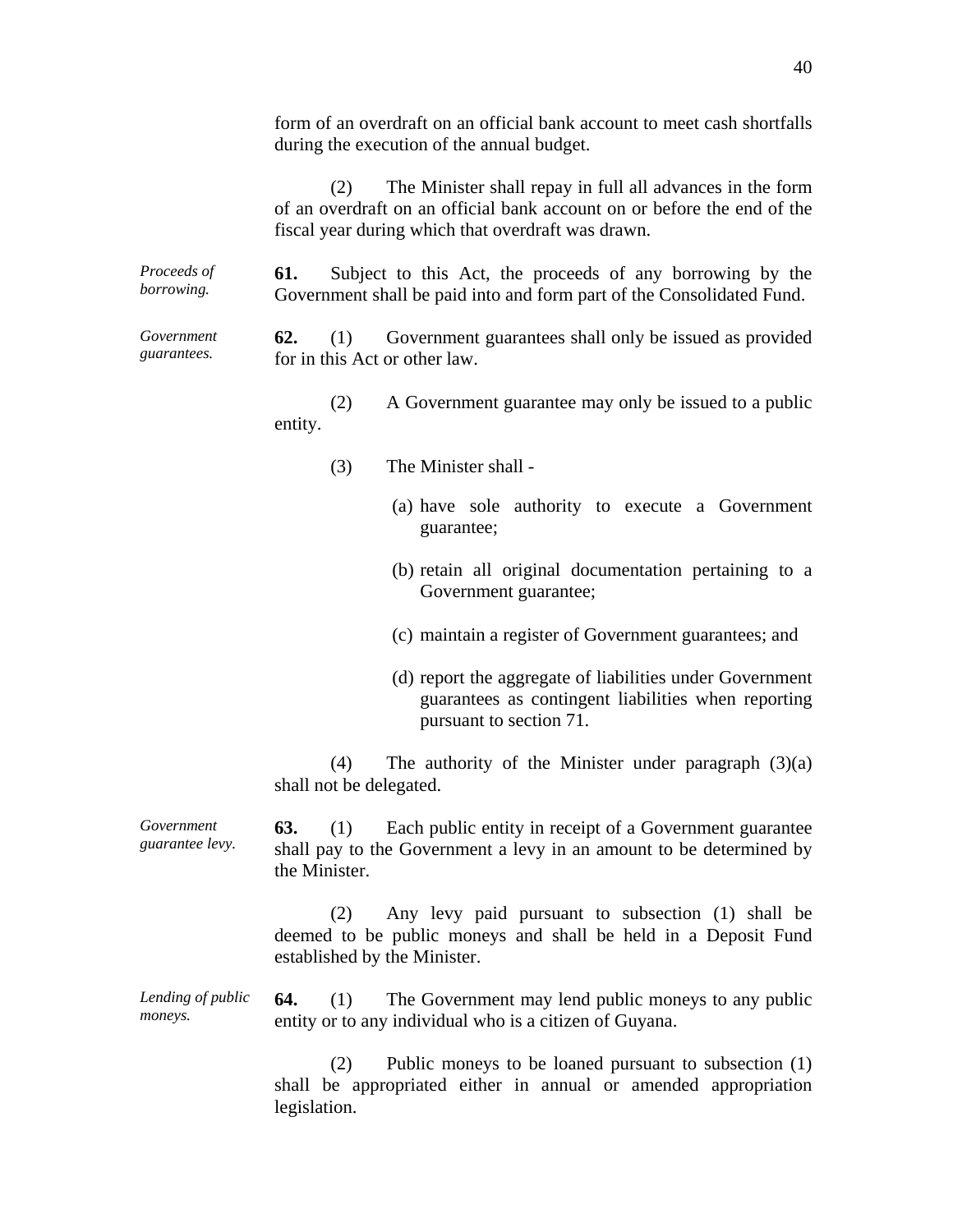(3) Any loan of public moneys made pursuant to subsection (1) shall be evidenced by a loan agreement signed on behalf of the Government by the Minister.

- (4) A loan agreement shall include
	- (a) the term of the loan;
	- (b) the rate of interest applicable to the loan;
	- (c) the schedule of repayment; and
	- (d) a statement of the purpose for which the funds are being lent.

 (5) The Minister shall make Regulations governing the lending of public moneys, which Regulations shall include -

- (a) the criteria for determining when a loan of public moneys may be made;
- (b) the requirements to be met and the procedures to be followed before any loan of public moneys may be made; and
- (c) the information and records to be maintained in respect of any loan of public moneys that is made.

*Investment of public moneys.*  **65.** (1) The Minister may authorise the investment of public moneys, including any public moneys on deposit in the Consolidated Fund, with one or more banks in such amounts and for such periods of time as the Minister shall, in his discretion, deem advisable.

> (2) Any investment of public moneys made pursuant to subsection (1) shall be in conformity with the terms of any trust or any specified conditions that apply to the moneys to be invested.

> (3) All expenses related to the investment of public moneys shall be debited against the Fund from which such public moneys were drawn.

> (4) Upon maturity or realisation of an investment of public moneys, the proceeds of the investment, including any interest earned thereon, shall be credited to the Fund from which such public moneys were drawn.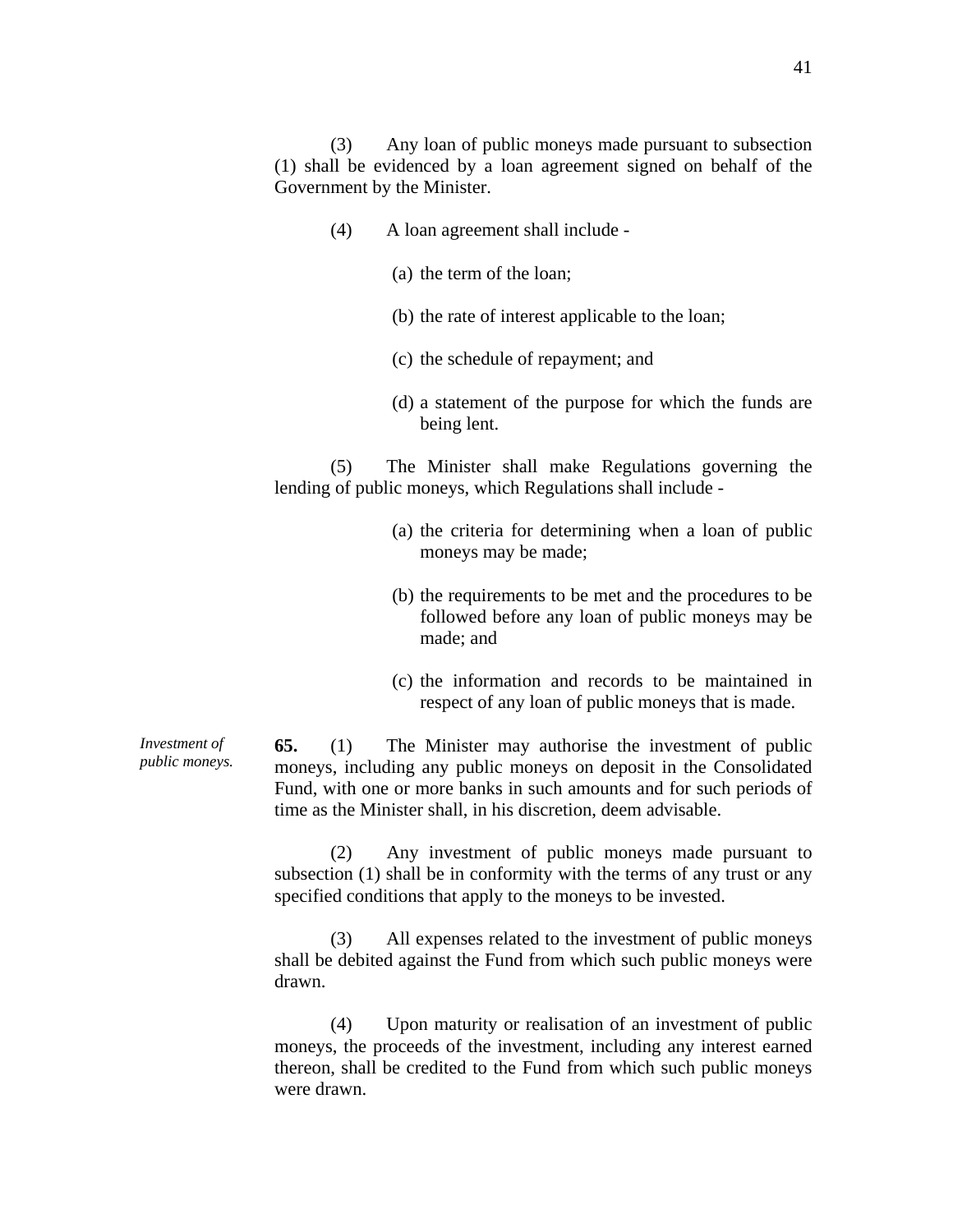(5) The Consolidated Fund shall be deemed to be appropriated to the extent required for the purposes of this section.

*Provisions of this Act to prevail.* 

**66.** In the event of any conflict between the provisions of this Part IX and those of any other law, the provisions of this Act shall prevail.

## **PART X**

# **ACCOUNTABILITY FOR FISCAL MANAGEMENT AND PERFORMANCE**

*Mid-year report.* **67.** (1) The Minister shall present to the National Assembly within sixty days after the end of the first half-year of each fiscal year a report on the year-to-date execution of the annual budget and the prospects for the remainder of that fiscal year.

- (2) A mid-year report shall include
	- (a) an update on the current macroeconomic and fiscal situation, a revised economic outlook for the remainder of the fiscal year, and a statement of the projected impact that these trends are likely to have on the annual budget for the current fiscal year;
	- (b) a comparison report on the out-turned current and capital expenditures and revenues with the estimates originally approved by the National Assembly with explanations of any significant variances; and
	- (c) a list of major fiscal risks for the remainder of the fiscal year, together with likely policy responses that the Government proposes to take to meet the expected circumstances.

*End of Year Budget Outcome and Reconciliation Report.* 

**68.** (1) The Ministry shall, in each fiscal year, prepare an End of Year Budget Outcome and Reconciliation Report with respect to the immediately preceding fiscal year, which report shall include -

- (a) annual estimates and out-turn for revenues and current and capital expenditures;
- (b) a detailed explanation of any significant differences between annual estimates and out-turn, including the impact of -
	- (i) movements in the underlying economic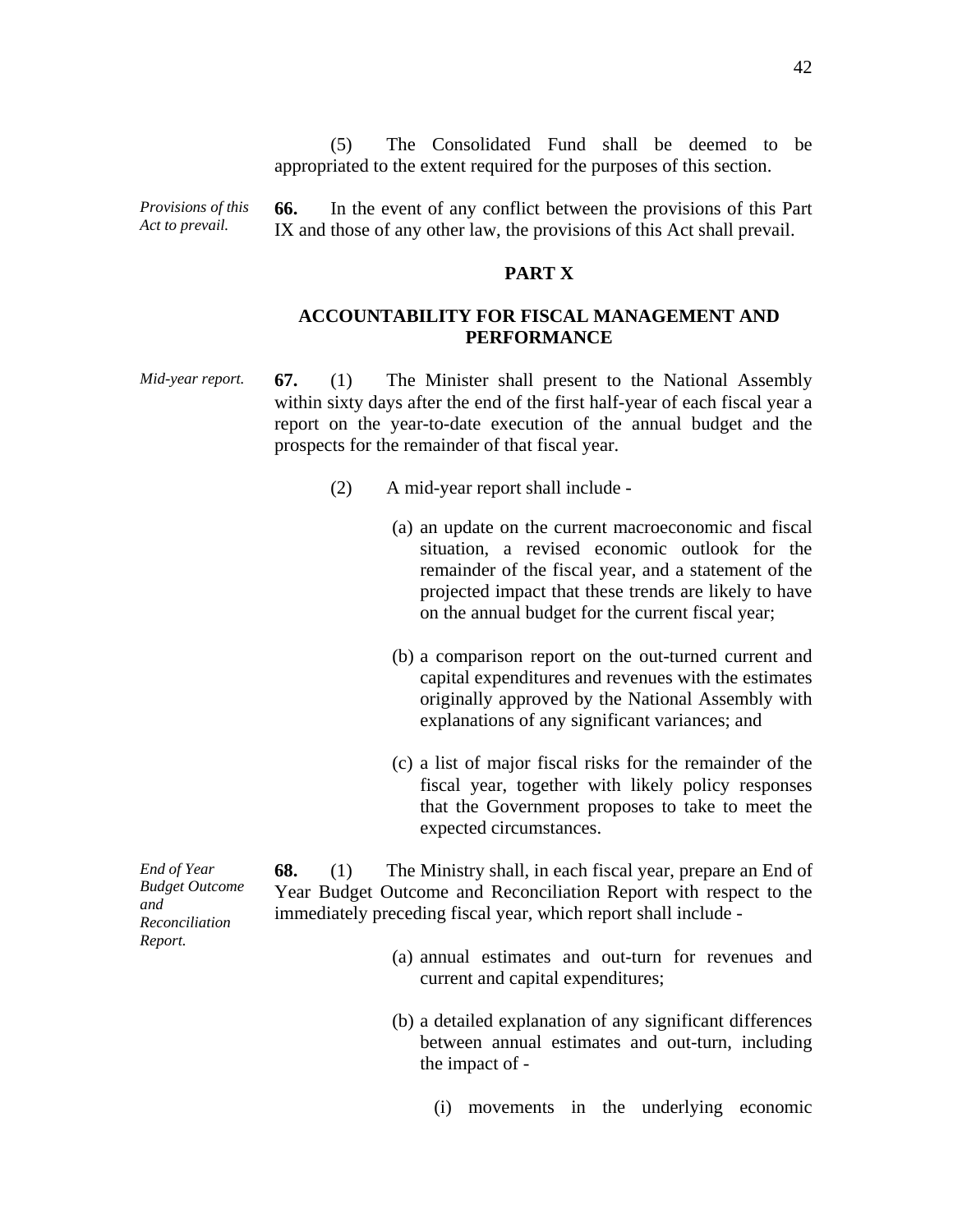assumptions and parameters used in the preparation of the annual budget proposal;

- (ii) changes to revenue and expenditure policies during the fiscal year; and
- (iii) slippages, if any, in the delivery of the budget measures.

 (2) The level of statistical detail presented in the End of Year Budget Outcome and Reconciliation Report shall be consistent with, and not less than, the level of statistical detail contained in the appropriation Act for the fiscal year to which that report relates.

 (3) The End of Year Budget Outcome and Reconciliation Report shall be a component of the annual consolidated financial statements to be audited and presented to the National Assembly pursuant to section 73.

*Reporting of public debt.*  **69.** (1) The Minister shall, within the annual consolidated financial statements, certify and issue an official schedule of public debt outstanding in the name of the Government, other levels of government and public enterprises.

> (2) The official schedule of public debt referred to in subsection (1) shall, with respect to each issue of public debt outstanding, include -

- (a) the identity of the issuer;
- (b) the face value of the debt;
- (c) the amount unpaid at the beginning and end of the current fiscal year, including principal, accrued interest, commissions, and any repayment arrears;
- (d) the applicable rate of interest;
- (e) the maturity date; and
- (f) the aggregate amount of the debt service cost of the debt due and payable during the current fiscal year.

 (3) Each budget agency shall, upon request, provide to the Minister, within the time prescribed, all information necessary for the compilation of the schedule of public debt referred to in subsection (1).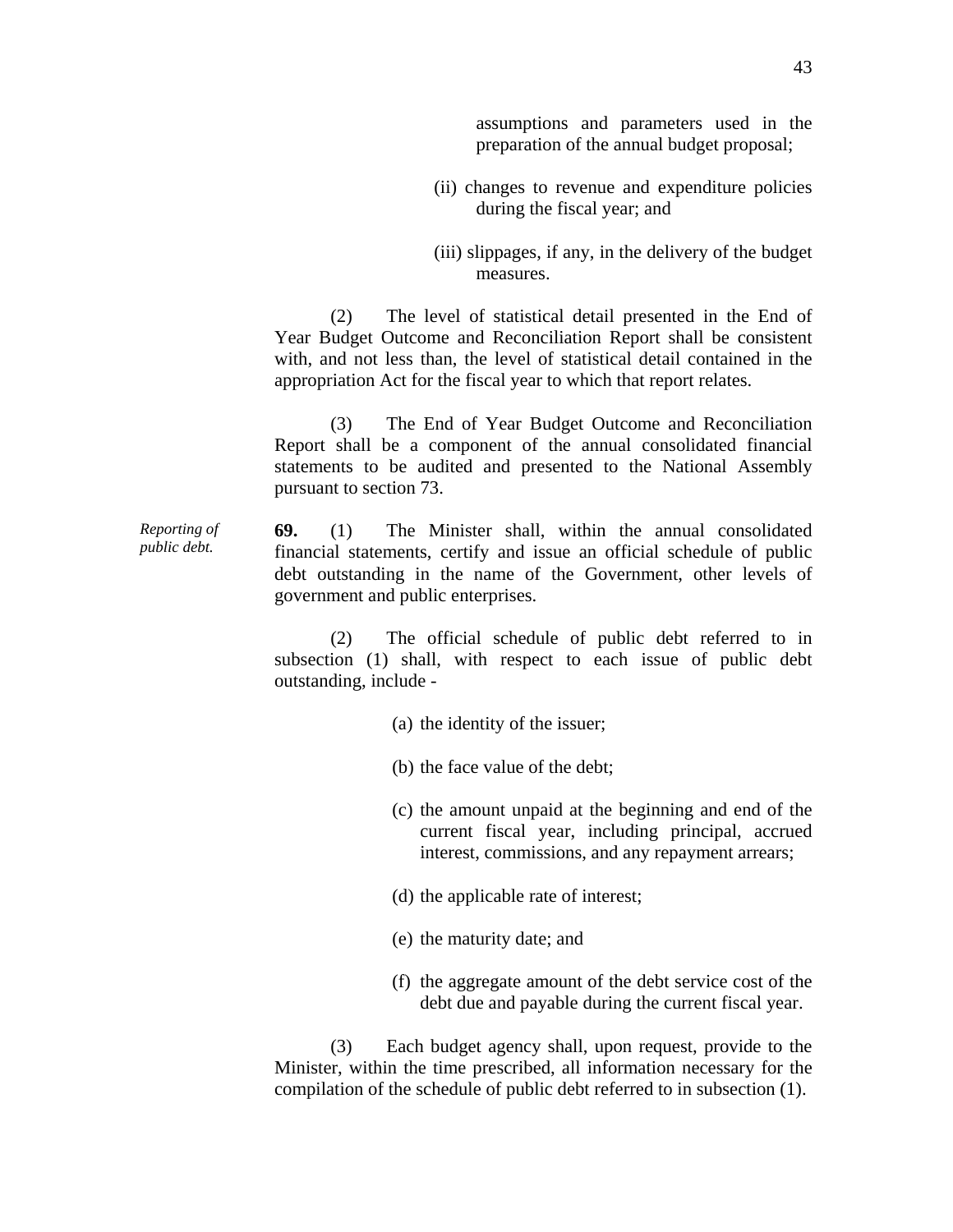**70.** (1) The Minister shall, within the annual consolidated financial statements, certify and issue an official schedule of the issuance and extinguishments of all loans granted by the Government, other levels of government and public enterprises.

 (2) The official schedule of public loans referred to in subsection (1) shall, with respect to each unpaid loan outstanding, include -

- (a) the identity of the debtor;
- (b) the face value of the loan;
- (c) the amount remaining unpaid at the beginning and end of the current fiscal year, including principal, accrued interest, commissions, and any repayment arrears;
- (d) the applicable rate of interest;
- (e) the maturity date; and
- (f) the aggregate amount of interest and amortisation payments on the loan due and payable during the current fiscal year.

 (3) Each budget agency shall, upon request, provide to the Minister, within the time prescribed, all information necessary for the compilation of the schedule of public loans referred to in subsection (1).

**71.** (1) The Minister shall, within the annual consolidated financial statements, certify and issue an official schedule of Government guarantees.

 (2) The official schedule of Government guarantees referred to in subsection (1) shall, with respect to each Government guarantee outstanding, include -

- (a) the identity of the public entity whose borrowing has been guaranteed;
- (b) the identity of the creditor; and
- (c) the amount of the Government's potential debt obligation in respect of the guarantee, including

*Reporting of Government guarantees.* 

*Reporting of public lending.*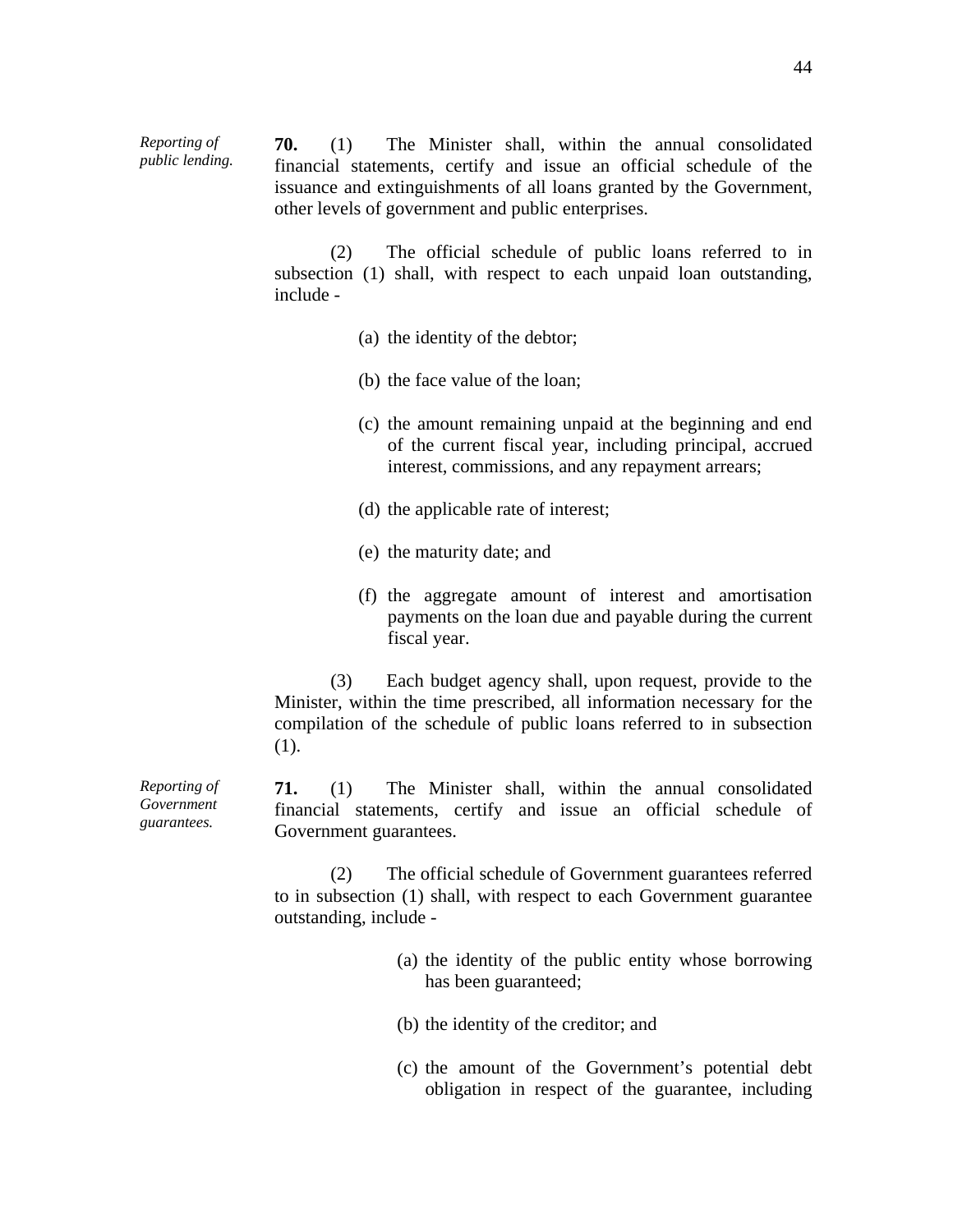payments of principal and interest that remain outstanding.

*Programme Performance Statement.* 

*Consolidated financial statements.* 

**72.** (1) Each budget agency shall prepare a Programme Performance Statement on the performance of each programme administered by that budget agency.

 (2) The Programme Performance Statement shall be presented to Parliament in accordance with section 15.

 (3) Each Programme Performance Statement of a budget agency presented to the National Assembly shall have attached thereto an endorsement signed by the concerned Minister.

 (4) The Programme Performance Statement of each budget agency shall, with respect to each programme administered by that budget agency, include -

- (a) the objective of the programme;
- (b) the main programme impacts that the programme seeks to achieve;
- (c) the strategies employed by the budget agency to achieve the programme impacts;
- (d) both quantitative and qualitative indicators of the programme impacts achieved by the programme during the current fiscal year;
- (e) the amount of funds appropriated in the current annual budget for the programme, the amount of funds estimated to be expended during the current fiscal year in respect of the programme, and the amount of funding being sought for the next ensuing fiscal year in respect of the programme; and
- (f) the anticipated programme impacts the programme is aiming to achieve if the funding sought for the next ensuing fiscal year is appropriated by Parliament.

**73.** (1) The Minister shall, as soon as is practicable after the end of each fiscal year, prepare consolidated financial statements for the fiscal year just completed in accordance with accounting standards and formats set out in the Regulations.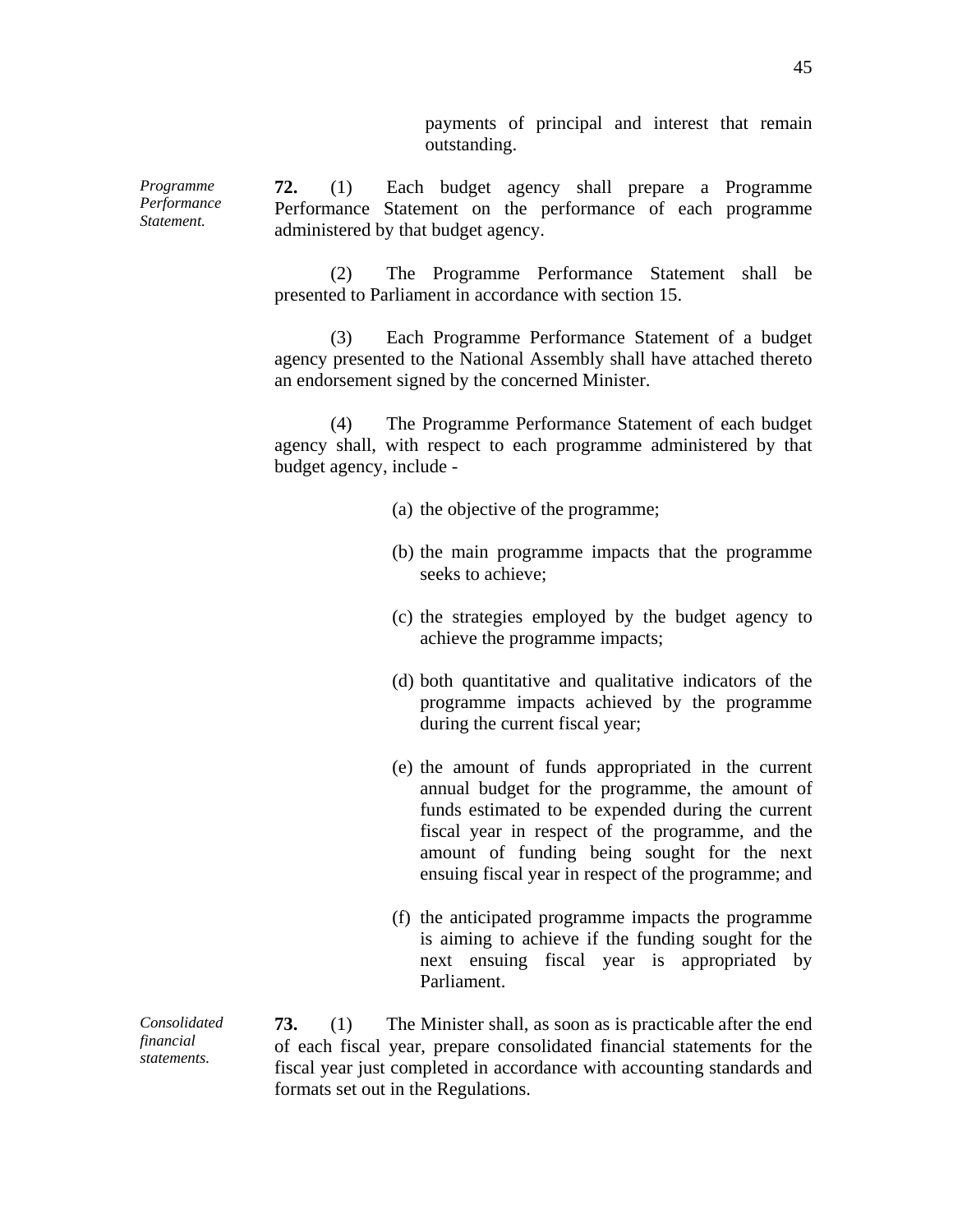- (2) The consolidated financial statements shall consist of
	- (a) in respect of the Consolidated Fund, including each Fund that is considered to be part of the Consolidated Fund -
		- (i) a statement of revenues and expenditures for the fiscal year in the form of the End of Year Budget Outcome and Reconciliation Report;
		- (ii) a statement of contingent liabilities; and
		- (iii) such other financial information relating to the fiscal year that the Minister deems necessary to present fairly the financial transactions and financial position of the State;
	- (b) in respect of Extra-budgetary Funds, the financial reports required by the enabling legislation establishing those Funds;
	- (c) in respect of Deposit Funds, the financial reports required by the Minister; and
	- (d) in respect of any other accounts approved by the Minister, the financial reports required by the Minister.

 (3) The Minister shall deliver the consolidated financial statements to the Auditor General within four months following the end of the fiscal year to which those financial statements relate.

 (4) If the Minister has not delivered the consolidated financial statements to the Auditor General within four months following the end of the fiscal year to which those financial statements relate, the Minister shall provide to the National Assembly a statement as to the reasons why the consolidated financial statements have not been so delivered to the Auditor General.

*Requirement to audit.*  **74.** (1) The Auditor General shall, as soon as is practicable after receiving the consolidated financial statements pursuant to section 73, examine the financial statements and prepare an audit report thereon in accordance with law.

> (2) The Auditor General shall, within nine months following the end of the fiscal year to which the consolidated financial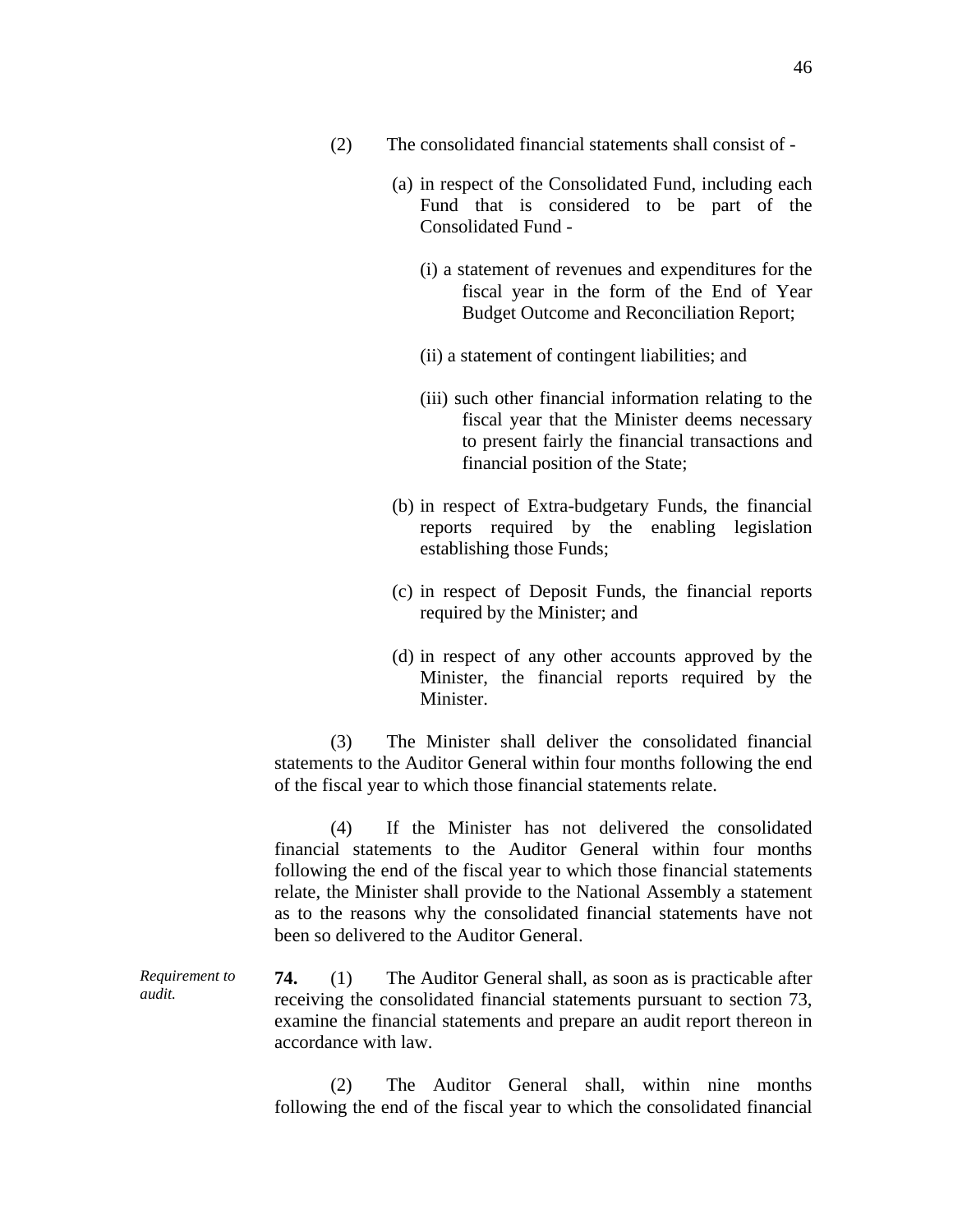statements relate, present those financial statements together with the audit report thereon to the Speaker of the National Assembly in accordance with law and who shall cause them to be laid before the National Assembly in accordance with Article 223(3) of the Constitution.

## **PART XI**

# **CONTROL AND MANAGEMENT OF PUBLIC PROPERTY**

*Minister may make Regulations.*  **75.** The Minister may make Regulations prescribing procedures for the use, application and lawful disposal of public property.

*Liability for loss of public property.*  **76.** (1) If a loss of public property should occur and, at the time of that loss, a Minister or official has caused or contributed to that loss through misconduct or through deliberate or serious disregard of reasonable standards of care, that Minister or official shall be personally liable to the Government for the amount of the loss.

> (2) Where the misconduct or disregard of the person is not the sole cause of the loss referred to in subsection (1), the person shall be liable to pay only so much of the loss as is just and equitable having regard to the person's share of the responsibility for the loss.

> (3) If a loss of public property should occur and, at the time of that loss, a Minister or an official had nominal custody of that property, that Minister or official shall be personally liable to the Government for the amount of the loss.

> (4) For the purposes of subsection (3), a person has nominal custody of property where -

- (a) the person has taken delivery of the property and has not returned it to the person entitled to receive the property on behalf of the State; and
- (b) at the time that the person took delivery of the public property, that person signed a written acknowledgment that the property was delivered on the express condition that the person would at all times take strict care of that property.

 (5) A person's liability under this section is not terminated or avoided upon that person ceasing to be a Minister or official.

(6) An amount payable to the Government under this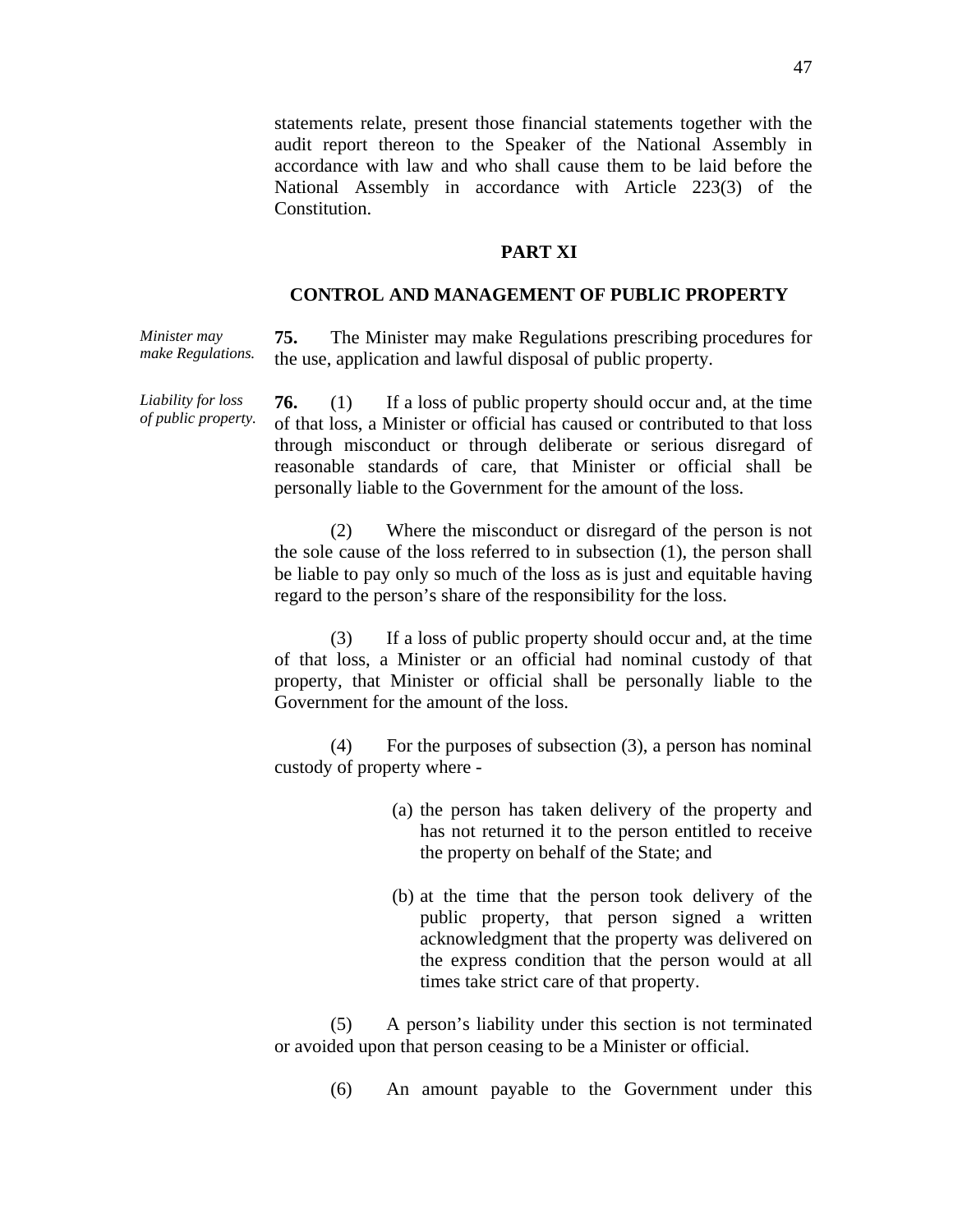section is recoverable as a debt in a court of competent jurisdiction.

 (7) The Government shall not be entitled to recover amounts from the same person pursuant to both subsection (1) and subsection (3) in respect of the same loss.

- (8) For the purposes of this section
	- (a) "amount of the loss" means
		- (i) where the property is damaged, the value of the property prior to the damage or the cost of repairing the property, whichever is less; and
		- (ii) in all other cases, the value of the property; and
	- (b) "loss" includes destruction or damage.

*Gifts of public property.*  **77.** A Minister or an official shall not make a gift of public property unless the making of the gift is expressly authorised by law.

## **PART XII**

#### **STATUTORY BODIES**

- *Applicable law.* **78.** Sections 79 and 80 shall apply to a statutory body except to the extent that other provision is made under the law establishing that statutory body.
- *Annual budget.* **79.** (1) A statutory body shall, prior to the commencement of each fiscal year established for that statutory body or, if no fiscal year has been established, prior to the commencement of each calendar year, submit to the appropriate Minister for approval -
	- (a) estimates of the revenue and the current and capital expenditures of the statutory body for the fiscal or calendar year;
	- (b) the financing activities that the statutory body intends to undertake during the fiscal or calendar year; and
	- (c) a statement of the short-term debt and long-term debt obligations of the statutory body.

 (2) The format for the annual budget of a statutory body shall be as determined by the concerned Minister in consultation with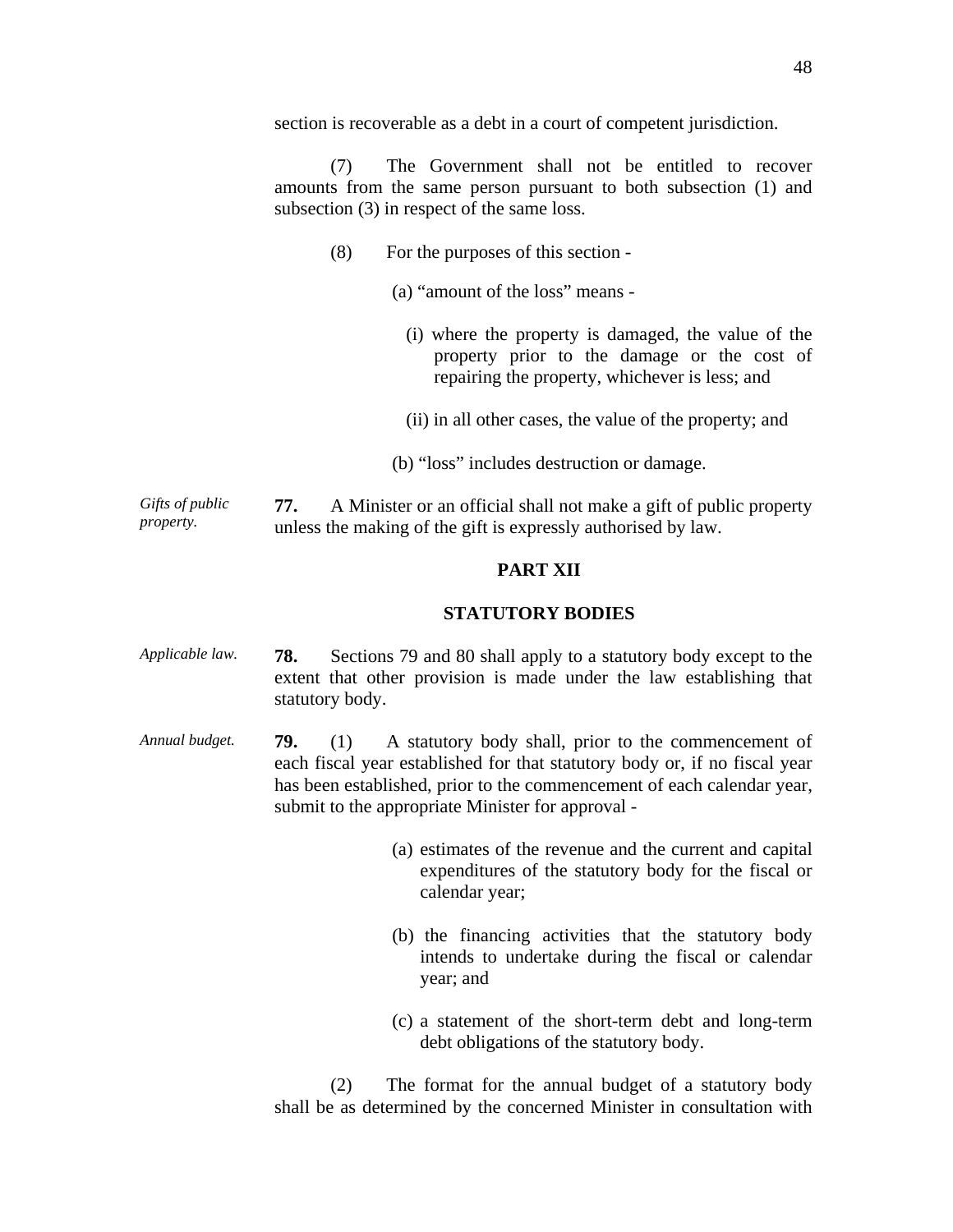the Minister.

 (3) The concerned Minister shall, prior to the commencement of the fiscal or calendar year, as the case may be, submit to the Minister for approval the proposed annual budget for that statutory body for the fiscal or calendar year.

 (4) A statutory body shall, upon request from the concerned Minister or from the Minister, furnish in a timely manner such additional financial or budgeting information as the Minister may request.

 (5) The annual budget of a statutory body approved by the Minister shall not be altered or amended without the prior approval of the Minister.

 (6) The Minister shall, as soon as is practicable following his approval pursuant to subsection (3) and no later than the time of submission of the annual budget proposal, submit the annual budget of each statutory body to the National Assembly.

*Annual report and audited financial statements.*  **80.** (1) A statutory body shall, as soon as is practicable and in all events not later than four months after the end of the fiscal year established for that statutory body or, if no fiscal year has been established, after the end of each calendar year, submit an annual report to the concerned Minister.

> (2) The format for the annual report of a statutory body shall be as determined by the concerned Minister in consultation with the Minister.

- (3) The annual report of a statutory body shall include
	- (a) a statement of assets and liabilities of the statutory body as at the end of the fiscal or calendar year;
	- (b) a statement of revenue and expenditures of the statutory body for the fiscal or calendar year; and
	- (c) a report prepared by the Auditor General on the annual financial statements of the statutory body.

 (4) The concerned Minister shall, within two months following the receipt of the annual report, present the annual report of each statutory body to the National Assembly.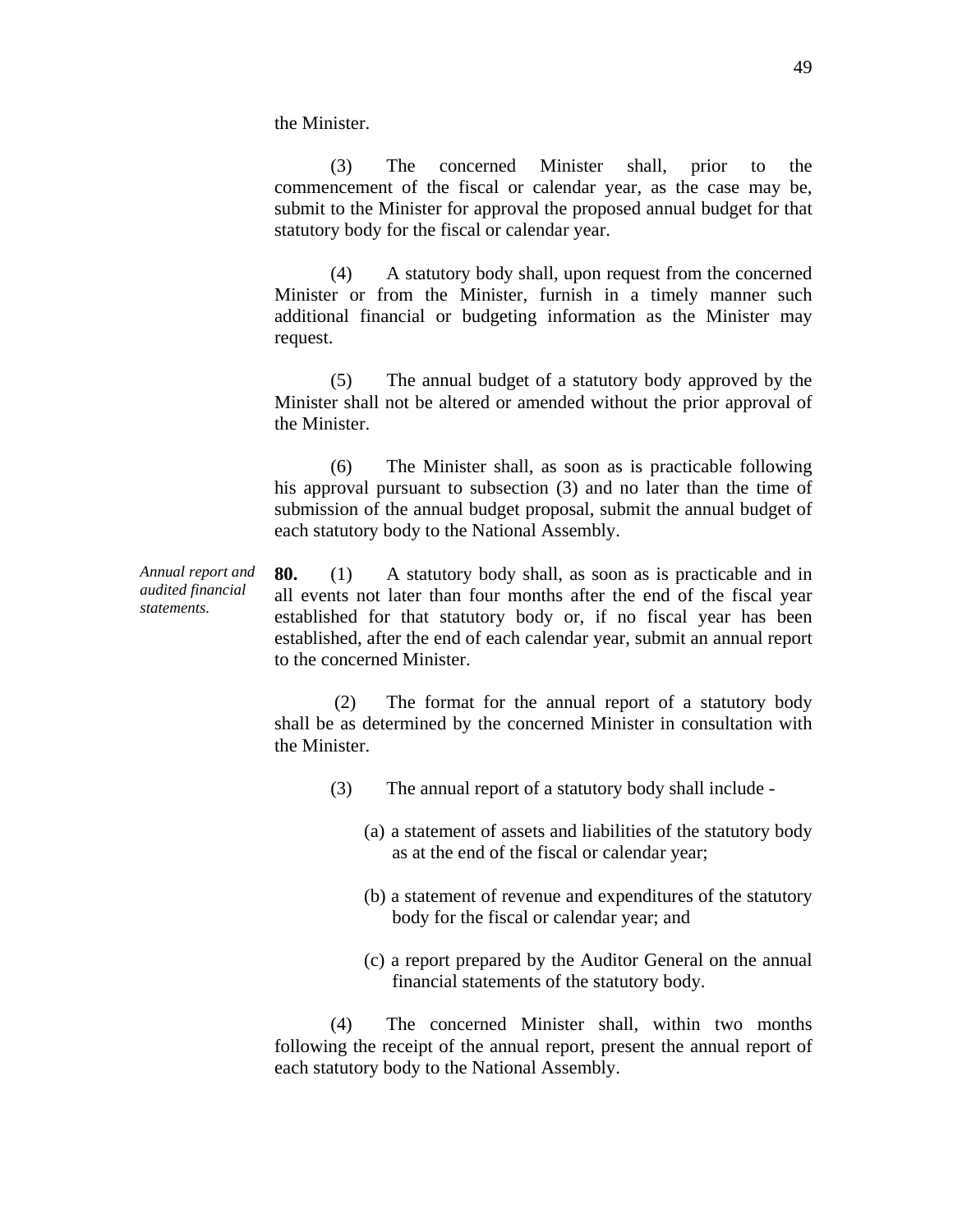#### **PART XIII**

#### **MISCELLANEOUS**

**81.** (1) Subject to subsection (2) and all other applicable laws, the Minister may forgive, postpone or reduce a debt obligation owing to the State.

> (2) Where any forgiveness, postponement or reduction of a debt obligation pursuant to subsection (1) is likely to significantly affect the financial assets and liabilities of the State, such action shall only be taken by the Minister with the approval of the National Assembly.

> (3) The National Assembly may set a limit on the aggregate amount of debt obligations that may be forgiven, postponed or reduced by the Minister without the approval of the National Assembly pursuant to subsection (1) in any fiscal year.

> (4) The Minister shall make Regulations governing the writing off, either in whole or in part, of any debt obligation owing to the State, which Regulations shall include -

- (d) the criteria for determining when a debt obligation owing to the State may be written off;
- (e) the requirements to be met and the procedures to be followed before any debt obligation owing to the State may be written off; and
- (f) the information and records to be maintained in respect of any debt obligation owing to the State that is written off.

 (5) All indebtedness owing to the State that has been forgiven, postponed, reduced or written off pursuant to this Act or any other law during a fiscal year shall be reported in the consolidated financial statements for that fiscal year prepared pursuant to section 73.

*Amendment of the Schedule.*  **82.** The Minister may, by Order, amend the Schedule. *Classification of statutory bodies.*  **83.** Within three months of the commencement of this section, every statutory body shall be classified as follows -

- (a) public enterprises;
- (b) departmental enterprises; and

*Forgiveness of debts.*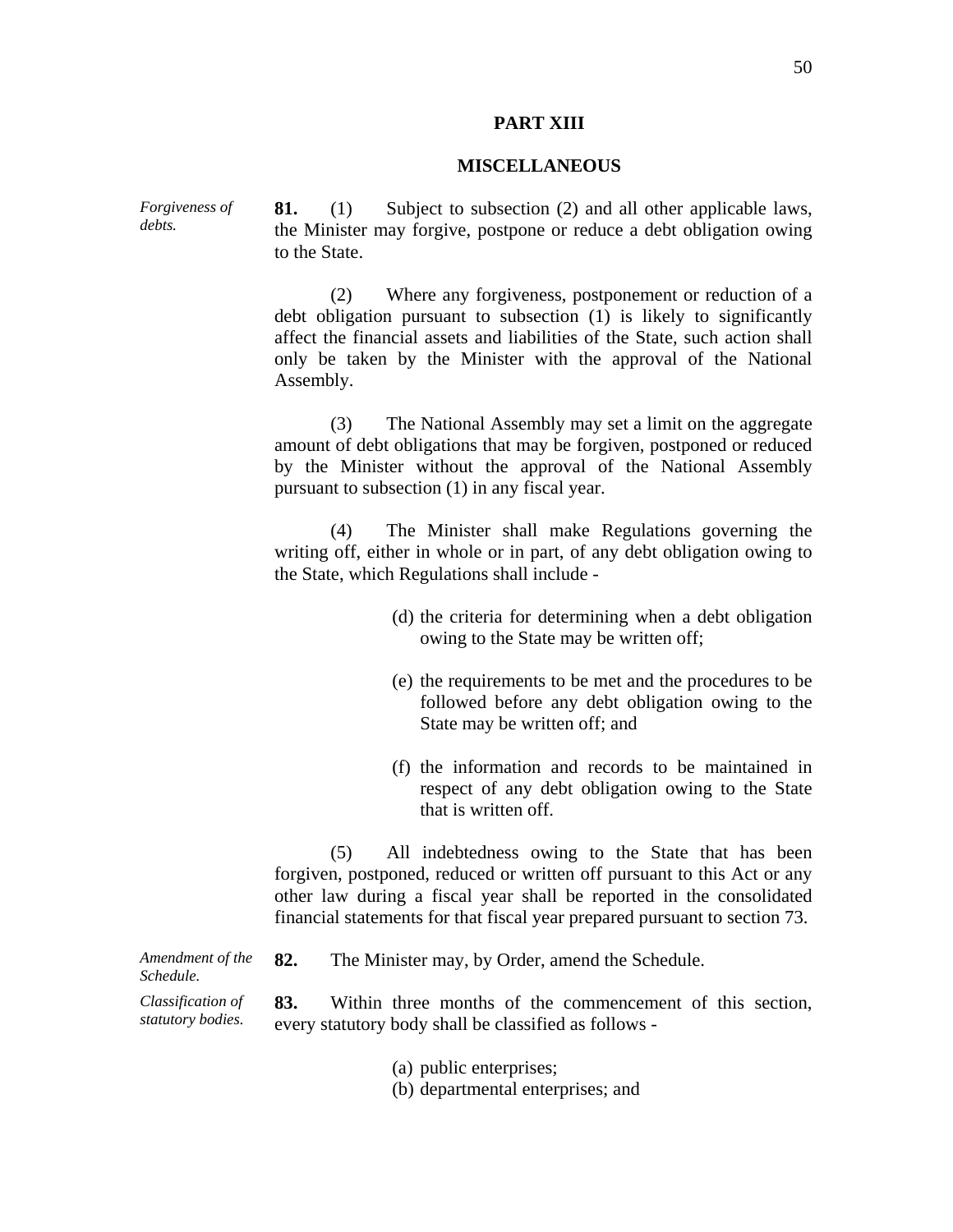(c) bodies other than those falling under paragraphs (a) and (b).

*Power of statutory bodies to borrow.*  **84.** (1) Subject to subsection (2), a statutory body with power to borrow moneys shall only exercise that power with the approval of the Minister.

> (2) Notwithstanding subsection (1), the Minister may exempt from subsection (1), in the national interest, such statutory bodies as he considers appropriate.

## **PART XIV**

## **OFFENCES**

| Liability of<br>official. | 85. | An official who -                                                                                                                                                                                       |
|---------------------------|-----|---------------------------------------------------------------------------------------------------------------------------------------------------------------------------------------------------------|
|                           |     | (a) falsifies any account, statement, receipt or other record<br>issued or kept for the purposes of this Act, the<br>Regulations, the Finance Circulars or any other<br>instrument made under this Act; |
|                           |     | (b) conspires or colludes with any other person to defraud the<br>State or make opportunity for any person to defraud the<br>State; or                                                                  |
|                           |     | (c) knowingly permits any other person to contravene any<br>provision of this Act,                                                                                                                      |

is guilty of an indictable offence and liable on conviction to a fine of two million dollars and to imprisonment for three years.

# **PART XV**

# **REPEAL**

| Repeal.         | 86.                  | Parts II, III and V of the Financial Administration and Audit Act                                                                                                                                                                                                                                                                                                                |  |  |
|-----------------|----------------------|----------------------------------------------------------------------------------------------------------------------------------------------------------------------------------------------------------------------------------------------------------------------------------------------------------------------------------------------------------------------------------|--|--|
| Cap. 73:01.     | are hereby repealed: |                                                                                                                                                                                                                                                                                                                                                                                  |  |  |
|                 |                      | Provided that all subsidiary legislation made and Circulars<br>issued under the Financial Administration and Audit Act<br>and in operation at the commencement of this Act shall,<br>insofar as they are not inconsistent with this Act, continue<br>in force as if made or issued under this Act until such time<br>as they are amended, superseded or repealed under this Act. |  |  |
| Power to remove | 87.                  | The Minister may, for the purpose of removing any difficulty in                                                                                                                                                                                                                                                                                                                  |  |  |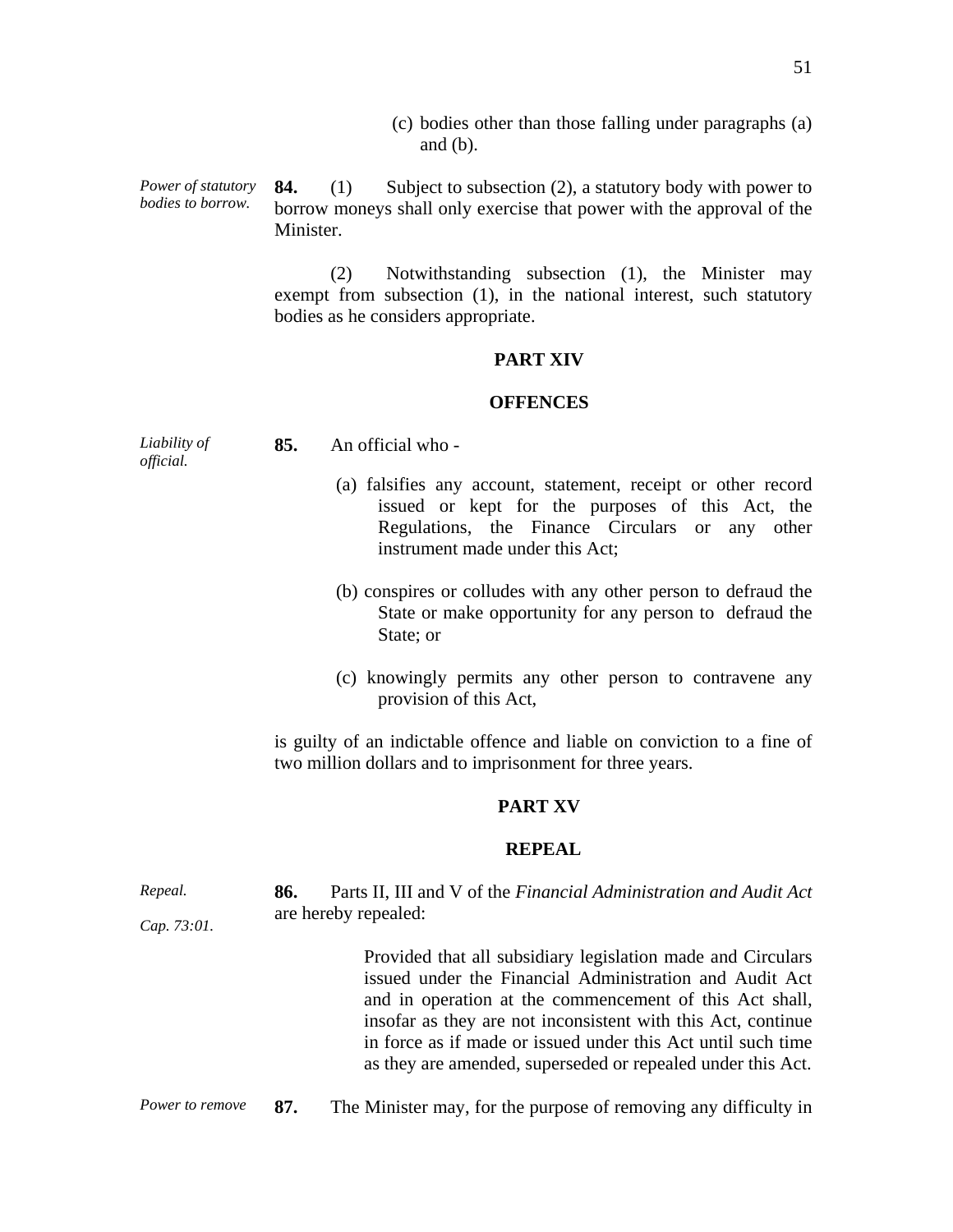*difficulties. Cap. 73:01.*  giving effect to the provisions of this Act, particularly in relation to the transition from the provisions of the Financial Administration and Audit Act to the provisions of this Act, make such Order or give such direction not inconsistent with the provisions of this Act, as appears to him to be necessary or expedient for the purpose of removing the difficulty:

> Provided that no such Order or direction shall be made or given after the expiry of two years from the commencement of this Act.

> > \_\_\_\_\_\_\_\_\_\_\_\_\_\_\_\_\_\_\_\_\_\_\_\_\_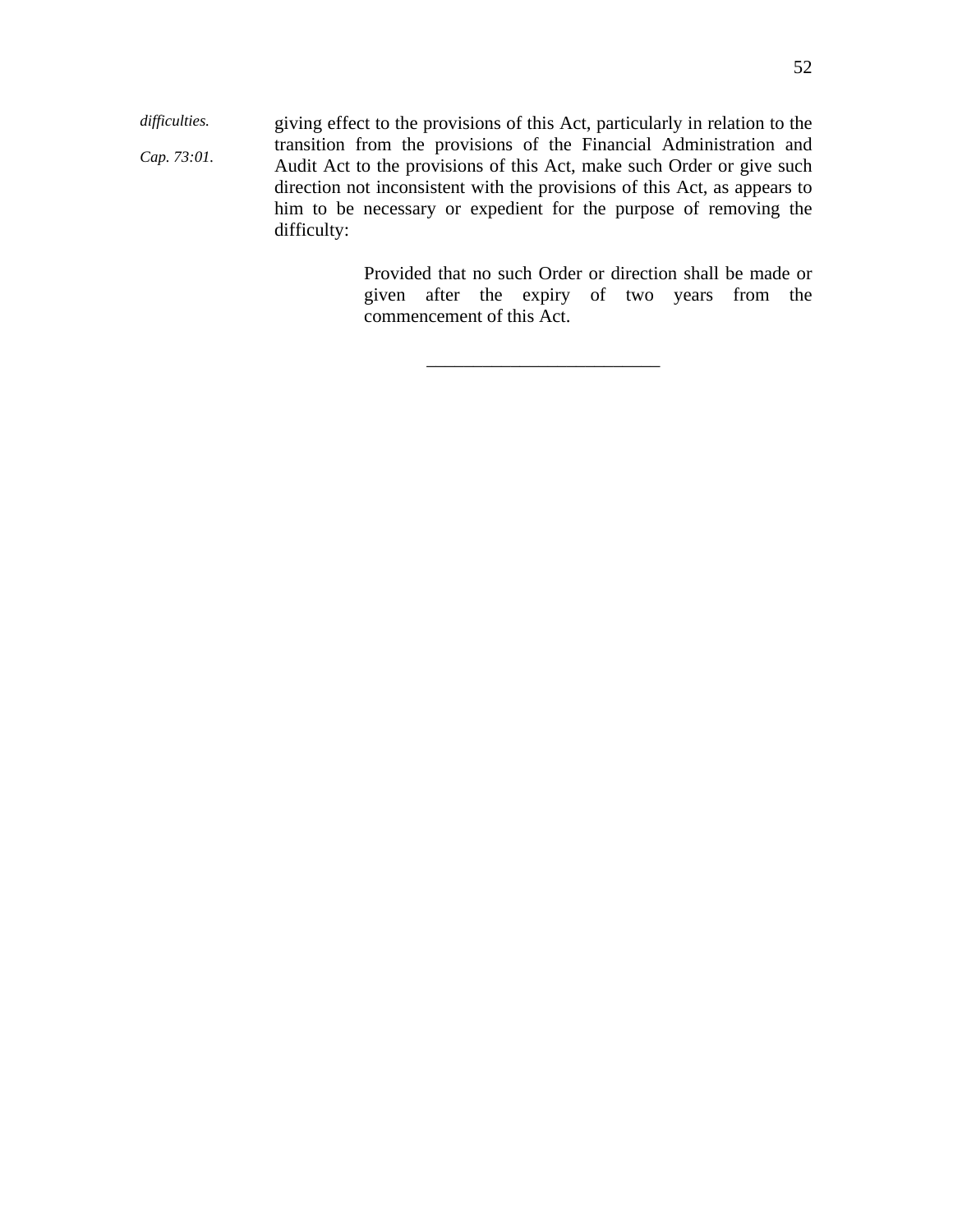#### **SCHEDULE**

ss. 2, 82

#### **BUDGET AGENCIES**

Office of the President Office of the Prime Minister Ministry of Finance Ministry of Foreign Affairs Parliament Office Office of the Auditor General Public and Police Service Commission Teaching Service Commission Guyana Elections Commission Ministry of Local Government and Regional Development Public Service Ministry Ministry of Foreign Trade and International Co-operation Ministry of Amerindian Affairs Ministry of Agriculture Ministry of Tourism, Commerce and Industry Ministry of Public Works and Communications Ministry of Education Ministry of Culture, Youth and Sports Ministry of Housing and Water Georgetown Public Hospital Corporation Ministry of Health Ministry of Labour, Human Services and Social Security Ministry of Home Affairs Ministry of Legal Affairs Guyana Defence Force Supreme Court Public Prosecutions Office of the Ombudsman Public Service Appellate Tribunal Region 1: Barima/Waini Region 2: Pomeroon/Supenaam Region 3: Essequibo Islands/West Demerara Region 4: Demerara/Mahaica Region 5: Mahaica/Berbice Region 6: East Berbice/Corentyne Region 7: Cuyuni/Mazaruni Region 8: Potaro/Siparuni Region 9: Upper Takatu/Upper Essequibo Region 10: Upper Demerara/Upper Berbice